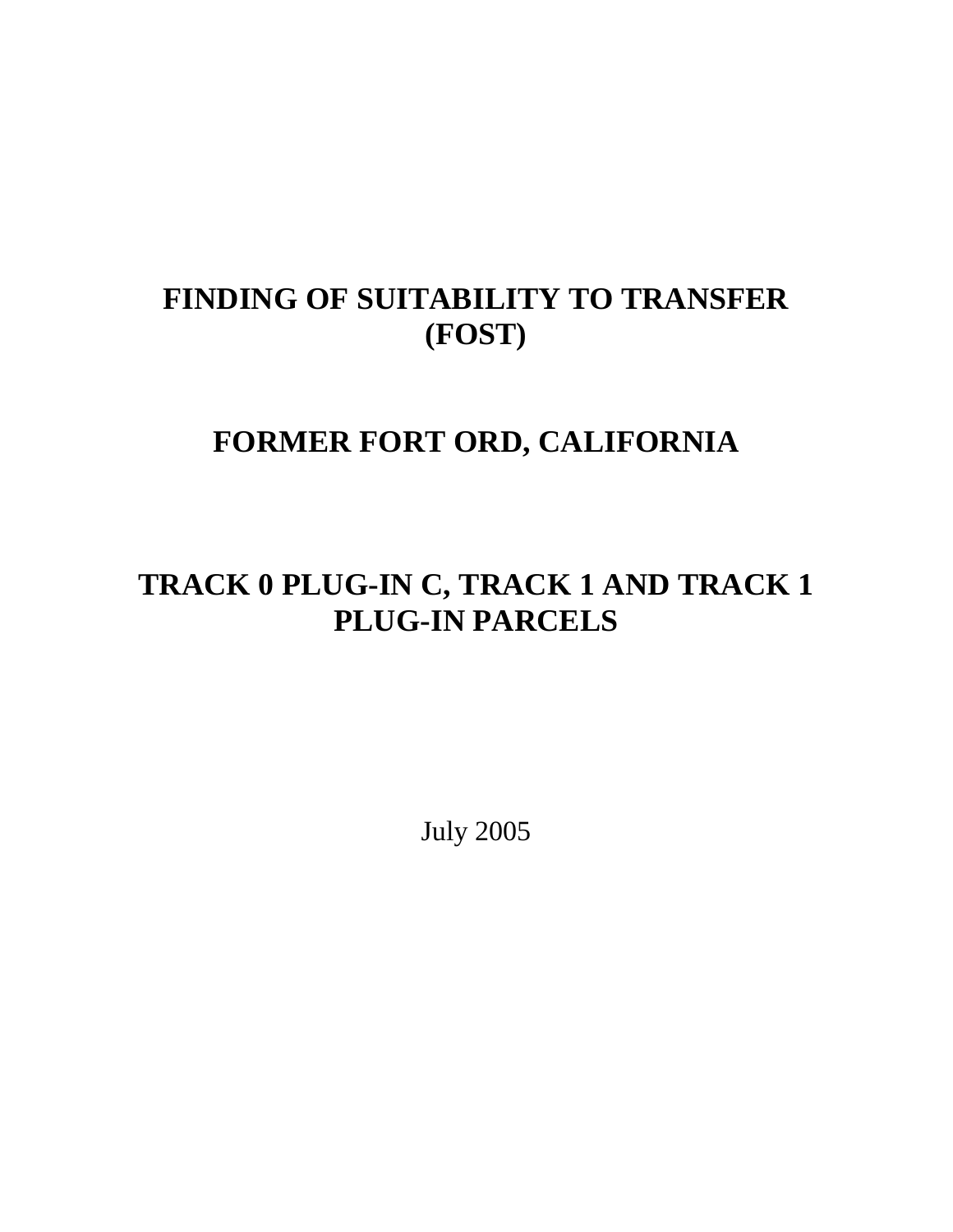# **CONTENTS**

| 1.0  |                                                                             |                                                                                                                                                                                                                                  |  |  |
|------|-----------------------------------------------------------------------------|----------------------------------------------------------------------------------------------------------------------------------------------------------------------------------------------------------------------------------|--|--|
| 2.0  |                                                                             |                                                                                                                                                                                                                                  |  |  |
| 3.0  |                                                                             |                                                                                                                                                                                                                                  |  |  |
| 4.0  |                                                                             |                                                                                                                                                                                                                                  |  |  |
|      | 4.1<br>4.2<br>4.3<br>4.4<br>4.5<br>4.6<br>4.7<br>4.8<br>4.9<br>4.10<br>4.11 | 4.1.1<br>4.1.2<br>4.1.3<br>4.1.4<br>4.2.1<br>4.2.2<br>4.2.3<br>Underground and Aboveground Storage Tanks (UST/AST) 15<br>4.3.1<br>Non-UST/AST Storage, Release, or Disposal of Petroleum Products  16<br>4.3.2<br>4.9.1<br>4.9.2 |  |  |
| 5.0  |                                                                             |                                                                                                                                                                                                                                  |  |  |
|      | 5.1<br>5.2                                                                  |                                                                                                                                                                                                                                  |  |  |
| 6.0  |                                                                             |                                                                                                                                                                                                                                  |  |  |
| 7.0  |                                                                             |                                                                                                                                                                                                                                  |  |  |
| 8.0  | NATIONAL ENVIRONMENTAL POLICY ACT (NEPA) COMPLIANCE  30                     |                                                                                                                                                                                                                                  |  |  |
| 9.0  |                                                                             |                                                                                                                                                                                                                                  |  |  |
|      | 9.1<br>9.2                                                                  | Covenants to Restrict Use of Property - Environmental Restrictions  31                                                                                                                                                           |  |  |
| 10.0 |                                                                             |                                                                                                                                                                                                                                  |  |  |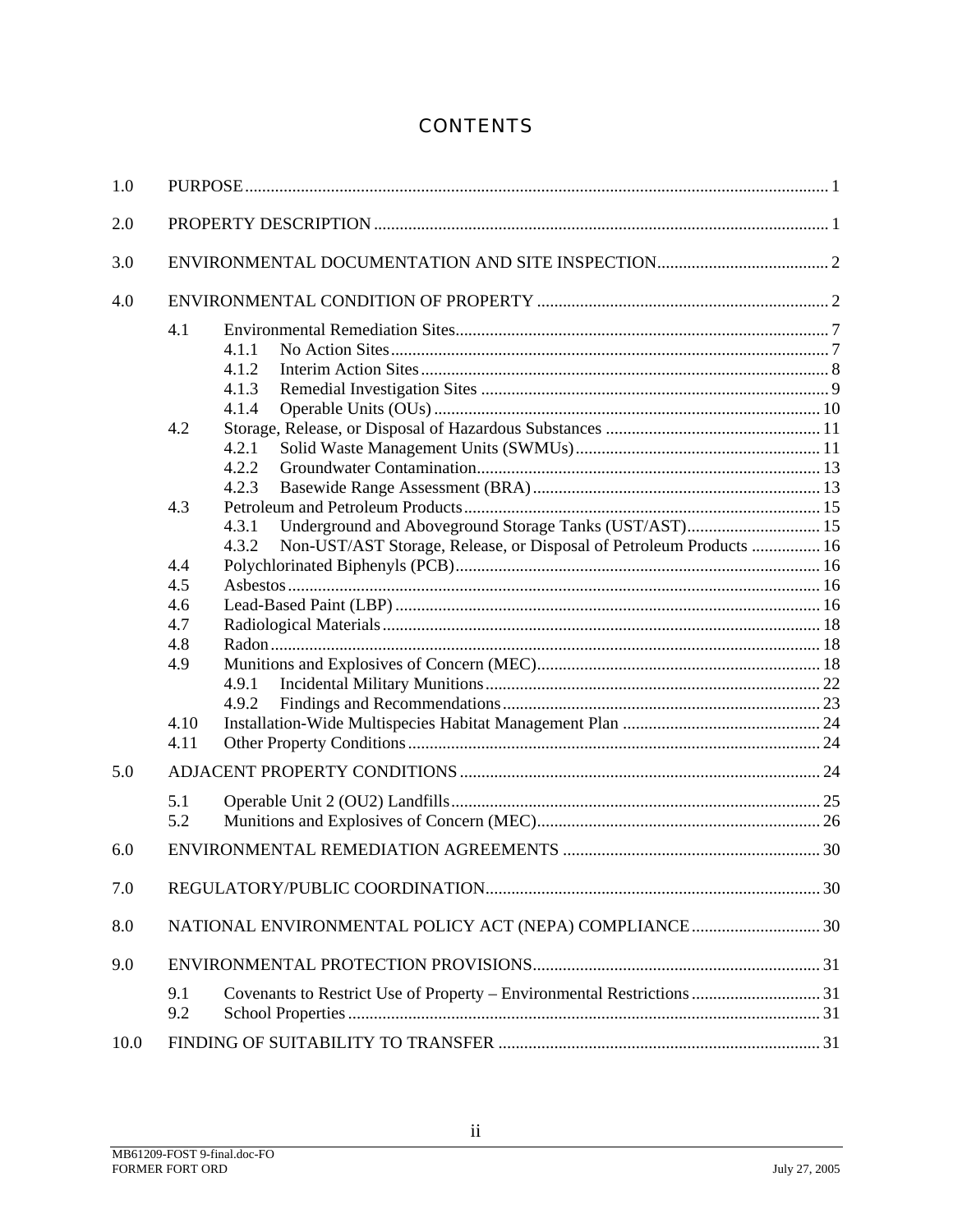#### ATTACHMENTS

#### 1 SITE MAPS OF THE PROPERTY

- 1 Site Location Map
- 2 Parcel Location Map<br>3 Parcel Location Map
- 3 Parcel Location Map Parcels L31, L23.5.1, E20c.2.1, and E15.2
- 4 Parcel Location Map Parcels E2a, E4.1.2.1, E4.1.2.2, E4.1.2.3, L9.1.1.2, L9.1.2.2, S3.1.1, S3.1.2, and S4.1.1
- 5 Parcel Location Map Parcels S3.1.1, S3.1.2, S3.1.3, S3.1.4, and L20.15
- 6 Parcel Location Map Parcels L5.6.1, L5.6.2, E4.3.1.2, E4.3.2.1, E4.6.1, E4.6.2, E8a.1.1.2, and L20.14.2
- 7 Parcel Location Map Parcels E11a, L20.14.1.1, and L20.14.2
- 8 Parcel Location Map Parcel E11b.6.2
- 9 Parcel Location Map Parcel L20.13.5
- 10 Parcel Location Map Parcel L20.6

#### 2 ENVIRONMENTAL DOCUMENTATION

- 3 TABLES
	- 1 Description of Property
	- 2 Track 0 Plug-in Parcels Associated with Track 1 Sites (Group C)
	- 3 Track 1 Parcels and Associated Track 1 Sites
	- 4 Applicable Decision Documents by Parcel
	- 5 Environmental Condition of Property
	- 6 Notification of Hazardous Substance Storage, Release, or Disposal
	- 7 Notification of Petroleum Product Storage, Release, or Disposal
	- 8 Disposal (Army Action) Impacts and Mitigation Measures
- 4 CERCLA NOTICE, COVENANT, AND ACCESS PROVISIONS AND OTHER DEED PROVISIONS
- 5 ENVIRONMENTAL PROTECTION PROVISIONS
- 6 DEFINITIONS FOR THE MILITARY MUNITIONS RESPONSE PROGRAM
- 7 REGULATORY/PUBLIC COMMENTS
- 8 ARMY RESPONSE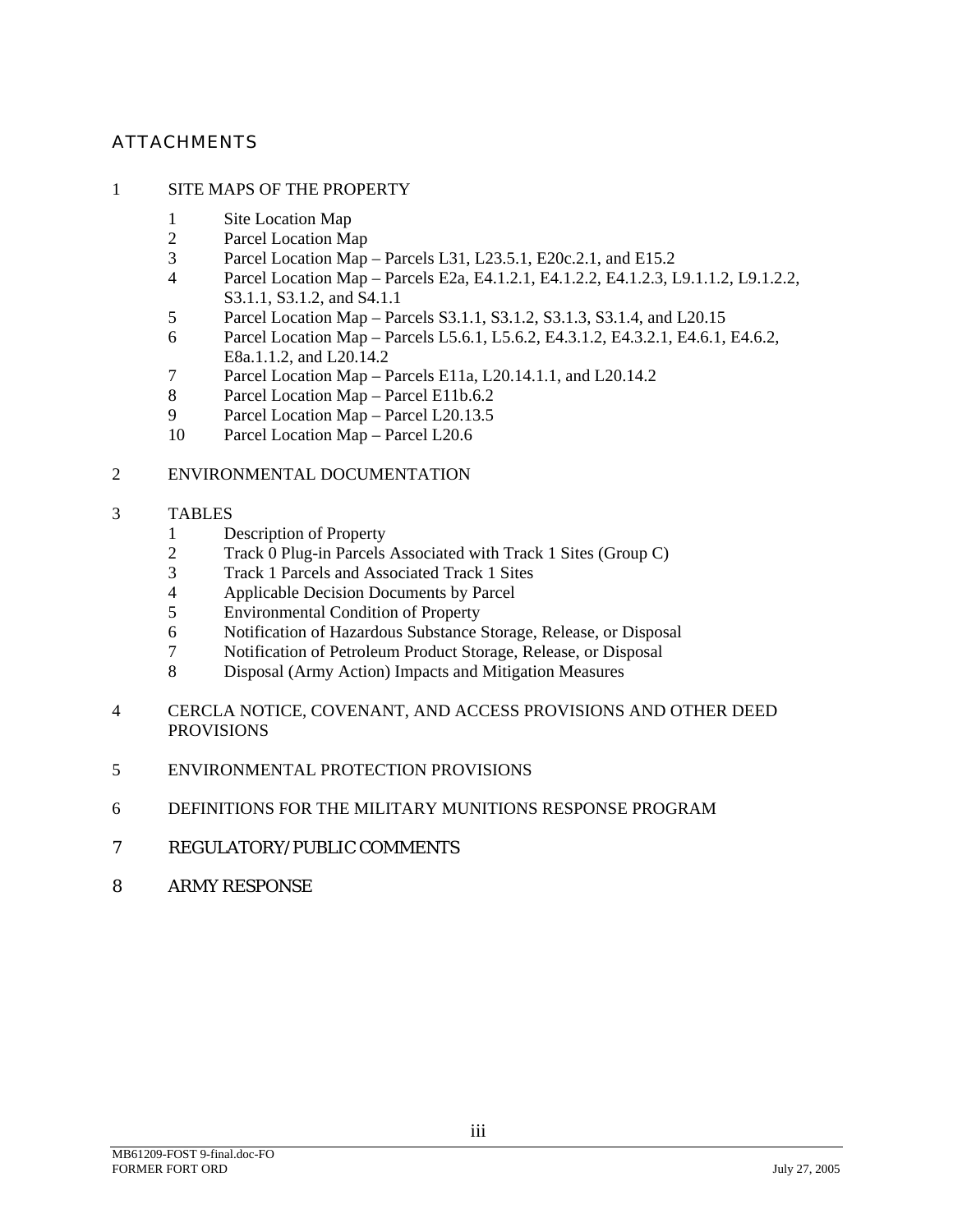#### <span id="page-3-0"></span>**FINDING OF SUITABILITY TO TRANSFER (FOST) FORMER FORT ORD, CALIFORNIA TRACK 0 PLUG-IN C, TRACK 1 AND TRACK 1 PLUG-IN PARCELS**

#### **July 2005**

#### **1.0 PURPOSE**

The purpose of this Finding of Suitability to Transfer (FOST) is to document the environmental suitability of certain parcels or property (the Property) at the former Fort Ord, California, for transfer to the Fort Ord Reuse Authority (FORA), Monterey County, Monterey Peninsula College (MPC), the Veterans Transition Center, California Department of Parks & Recreation and California Department of Transportation (Caltrans) consistent with the Comprehensive Environmental Response, Compensation, and Liability Act (CERCLA) Section 120(h) and Department of Defense (DOD) and United States Army (Army) policy. In addition, the FOST includes the CERCLA Notice, Covenant, and Access Provisions and other Deed Provisions (Attachment 4) and the Environmental Protection Provisions (EPPs) (Attachment 5) necessary to protect human health or the environment after such transfer.

#### **2.0 PROPERTY DESCRIPTION**

The Property proposed for transfer consists of twenty-nine (29) parcels (approximately 1,894 acres) of developed and undeveloped land on the former Fort Ord (Plate 1 [Attachment 1]). The Property is intended to be transferred for a variety of uses, including state park facilities, roads and road improvements, education, habitat management, mixed use and development (Table 1 – Description of Property [Attachment 3]). This is consistent with the intended reuse of the Property as set forth in the Fort Ord Reuse Authority (FORA) Fort Ord Reuse Plan. A parcel location map is provided in Plate 2 (Attachment 1) and detailed site maps of the Property are provided in Plates 3 through 9 (Attachment 1).

Twenty-two (22) of the parcels are within Track  $0<sup>1</sup>$  $0<sup>1</sup>$  $0<sup>1</sup>$  areas and are adjacent to or overlapped by Track 1<sup>[2](#page-3-2)</sup> munitions response sites (MRS)<sup>[3](#page-3-3)</sup>. The *Final Record of Decision, No Action Regarding* 

<span id="page-3-1"></span> $\frac{1}{1}$ <sup>1</sup> Track 0 areas at the former Fort Ord are those that contain no evidence of munitions and explosives of concern (MEC) and have never been suspected of having been used for military munitions-related activities of any kind. This definition has been clarified in the *Explanation of Significant Differences, Final Record of Decision, No Action Regarding Ordnance-Related Investigations (Track 0 ROD), Former Fort Ord, California* (*March 2005*) to include areas not suspected as having been used for military munitions-related activities of any kind, but where incidental military munitions have been discovered. 2

<span id="page-3-3"></span><span id="page-3-2"></span> <sup>1</sup>  $2$  Track 1 sites at the former Fort Ord are those sites where military munitions were suspected to have been used, but based on the RI/FS for each site, it falls into one of the following three categories: Category 1: There is no evidence to indicate military munitions were used at the site (i.e., suspected training did not occur); or Category 2: The site was used for training, but the military munitions items used do not pose an explosive hazard (i.e., training did not involve explosive items); or Category 3: The site was used for training with military munitions, but military munitions items that potentially remain as a result of that training do not pose an unacceptable risk based on site specific evaluations conducted in the Track 1 OE RI/FS. Field investigations identified evidence of past training involving military munitions, but training at these sites involved only the use of practice and/or pyrotechnic items that are not designed to cause injury. In the unlikely event that a live item of the type previously observed at the site is found, it is not expected that the item would function by casual contact (i.e., inadvertent and unintentional contact).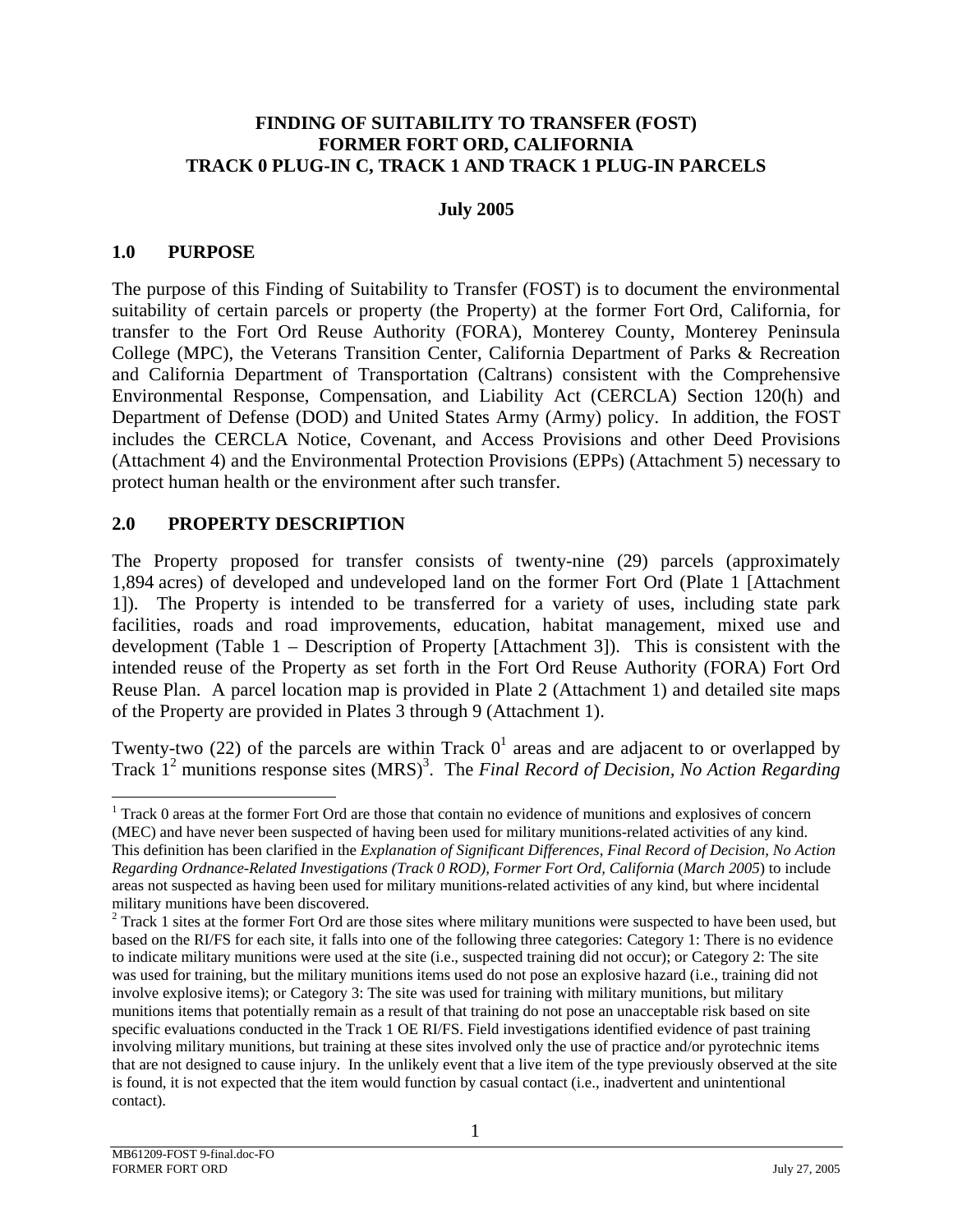<span id="page-4-0"></span>*Ordnance-Related Investigation, Former Fort Ord, California* (Track 0 ROD; June 19, 2002) addresses selected land parcels and provides a "Plug-In" process to address future land parcels that are considered eligible for inclusion into the Track 0 process. The Track 0 No Action ROD Plug-In process addresses areas of land at the former Fort Ord that have no history of military munitions use and for which No Action is necessary to protect human health and the environment. The portions of these 22 parcels within Track 0 areas have been addressed through the Plug-In process in the *Track 0 Plug-In Approval Memorandum, Selected Parcels – Group C Former Fort Ord, California* dated July 1, 2005. The portions of these 22 parcels within Track 1 sites are addressed by the *Record of Decision, No Further Action Related to Munitions and Explosives of Concern—Track 1 Sites; No Further Remedial Action with Monitoring for Ecological Risks from Chemical Contamination at Site 3 (MRS-22)* (Track 1 ROD; March 10, 2005). The Track 1 ROD also provides a Plug-In process to address future sites that are considered eligible for inclusion into the Track 1 process. No further action related to munitions and explosives of concern (MEC) (explosive munitions items) is required at Track 1 sites because MEC is not expected. Track 1 sites were evaluated through the remedial investigation/feasibility study (RI/FS) process and documented in the *Final Track 1 Ordnance and Explosives*, *Remedial Investigation/Feasibility Study, Former Fort Ord California* dated June 21, 2004 and the *Track 1 Plug-In Approval Memorandum, MRS-6 Expansion Area, Former Fort Ord, California* dated May 6, 2005 which provided the site-specific rationale for assigning Track 1 status. All 22 Track 0 Plug-In parcels and associated Track 1 sites are listed in Table 2 – Track 0 Plug-In Parcels Associated with Track 1 Sites (Group C) (Attachment 3). The remaining seven (7) parcels are entirely within Track 1 sites. The Track 1 ROD also addresses these parcels, which are listed with associated Track 1 sites in Table 3 – Track 1 Parcels and Associated Track 1 Sites (Attachment 3).

## **3.0 ENVIRONMENTAL DOCUMENTATION AND SITE INSPECTION**

The Army made a determination of the Environmental Condition of the Property (ECP) by reviewing existing environmental and military munitions response-related documents and making an associated visual site inspection. A complete list of the documents reviewed is provided in Attachment 2 and the site inspection was conducted in January and February 2005. For each parcel in the FOST, the specific decision documents that support the determination that the Property is suitable for transfer are listed in Table 4 – Applicable Decision Documents by Parcel (Attachment 3).

## **4.0 ENVIRONMENTAL CONDITION OF PROPERTY**

On the basis of environmental condition, parcels are placed in one of seven Community Environmental Response Facilitation Act (CERFA)/DOD Environmental Condition of Property (ECP) Categories<sup>[4](#page-4-1)</sup>. Only parcels in ECP Categories 1 through 4 are suitable for transfer through

<sup>&</sup>lt;sup>2</sup><br>3 <sup>3</sup> Terminology describing military munitions and related names, places, actions and conditions is presented in Attachment 6.

<span id="page-4-1"></span>ECP Category 1: Areas where no release or disposal of hazardous substances or petroleum products has occurred (including no migration of these substances from adjacent area).

ECP Category 2: Areas where only release or disposal of petroleum products has occurred.

ECP Category 3: Areas where release, disposal, and/or migration of hazardous substances has occurred, but at concentrations that do not require a removal or remedial response.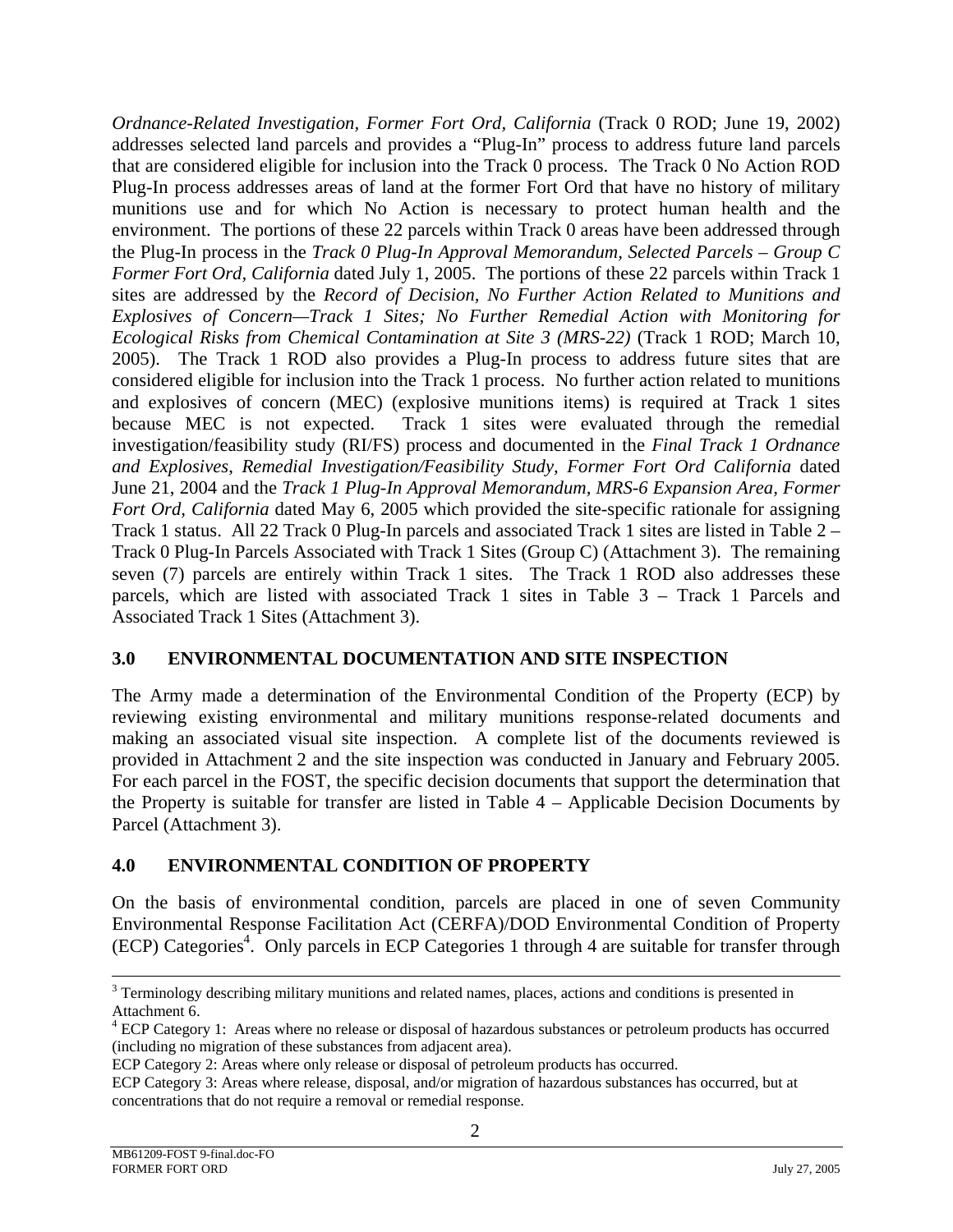a FOST. Table 5 – Environmental Condition of Property (Attachment 3) lists the parcels in this FOST, the corresponding ECP Category, and brief descriptions of necessary remedial actions that have been taken. The ECP Categories and the corresponding parcels in this FOST are as follows:

ECP Category 1 Parcels: E11a, E11b.6.2, E15.2, E20c.2.1, L20.13.5, L20.14.1.1, L20.14.2, L20.15, L20.6, L31, S3.1.3, and S3.1.4

ECP Category 2 Parcels: L23.5.1

ECP Category 3 Parcels: E2a, E4.1.2.1, E4.1.2.2, E4.1.2.3, L9.1.1.2, and L9.1.2.2

ECP Category 4 Parcels: E4.3.1.2, E4.3.2.1, E4.6.1, E4.6.2, E8a.1.1.2, L5.6.1, L5.6.2, S3.1.1, S3.1.2, and S4.1.1

ECP Category 5 Parcels: No parcels in this FOST are in this category.

ECP Category 6 Parcels: No parcels in this FOST are in this category.

ECP Category 7 Parcels: No parcels in this FOST are in this category.

A summary of the ECP Categories for the Property is provided in Table 5 – Environmental Condition of Property (Attachment 3).

#### **Community Environmental Response Facilitation Act (CERFA) Report**

The Final CERFA Report, Fort Ord, Monterey, California (*April 1994*) summarized the CERFA investigation conducted at the former Fort Ord and classified Fort Ord property as "Uncontaminated," "Qualified<sup>[5](#page-5-0)</sup>," or "Disqualified<sup>6</sup>[."](#page-5-1) Qualified areas were identified based on the potential presence of unexploded ordnance  $(UXO)^7$  $(UXO)^7$ , radon, radionuclides (contained within products being used for their intended purposes), asbestos (contained within building materials), or lead-based paint (present on building material surfaces). Disqualified areas were identified based on evidence of release, disposal, or storage for more than one year of a CERCLA hazardous substance, petroleum, or petroleum derivative; or a portion of the installation

l

ECP Category 4: Areas where release, disposal, and/or migration of hazardous substances has occurred, and all removal or remedial actions to protect human health and the environment have been taken.

ECP Category 5: Areas where release, disposal, and/or migration of hazardous substances has occurred, and removal or remedial actions are underway, but all required actions have not yet been taken.

ECP Category 6: Areas where release, disposal, and/or migration of hazardous substances has occurred, but required actions have not yet been implemented.

<span id="page-5-0"></span>

ECP Category 7: Areas that have not been evaluated or require additional evaluation.<br><sup>5</sup> CERFA parcel with qualifier - A portion of the installation real property for which investigation revealed no evidence of a release or disposal of CERCLA hazardous substances, petroleum, or petroleum derivatives and no evidence of the parcel being threatened by migration of such substances from outside the parcel. The parcel does however contain environmental, hazard, or safety issues, including asbestos contained in building materials or leadbased paint applied to building material surfaces. 6

<span id="page-5-1"></span> $6$  CERFA disqualified parcel – A portion of the installation real property for which investigation revealed evidence of a release or disposal of CERCLA hazardous substances, petroleum, or petroleum derivatives or the parcel being threatened by migration of such substances from outside the parcel. 7

<span id="page-5-2"></span>The term "munitions and explosives of concern (MEC)" is not used here because the CERFA Report is specific to UXO (see Attachment 6).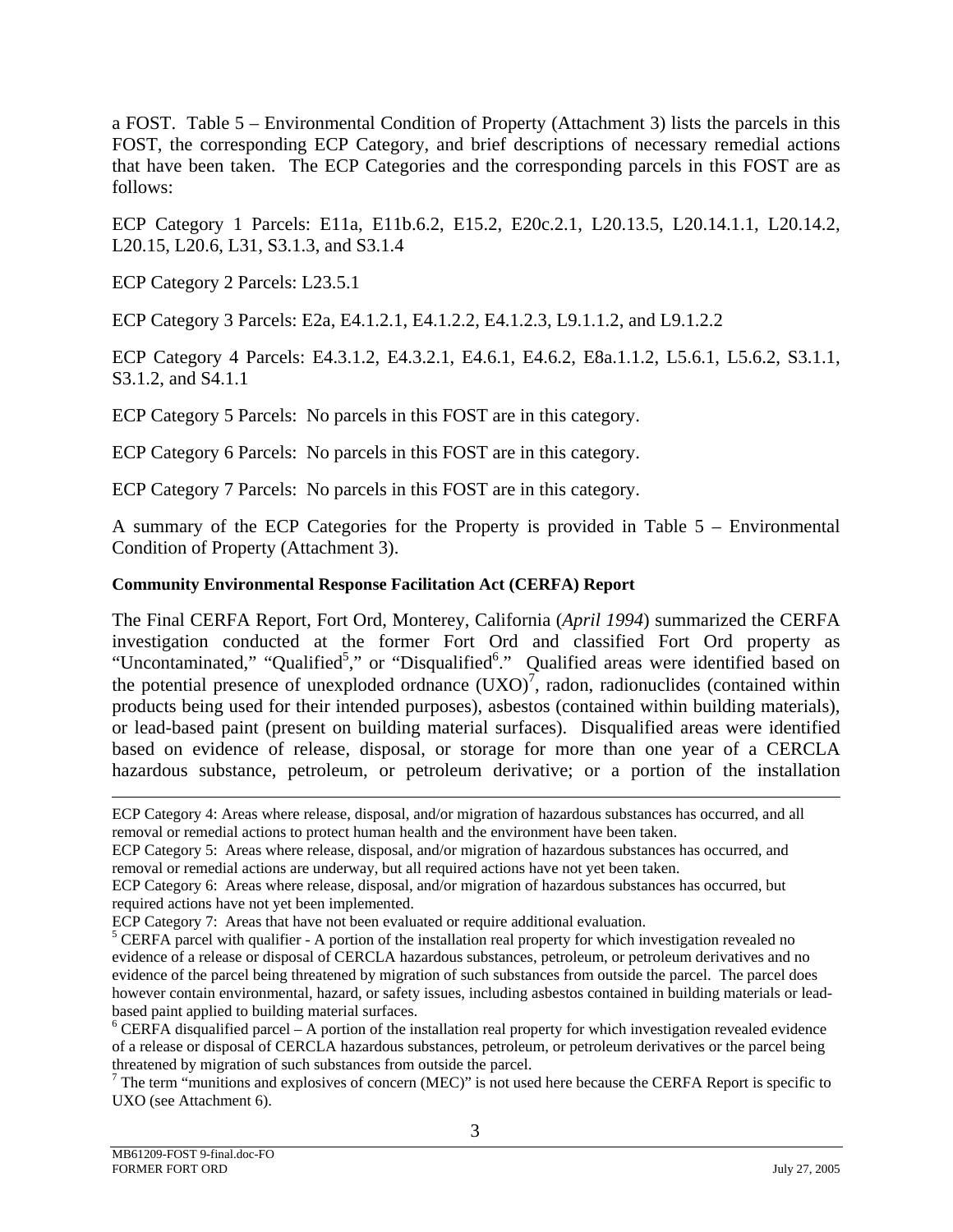threatened by such release or disposal. The U.S. Environmental Protection Agency (US EPA) concurred with the Army's determination of "uncontaminated" for 60 CERFA parcels at the former Fort Ord in a letter dated April 19, 1994. In this letter, US EPA specifically concurred that parcels having buildings with probable lead-based paint (LBP) could be considered uncontaminated because the information in the CERFA Report did not indicate that there are residual levels of LBP on these parcels presenting a threat to human health or the environment. Under the DOD Authorization Act for 1997, the U.S. Congress expanded the definition of "Uncontaminated Property" to include the storage of hazardous substances, petroleum products and their derivatives provided there was no release or disposal of these materials. Table 5 – Environmental Condition of Property (Attachment 3) includes a list of the Track 1 and Track 0 Plug-in C Parcels, the CERFA classification assigned, and rationale.

Parcels located within areas originally identified as CERFA Qualified or Disqualified, but through additional site investigation were determined to be Uncontaminated (DOD Category 1), are described below.

## Parcel E11a

This Track 0 plug-in parcel was categorized as CERFA Uncontaminated; however, portions of the parcel include Munitions Response Sites (MRS)-27Y and MRS-66, which were identified after the completion of the CERFA investigation (Plate 7 [Attachment 1]). MRS-27Y and MRS-66 were categorized as Track 1 sites, evaluated in the Track 1 Ordnance and Explosives Remedial Investigation/Feasibility Study (OE RI/FS) and, in accordance with the Track 1 ROD (*March 10, 2005*), require no further action related to MEC. MRS-27Y and MRS-66 were also evaluated for the potential presence of chemical contamination related to the use of military munitions as part of the Basewide Range Assessment (BRA), as described in the *Comprehensive Basewide Range Assessment Report, Former Fort Ord, California* (BRA Report; March 31, 2005). Under the BRA MRS-27Y was identified as historical area (HA)-157 and MRS-66 was identified as HA-196. In accordance with the findings of the BRA Report, no further action related to chemical contamination is required for HA-157 (MRS-27Y). In accordance with the findings of the BRA Report, no further investigation for chemical contamination is required for HA-196 (MRS-66).

Based on this information Parcel E11a meets the definition of CERFA Uncontaminated property.

# Parcel E11b.6.2

This Track 1 parcel was categorized as CERFA Uncontaminated; however, the parcel includes a small portion of the area evaluated as part of the overall investigation of Site 39A, East Garrison Ranges, and a portion of MRS-59A, which was identified after the completion of the CERFA investigation (Plate 8 [Attachment 1]). A release at Site 39A (Interim Action Site 39A) occurred in the target areas of the former small arms ammunition firing ranges approximately 600 feet to the north and northeast and outside of the parcel boundary.

MRS-59A was categorized as a Track 1 site, evaluated in the Track 1 OE RI/FS and, in accordance with the Track 1 ROD, requires no further action related to MEC. MRS-59A was also evaluated for the potential presence of chemical contamination related to the use of military munitions as part of the BRA. Under the BRA MRS-59A was included within HA-189. The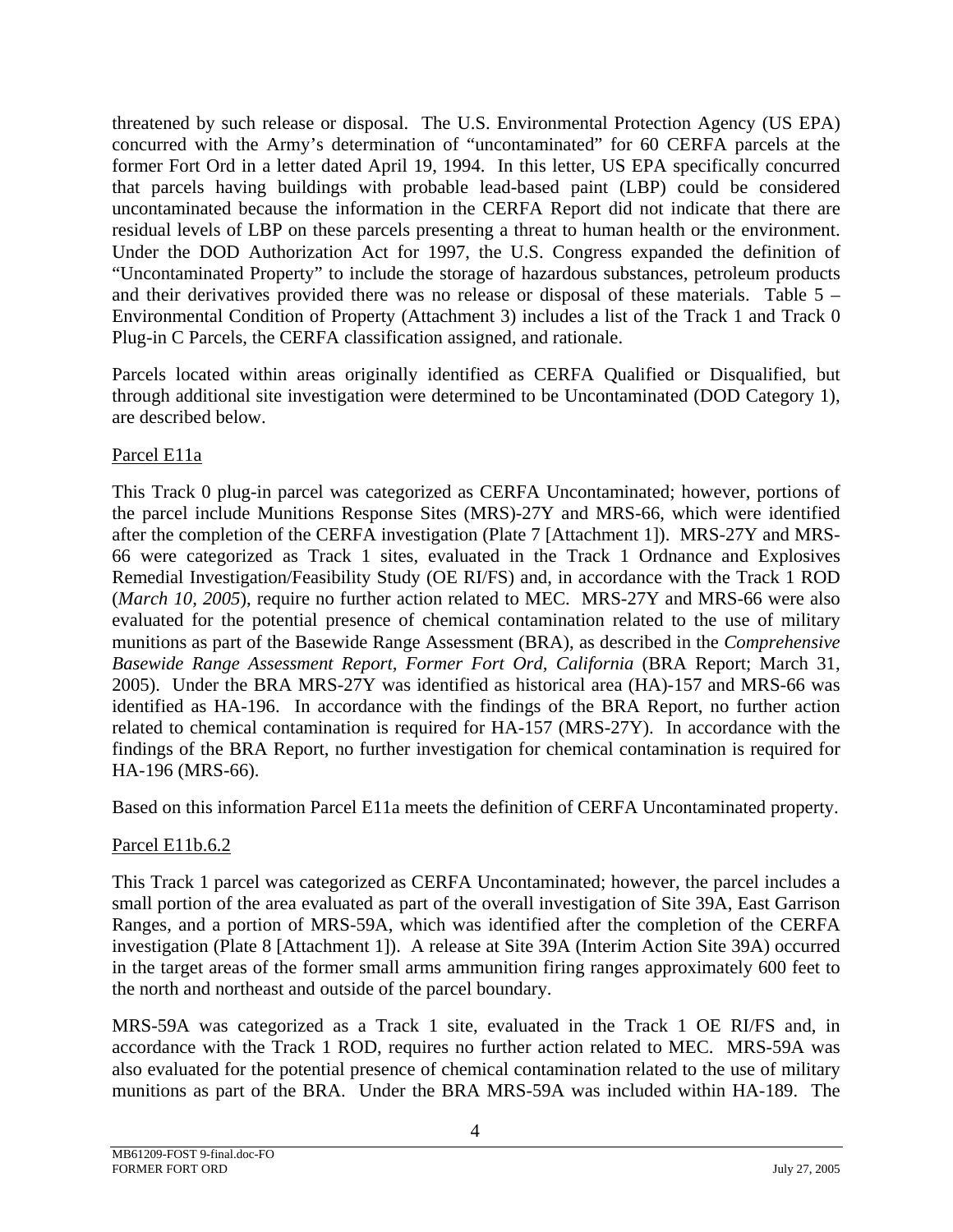evaluation of HA-189 included a literature search, site reconnaissance, and mapping. In accordance with the findings of the BRA Report, no further investigation for chemical contamination is required for HA-189 (including MRS-59A).

Based on this information Parcel E11b.6.2 meets the definition of CERFA Uncontaminated property.

## Parcel E15.2

A portion of this Track 0 plug-in parcel was categorized as CERFA Qualified because it includes MRS-20 (Plate 3 [Attachment 1]). MRS-20 (Recoilless Rifle Training Range) was categorized as a Track 1 site, evaluated in the Track 1 OE RI/FS and, in accordance with the Track 1 ROD, requires no further action related to MEC. Historical research and military munitions sampling conducted at this site found no evidence of past training involving military munitions. As identified on the 1957 Training Facilities Map, some of the boundary of the "Recoilless Rifle Training Area" lies outside of the boundary of MRS-20 delineated in the ASR; however, because of its location, proximity to existing housing, Highway 1 and other developed areas, it is unlikely MRS-20 or additional areas identified on the 1957 Training Facilities Map would have been used for training with military munitions. As discussed in the Track 1 OE RI/FS, training at this site probably involved weapon familiarization, including the proper handling, deployment, and care of recoilless rifles. MRS-20 was also evaluated for the potential presence of chemical contamination related to the use of military munitions as part of the BRA. Under the BRA, MRS-20 was identified as HA-122. In accordance with the findings of the BRA Report, no further action related to chemical contamination is required for HA-122 (MRS-20). A portion of the parcel was categorized as CERFA Qualified because of the presence of asbestos containing material (ACM) and probable lead-based paint (LBP) in buildings that are adjacent to the parcel; however, no buildings are present on Parcel E15.2. The remainder of the parcel was categorized as CERFA Uncontaminated.

Based on this information Parcel E15.2 meets the definition of CERFA Uncontaminated property.

#### Parcel E20c.2.1 and L31

Track 0 Plug-in Parcel E20c.2.1 was categorized as CERFA Uncontaminated (Plate 3 [Attachment 1]). A portion of Track 0 Plug-in Parcel L31 was categorized as CERFA Uncontaminated and the remainder of the parcel was categorized as CERFA Qualified because of the presence of ACM and probable LBP in buildings that are adjacent to the parcel; however, no buildings are present on Parcel L31. Both parcels include a portion of MRS-49 identified after the completion of the CERFA investigation. MRS-49 was categorized as a Track 1 site, evaluated in the Track 1 OE RI/FS and, in accordance with the Track 1 ROD, requires no further action related to MEC. MRS-49 was also evaluated for the potential presence of chemical contamination related to the use of military munitions as part of the BRA. Under the BRA, MRS-49 was identified as HA-179. In accordance with the findings of the BRA Report, no further investigation for chemical contamination is required for HA-179 (MRS-49).

Based on this information Parcels E20c.2.1 and L31 meet the definition of CERFA Uncontaminated property.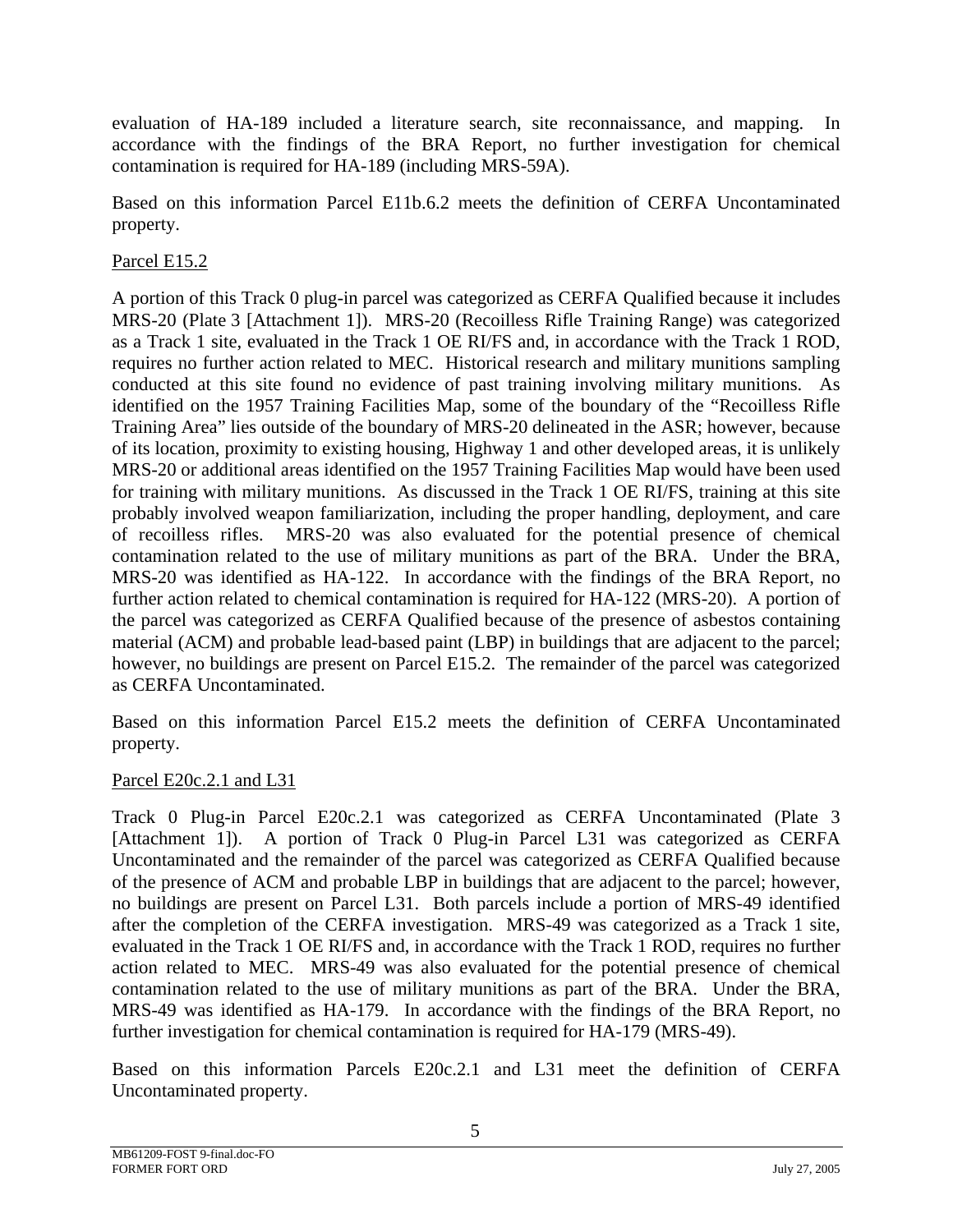#### Parcels L20.15, S3.1.3, and S3.1.4

These Track 1 parcels were categorized as CERFA Disqualified because they were included within the area of Installation Restoration Program (IRP) Site 3 (MRS-22) (Plate 5 [Attachment] 1]), where there was a release of lead related to range activities and because of the presence of construction debris and vehicle parts within Parcel S3.1.3. Remediation at IRP Site 3 included the excavation of approximately 162,800 cubic yards of impacted soil and spent ammunition; however, none of these three parcels lie within the areas historically used for small arms ranges in IRP Site 3 and did not require remediation.

These three parcels were also categorized as CERFA Qualified because of the presence of ACM, LBP and MRS-22. MRS-22 is categorized as a Track 1 site, evaluated in the Track 1 OE RI/FS and in accordance with the Track 1 ROD, requires no further action related to MEC.

MRS-22 was also evaluated for the potential presence of chemical contamination related to the use of military munitions as part of the BRA. Under the BRA, MRS-22 was identified as HA-124, which includes HA-1 through HA-17<sup>[8](#page-8-0)</sup>. In accordance with the findings of the BRA Report, no further action related to chemical contamination is required for HA-124.

Based on this information Parcels L20.15, S3.1.3 and S3.1.4 meet the definition of CERFA Uncontaminated property.

#### Parcel L20.6

This Track 1 parcel was categorized as CERFA Uncontaminated; however, the parcel includes MRS-62, which was identified after the completion of the CERFA investigation (Plate 9 [Attachment 1]). MRS-62 was categorized as a Track 1 site, evaluated in the Track 1 OE RI/FS and, in accordance with the Track 1 ROD, requires no further action related to MEC. MRS-62 was also evaluated for the potential presence of chemical contamination related to the use of military munitions as part of the BRA. Under the BRA MRS-62 was identified as HA-192. In accordance with the findings of the BRA Report, no further investigation for chemical contamination is required for HA-192 (MRS-62).

Based on this information Parcel L20.6 meets the definition of CERFA Uncontaminated property.

#### Parcel L20.13.5

This Track 0 plug-in parcel (Plate 10 [Attachment 1]) was categorized as CERFA Qualified because of its proximity to the former Impact Area; however, this parcel comprises a portion of South Boundary Road and is located outside of the fenced Impact Area. No evidence was observed during the CERFA assessment to indicate storage, release, or disposal of hazardous substances or petroleum products or their derivatives within this parcel; therefore, this parcel meets the definition of CERFA Uncontaminated property.

l

<span id="page-8-0"></span> $8$  The designations of the individual ranges at the Beach Ranges complex under the BRA.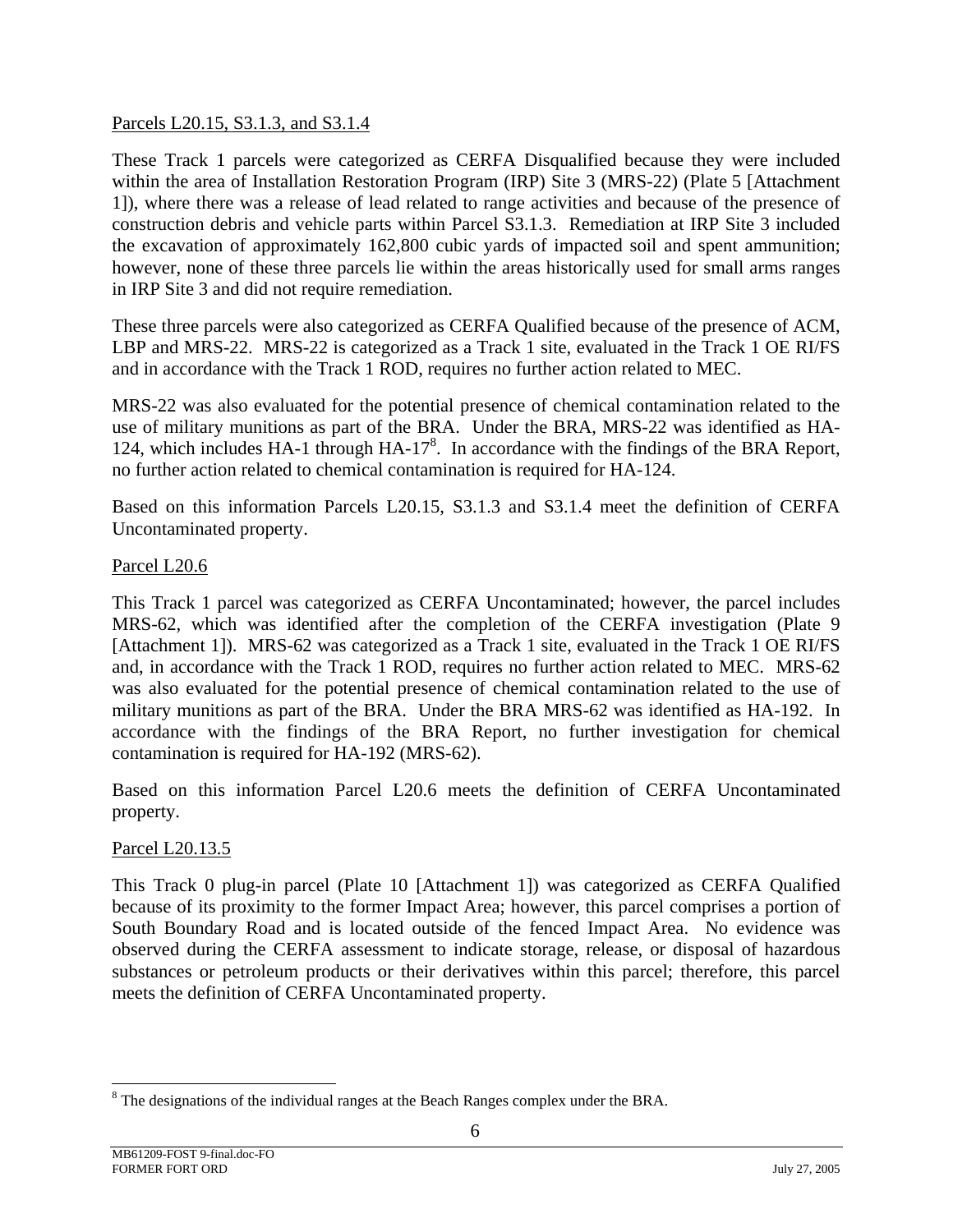<span id="page-9-0"></span>Parcels L20.14.1.1 and L20.14.2

These Track 0 plug-in parcels comprise portions of Intergarrison Road and associated right-ofways. The parcels were categorized as CERFA Uncontaminated; however, the parcels include a portion of MRS-27Y identified after the completion of the CERFA investigation (Plate 7 [Attachment 1]). MRS-27Y was categorized as a Track 1 site, evaluated in the Track 1 OE RI/FS and, in accordance with the Track 1 ROD, requires no further action related to MEC. MRS-27Y was also evaluated for the potential presence of chemical contamination related to the use of military munitions as part of the BRA. Under the BRA MRS-27Y was identified as HA-157. In accordance with the findings of the BRA Report, no further action related to chemical contamination is required for HA-157 (MRS-27Y).

Based on this information Parcels L20.14.1.1 and L20.14.2 meet the definition of CERFA Uncontaminated property.

# **4.1 Environmental Remediation Sites**

There were nine remediation sites located on the Property. The environmental remediation sites on the Property are described below. All environmental soil and groundwater remediation activities on the Property have been completed or are in place and operating properly and successfully; however, portions of the Property have not remediated to levels suitable for unrestricted use. The deeds for these portions of the Property will include restrictions on the use of groundwater as described in the Covenant to Restrict Use of Property – Environmental Restrictions (Special Groundwater Protection Zone) (CRUP). A summary of the environmental remediation sites by parcel is provided in Table 5 – Environmental Condition of Property (Attachment 3).

This section provides a summary of Installation Restoration Program (IRP) activities conducted to date at operable units and CERCLA sites located on the Property. Seven IRP sites are located on the Property in whole or in part within Parcels S3.1.1, S3.1.2 and S3.1.4, (Site 1/FTO-059, Site 2/FTO-012, Site 3 and Outfall 15) (Plates 4 and 5 [Attachment 1]); Parcel E4.3.2.1 (Site 26) (Plate 6 [Attachment 1]); Parcel S4.1.1 (Site 28) (Plate 4 [Attachment 1]); and Parcel E11b.6.2 (Site 39A) (Plate 8 [Attachment 1]). The investigation of the IRP sites was conducted under the Fort Ord Basewide Remedial Investigation/Feasibility Study (RI/FS) program. One Operable Unit is also located on the Property.

# **4.1.1 No Action Sites**

IRP Sites 26 and 28 were categorized as No Action Sites. The No Action Plug-In Record of Decision (ROD) (*February 16, 1995*) for all No Action Sites was signed by the regulatory agencies in the spring of 1995. Documentation that site-specific no action criteria were met is provided in the Approval Memoranda process. The overall process is referred to as the "plug-in" process because the Approval Memoranda plug-in to the No Action ROD. The US EPA and the DTSC concurred that Sites 26 and 28 met the criteria for No Action in letters dated September 25, 1995 and October 10, 1995, respectively.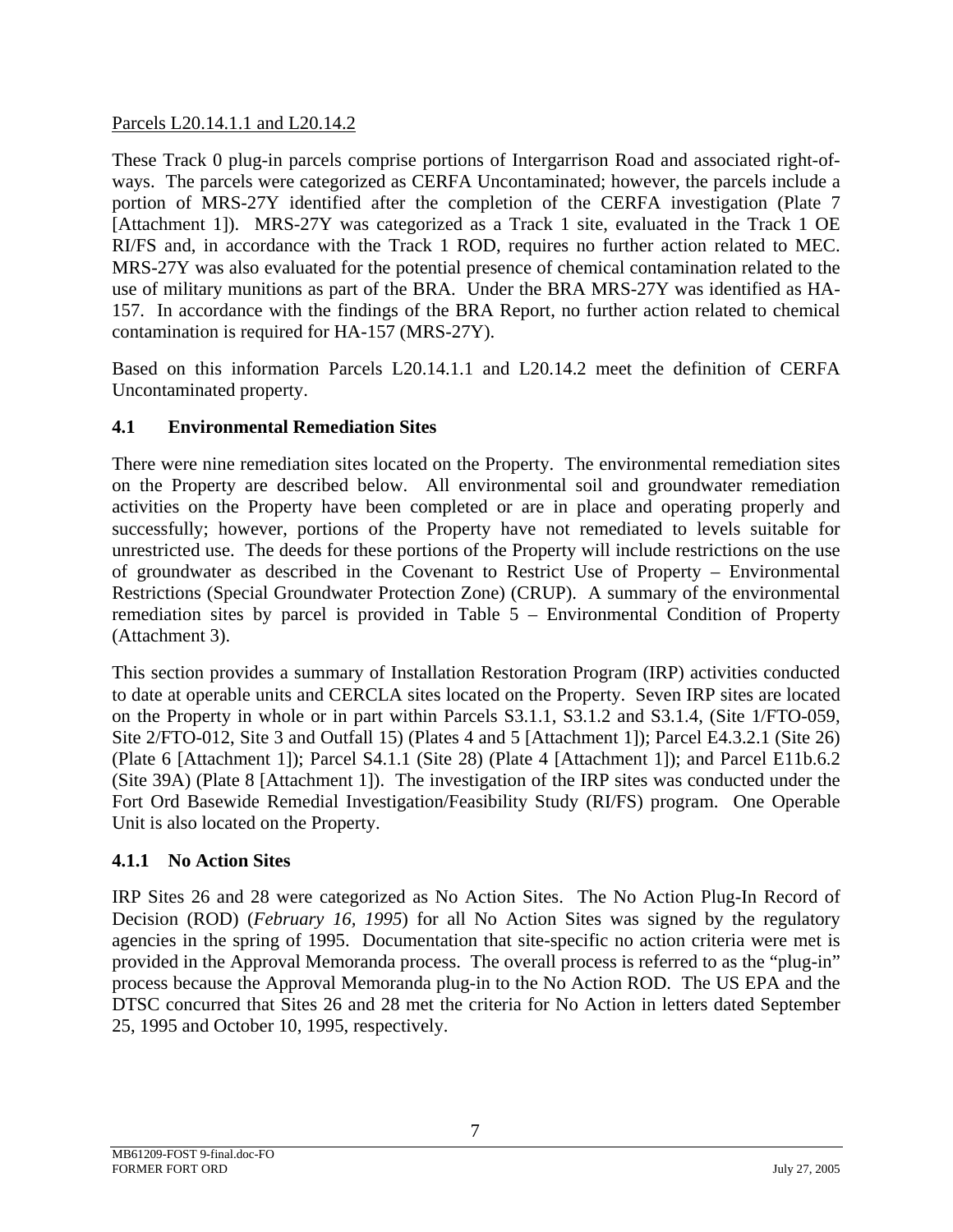#### <span id="page-10-0"></span>**4.1.2 Interim Action Sites**

Three sites (Site 1, Site 39A, and Outfall 15) on the Property were categorized as Interim Action (IA) Sites based on the results of site characterization activities. By definition, IA sites have limited surficial soil contamination that can be addressed by excavation and follow-up confirmation sampling. The selected interim action completed at each site addressed immediate, imminent, and/or significant risks to human health and the environment posed by limited contaminated soil. The *Interim Action Record of Decision, Contaminated Surface Soil Remediation* (IA ROD; February 23, 1994) presented remedial alternatives to be implemented at IA sites. The IA ROD was signed by the DTSC and the US EPA in March 1994. A discussion of the interim actions conducted at these three sites follows.

Site 1. IRP Site 1 (SWMU FTO-059) was investigated during the Basewide RI/FS for hazardous and toxic waste (HTW). Mercury was detected in soil samples collected near a former trickling filter at concentrations exceeding the Preliminary Remediation Goal (PRG). Low concentrations of fecal coliform were also detected. An additional investigation was conducted to address agency concerns about elevated mercury levels within soil at the former trickling facility and to evaluate the suitability of disposing treated sewage residue from the sludge-drying beds at the OU2 Landfills. Soil samples were collected from the sludge drying beds, the holding ponds and from the former trickling filter area. Based on the data from the additional investigation, the soil at the former trickling filter was recommended for removal under the IA ROD (*February 23, 1994*). Approximately 740 cubic yards of soil were removed as part of the IA activities. The cleanup of SWMU FTO-059 is described in Section 4.2.1. The Site 1 IA Confirmation Report was submitted to the regulatory agencies in December 1997. The US EPA and the DTSC concurred that contamination was adequately remediated and no further action was necessary at Site 1 in letters dated April 6, 1998 and April 11, 2005, respectively.

Site 39A. The initial IA at Site 39A (East Garrison Ranges) was completed in 1998 and included the removal of soils in four study areas, which contained lead, arsenic, and polynuclear aromatic hydrocarbons (PAHs) exceeding PRGs. These exceedences resulted from accumulation of expended small arms ammunition, lead shot, and clay target fragments. None of the study areas are located on the Property. The Site 39A IA Confirmation Report for the four study areas was submitted to the regulatory agencies in October 1998. The US EPA concurred that no further action is necessary at Site 39A in a letter dated February 2, 2002. The DTSC withheld concurrence and requested that additional evaluation of accumulations of clay target fragments and lead shot be conducted within a former trap and skeet range, which is not located on the Property. In the summer of 2004, the Army excavated the clay target fragments and lead shot in question and conducted confirmation sampling within this area. The *Final Report, Clay Target Debris and Lead Shot Management, East Garrison Trap and Skeet Range* was submitted to the DTSC in March 2005. The DTSC concurred that no further action is necessary in a letter dated April 11, 2005.

A follow-up IA is proposed at two former small arms ammunition firing ranges located within Site 39A, but also not on the Property. These ranges (historical areas [HA]-80 and HA-85) were identified during the historical literature search performed during the Comprehensive Basewide Range Assessment (BRA). The proposed IA will include the removal of shallow soil containing lead at IA Areas 39A HA-80 and 39A HA-85 (*Approval Memorandum, Proposed Interim Action*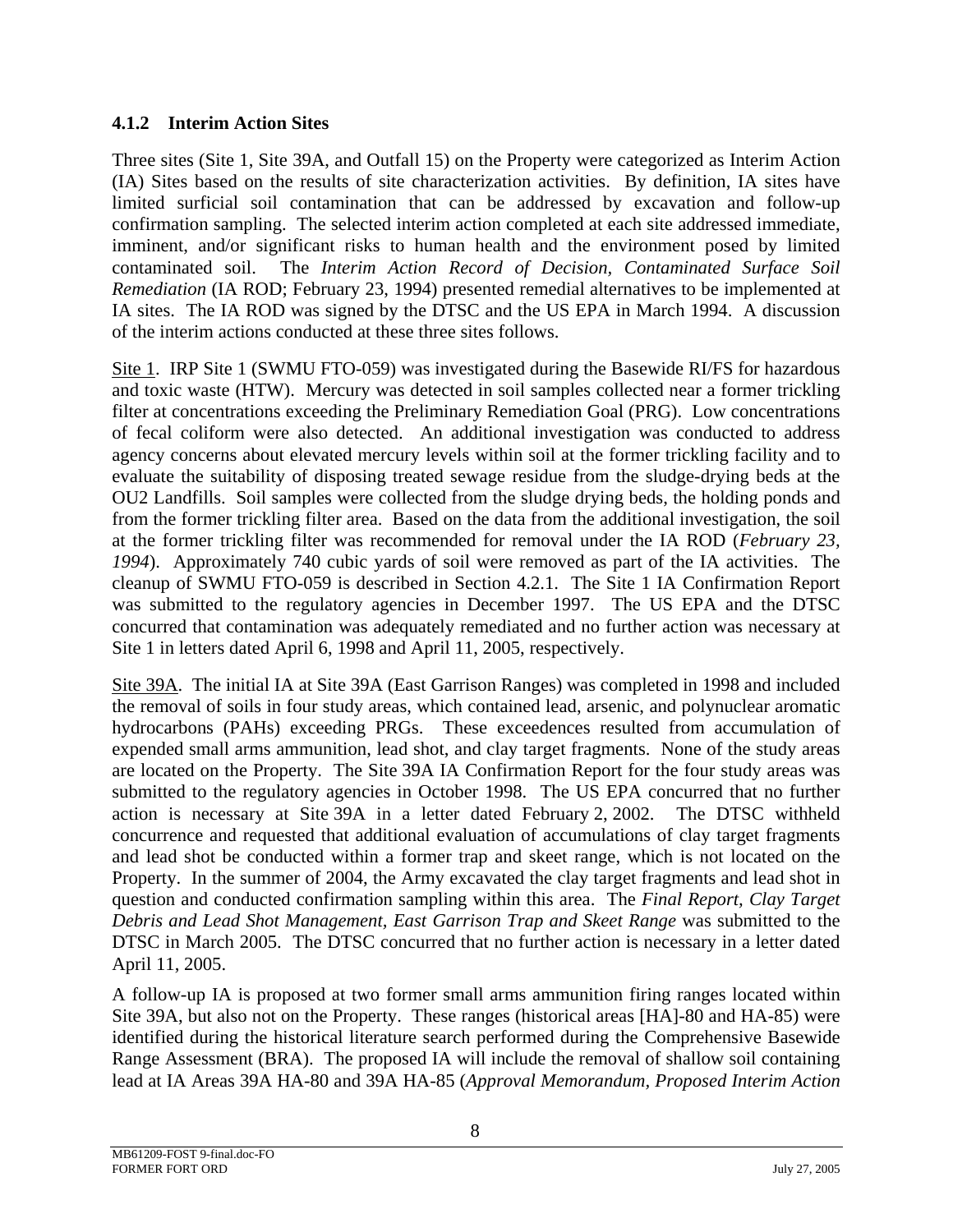<span id="page-11-0"></span>*Excavation, IA Areas 39A HA-80 and 39A HA-85, Site 39A, East Garrison Ranges, Former Fort Ord, California, April 2005*). The estimated volume of soil to be removed is 900 cubic yards.

Outfall 15 (OF-15). Surface water outfall OF-15 was identified for characterization under the Basewide RI/FS. OF-15 discharges to Parcel S3.1.1. Soil samples were collected at the discharge point and downgradient of OF-15. Based on the results of the characterization sampling removal of soil impacted with total petroleum hydrocarbons, arsenic, lead and dieldrin was recommended for removal under the IA ROD (*February 23, 1994*). Approximately 430 cubic yards of soil were removed as part of the IA activities. The Outfall 15 Confirmation Report was submitted to the regulatory agencies in September 1998. The US EPA and the DTSC concurred that contamination was adequately remediated and no further action was necessary at Outfall 15 in letters dated March 16, 2005 and April 11, 2005, respectively.

#### **4.1.3 Remedial Investigation Sites**

Site 2. IRP Site 2 (SWMU FTO-012) was investigated during the Basewide RI/FS for HTW. The primary chemicals of concern detected in soil were low concentrations of metals. A baseline human health risk assessment that included exposure of an onsite worker to soil (ingestion and dermal contact) and dust (inhalation) at the site was performed and risks were below the US EPA's threshold values. Based on the risk assessment no remedial action was proposed for soil at IRP Site 2 in the *Record of Decision, Basewide Remedial Investigation Sites, Fort Ord, California* (Basewide RI Sites ROD; January 13, 1997); however, as described in Section 4.2.1, all sludge remaining in the STP sludge drying beds and evaporation ponds was removed as part of the maintenance and cleanup activities at the STP (SWMU FTO-012). The Basewide RI Sites ROD was signed by the DTSC on January 16, 1997, by the US EPA on January 17, 1997, and by the Regional Water Quality Control Board (RWQCB) on January 22, 1997.

Sites 2 and 12. The Sites 2 and 12 groundwater plume is being remediated by extraction and treatment in accordance with the Basewide RI Sites ROD (*January 13, 1997*). Since installation and start-up of the Sites 2 and 12 groundwater treatment system (*April 1999*), the extent of the plume has been significantly reduced. The Sites 2 and 12 Groundwater Remedy Operating Properly and Successfully Evaluation Report was submitted to the regulatory agencies in November 2001. On July 3, 2002, the Army received concurrence from the US EPA that the pump-and-treat system for remediation of the Site 2 and 12 groundwater plume is in place and operating "properly and successfully."

Site 3. Site 3 (Beach Trainfire Ranges) was investigated during the Basewide RI/FS for HTW. The site was used for small arms training beginning in the 1940s. Spent bullets accumulated on the east-facing (leeward) sides of the sand dunes that formed the "backstops" for the targets and in areas prone to erosion between sand dunes. The Basewide HTW RI/FS evaluated cleanup alternatives for soil containing lead and other metals to protect human health.

The *Interim Record of Decision, Site 3, Beach Trainfire Ranges, Fort Ord, California* (Site 3 Interim ROD; January 13, 1997) described the selected cleanup remedy for Site 3 to address potential risks to human health due to the presence of lead and other metals in soil at the site. The Site 3 Interim ROD was signed by the DTSC on January 16, 1997, by the US EPA on January 17, 1997 and by the RWQCB on January 22, 1997. The selected remedy consisted of the excavation of contaminated soil and spent ammunition. After the cleanup was completed,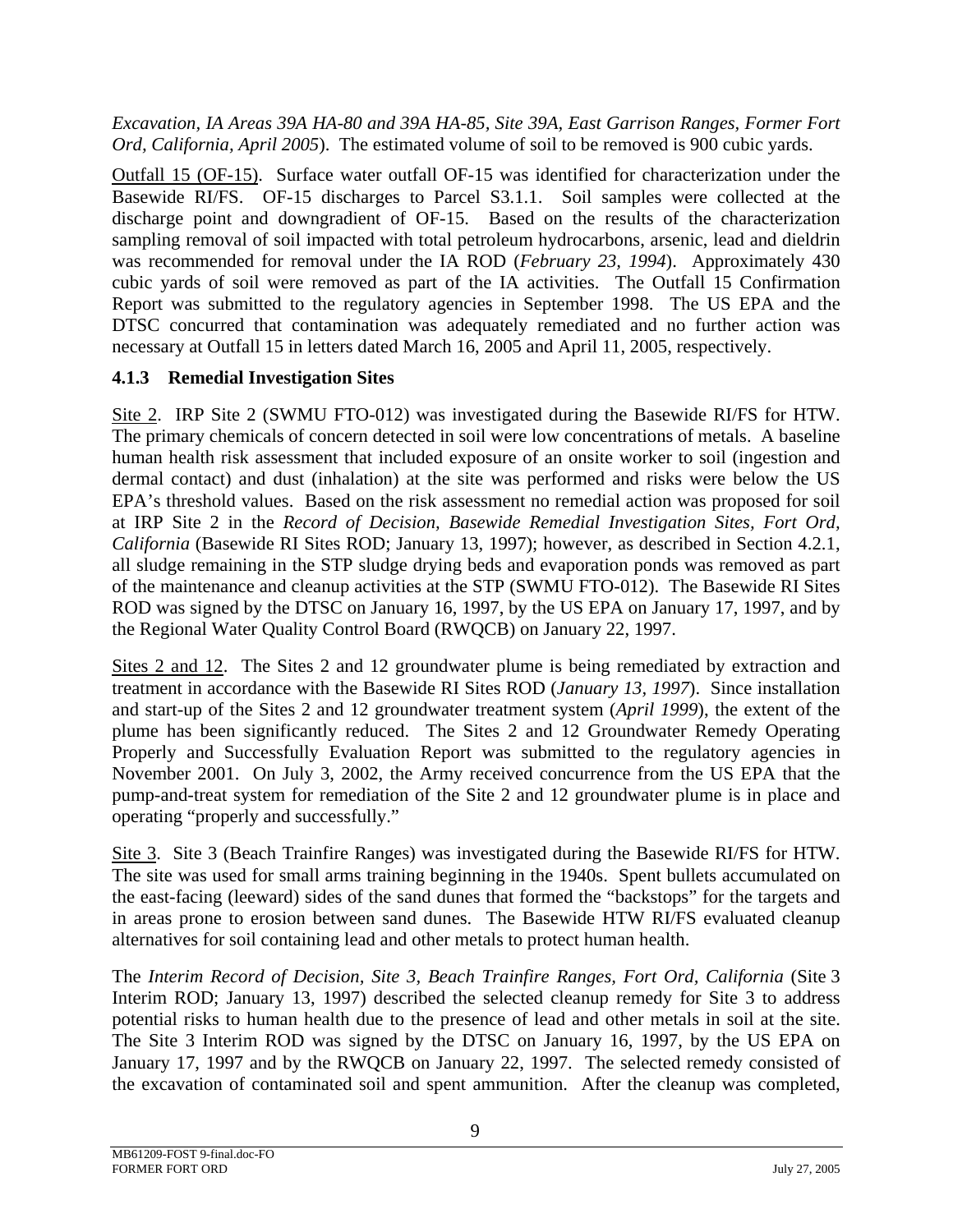<span id="page-12-0"></span>post-remediation sampling determined that the remaining site-wide average lead concentration in soil was 161 milligrams per kilogram (mg/kg). The results of the post-remediation human health risk assessment confirmed that the cleanup of the heavy bullet distribution areas was protective of humans assuming future development of Site 3 as a State Park. The DTSC and the US EPA concurred with these findings in letter dated July 21, 2000 and September 20, 2000, respectively.

Following cleanup of the heavy bullet density areas, a Post-Remediation Ecological Risk Assessment was conducted to confirm that the cleanup was protective of plants and animals at the site. Based on the data collected at the site following cleanup, it was concluded that significant risks to populations of plants and animals from exposure to the lead and other metals remaining in soil at the site are not expected.

In accordance with the Track 1 ROD, no further remedial action with monitoring at Site 3 (MRS-22) is required for the following reasons: (1) a substantial portion of bullets and contaminated soil have been removed from the site; (2) data collected before and after cleanup show that the remaining average site-wide concentrations of lead in soil is 161 mg/kg; and (3) the ecological sampling to date has shown that the cleanup appears to be protective of populations of plants and animals at the site and residual contamination in place is not likely to adversely affect the following federally listed species: Western snowy plover, Smith's blue butterfly, sand gilia, Monterey spineflower, Contra Costa goldfields, or Yadon's piperia. The Track 1 ROD was signed by the DTSC on March 30, 2005, by the RWQCB on April 4, 2005 and by the US EPA on April 7, 2005.

Ecological monitoring will be conducted at Site 3 (MRS-22) to confirm the results of the ecological risk assessments and evaluations conducted to date. Monitoring will be conducted pursuant to an approved work plan developed pursuant to Section 8.3 of the Fort Ord FFA (*November 19, 1990*). This data will be evaluated in conjunction with previous ecological risk assessment and evaluation data during the five-year reviews to assess the need for continued ecological monitoring and make sure the decision remains protective of the environment. The next five-year review will occur in 2007.

The DTSC has elected to undertake the following additional precautions at Site 3 (MRS-22): the DTSC will enter into Memorandum of Understanding (MOU) for further surveillance with the California Department of Parks and Recreation, which will be acquiring Site 3 (MRS-22); the DTSC also intends to enter into a Land Use Covenant (LUC) with the California Department of Parks and Recreation to enhance protection of human health. The MOU and LUC will address further monitoring and use of the land at Site 3 (MRS-22).

# **4.1.4 Operable Units (OUs)**

OU2 Landfills. The Fort Ord Landfills (SWMU FTO-002) were used for approximately 30 years for residential and commercial waste disposal. The landfills cover approximately 150 acres and include the inactive main landfill (Areas B through F, south of Imjin Road) and north landfill (Area A, north of Imjin Road). Portions of Parcels E4.6.1, L5.6.1, and L5.6.2 are included within Area A (Plate 6 [Attachment 1]). All of Area A and some perimeter areas of the main landfill were removed and consolidated into the main landfill south of Imjin Road. The selected remedial action included excavation of the Area A landfill refuse and impacted soil, disposal of the material in the main OU2 Landfills, backfilling the Area A excavation, and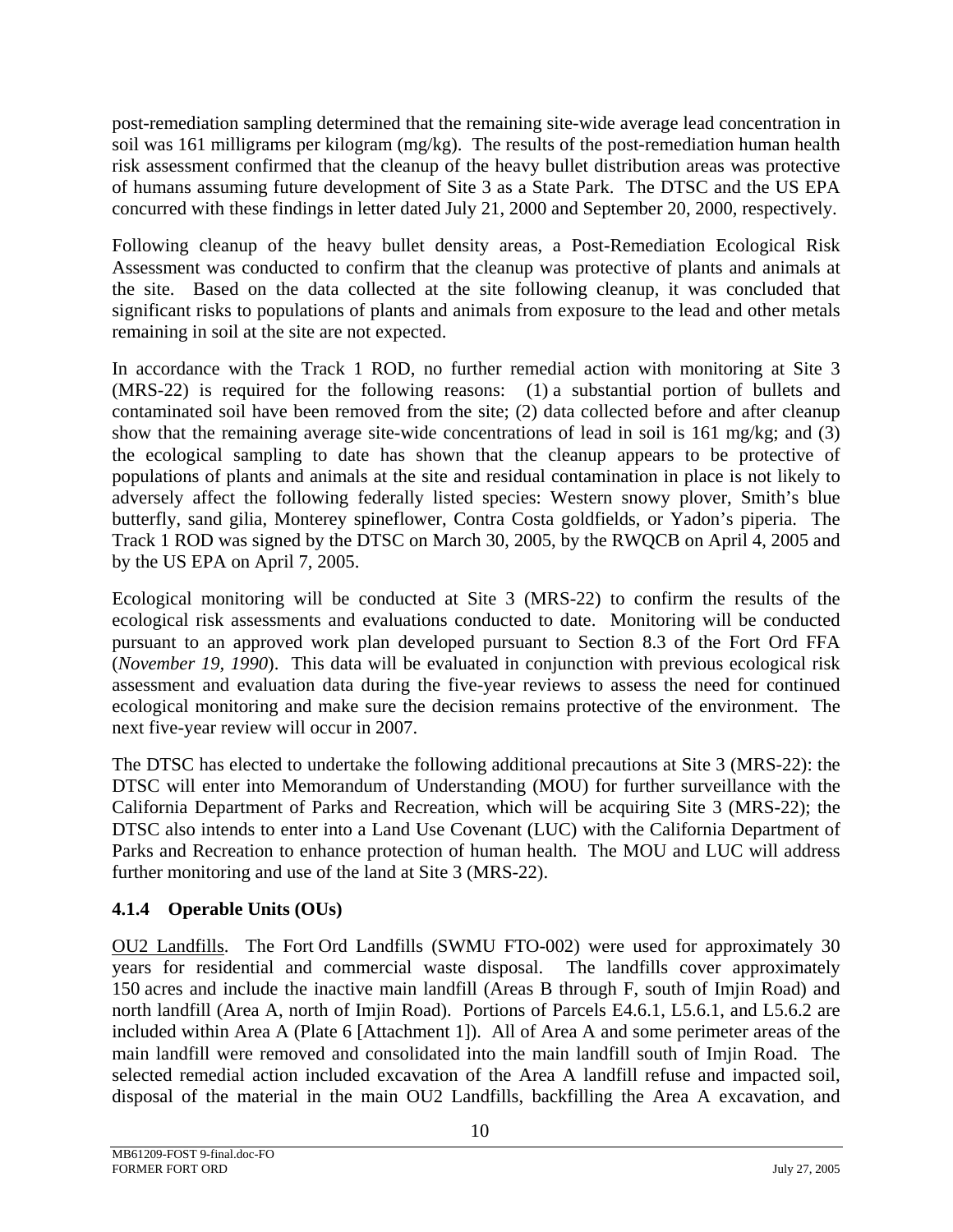<span id="page-13-0"></span>installation of an engineered cover system over the main landfill. This soil consolidation action allowed for clean closure of Area A as described in the Remedial Action Confirmation Report and Post-Remediation Risk Evaluation for Area A and the Remedial Action Construction Completion Report for Areas A through F. The RWQCB provided comments on and approval of the reports in a letter dated April 25, 2003. The letter also stated the RWQCB would be changing the OU2 Landfills permitting to reflect its closed status. The draft final document, dated January 31, 2005, was issued on February 2, 2005. The regulatory agencies had no additional comments and the document became final in March 2005 in accordance with the provisions of the Fort Ord FFA (*November 19, 1990*). Additional information regarding the OU2 Landfills is provided in Sections 4.2.1, 4.2.2 and 5.1.

## **4.2 Storage, Release, or Disposal of Hazardous Substances**

There is no evidence that hazardous substances were stored, released, or disposed of on parcels E11a, E11b.6.2, E15.2, E20c.2.1, L20.13.5, L20.14.1.1, L20.14.2, L20.6 and L31 in excess of the 40 Code of Federal Regulations (CFR) Part 373 reportable quantities. The CERCLA 120(h)(4) Notice and Covenant at Attachment 4 will be included in the Deed for these parcels.

Hazardous substances were released on portions of the Property in excess of reportable quantities specified in 40 CFR Part 373. The release of these hazardous substances affects parcels E2a, E4.1.2.1, E4.1.2.2, E4.1.2.3, E4.3.1.2, E4.3.2.1, E4.6.1, E4.6.2, E8a.1.1.2, L20.15, L5.6.1, L5.6.2, L9.1.1.2, L9.1.2.2, S3.1.1, S3.1.2, S3.1.3, S3.1.4, and S4.1.1. All hazardous substance storage operations have been terminated on the Property. Hazardous substances were released in excess of the 40 CFR Part 373 reportable quantities at sites described in Sections 4.2.1, 4.2.2, and 4.2.3 of this FOST. The release of hazardous substances at these sites was remediated as part of the Installation Restoration Program (IRP) in compliance with CERCLA. All necessary response actions have been taken and are described in this section and Section 4.1. A summary of the areas in which hazardous substance releases occurred is provided in Table 6 – Notification of Hazardous Substance Storage, Release, or Disposal (Attachment 3). The CERCLA 120(h)(3) Notice and Covenant at Attachment 4 will be included in the Deed for these parcels.

# **4.2.1 Solid Waste Management Units (SWMUs)**

Three former SWMUs (FTO-002, FTO-012 and FTO-059) are located on the Property. SWMU FTO-002 was identified as a former disposal area and includes portions of Parcels E4.6.1, E4.6.2, E8a.1.1.2, L5.6.1, and L5.6.2; however, a buffer zone with a minimum width of 100 feet has been established around the actual former disposal area (Operable Unit 2 [OU2] Landfills) and no part of the OU2 Landfills is within any of these parcels (Plate 6 [Attachment 1]). FTO-012 and FTO-059 include portions of Parcel S3.1.1. SWMUs FTO-012 and FTO-059 are former sewage treatment plants.

SWMUs FTO-002 and FTO-012 were identified during a 1988 Army Environmental Hygiene Agency (AEHA; reorganized in 1994 as the U.S. Army Center for Health Promotion and Preventive Medicine [USACHPPM]) investigation. In 1996, under the Resource Conservation and Recovery Act (RCRA) and CERCLA integration that occurred as part of base closure, an inspection was completed for all SWMUs identified in 1988. During this inspection, several new SWMUs were identified, including SWMU FTO-059. The following summarizes the investigation activities conducted at the three former SWMUs on the Property.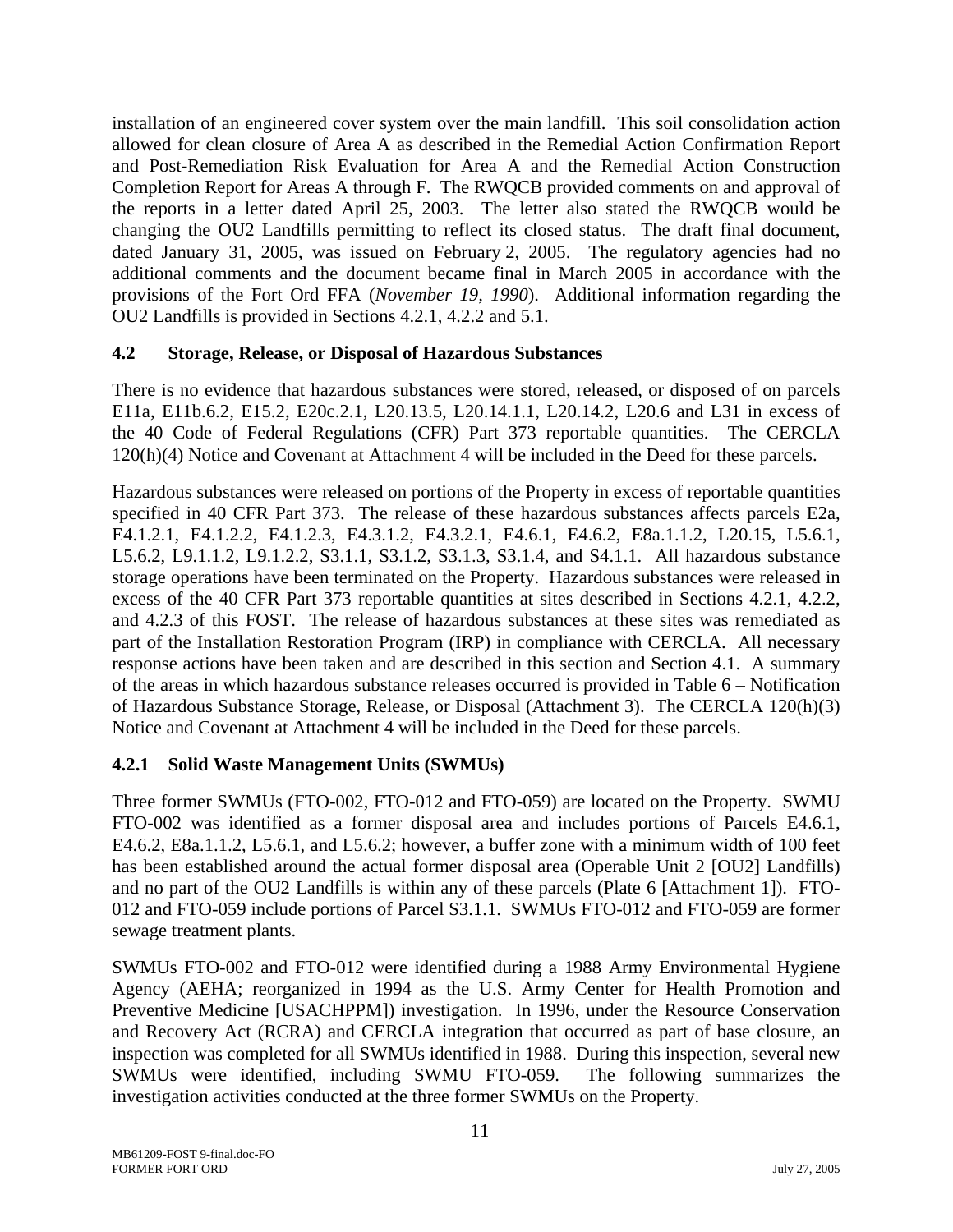SWMU FTO-002 (Abandoned Landfill) was identified during the 1988 AEHA investigation. The 1988 AEHA Interim Final Report on SWMUs noted that SWMU FTO-002 was a source of groundwater contamination. Remedial action construction at SWMU FTO-002 has been completed in accordance with the Operable Unit 2 (OU2) Landfills Record of Decision (ROD) (*July 15, 1994*) and as described in the Remedial Action Construction Completion Report. As part of that remedial action landfill material (refuse) buried within Parcels E4.6.1, L5.6.1, and L5.6.2 (Area A), including a portion of MRS-13A, was completely excavated and consolidated in areas of the OU2 Landfills to the south of the parcels. Area A has been identified as a "Special Case" Track 0 Area as described in Section 4.9. This work is summarized in the *Draft Final Remedial Action Confirmation Report and Post-Remediation Screening Risk Evaluation, Area A Operable Unit 2 Landfills, Former Fort Ord, California, April 2001, Revision 0*. The report and screening risk evaluation concluded adverse health effects are unlikely to occur and no further action at Area A is necessary. This document is appended to the Remedial Action Construction Completion Report for the OU2 Landfills. The draft final of this document, dated January 31, 2005, was issued on February 2, 2005. The regulatory agencies had no additional comments and the document became final in March 2005 in accordance with the provisions of the Fort Ord Federal Facility Agreement (FFA; *November 19, 1990*). Additional information regarding the OU2 Landfills is provided in Sections 4.1.4, 4.2.2 and 5.1.

SWMU FTO-012 was the Main Garrison Sewage Treatment Plant (IRP Site 2). The sewage treatment plant (STP) occupies an unpaved area of approximately 28 acres within Parcel S3.1.1 (Plate 4 [Attachment 1]). IRP Site 2 (SWMU FTO-012) was investigated during the basewide RI/FS for hazardous and toxic waste (HTW). A baseline human health risk assessment that included exposure of an onsite worker to soil and dust at the site was performed and risks were below the US EPA's threshold values. Based on the risk assessment no remedial action was proposed for soil at IRP Site 2 in the *Record of Decision, Basewide Remedial Investigation Sites, Fort Ord, California* (Basewide RI Sites ROD; January 13, 1997); however, as part of the maintenance and cleanup activities associated with the closure of SWMU FTO-012, all sludge remaining in the STP sludge drying beds and evaporation ponds was removed. Additional SWMU cleanup activities included the demolition of the asphalt lined drying beds, removal of drying bed conveyance piping and excavation of soils below the drying beds and ponds. Additional discussion of the cleanup of FTO-012 (IRP Site 2) is provided in Section 4.2.2.

SWMU FTO-059 was the Ord Village Sewage Treatment Plant (IRP Site 1). This STP is located within Parcel S3.1.1 in the southwestern portion of the former Fort Ord (Plate 5 [Attachment 1]). IRP Site 1 (SWMU FTO-059) was investigated during the Basewide RI/FS for HTW. The cleanup of SWMU FTO-059 was conducted concurrently with Interim Action (IA) activities at Site 1. As part of the cleanup of SWMU FTO-059 all waste sludge associated with the operation of the STP was removed (approximately 870 cubic yards). Additional SWMU cleanup activities included the removal of an overflow bypass clay pipe; demolition and removal of the concrete footwall associated with a surge reservoir, chlorine building, chlorine contact chamber, and all associated valve pits. Additional discussion of the cleanup of FTO-059 (IRP Site 1) is provided in Section 4.1.2.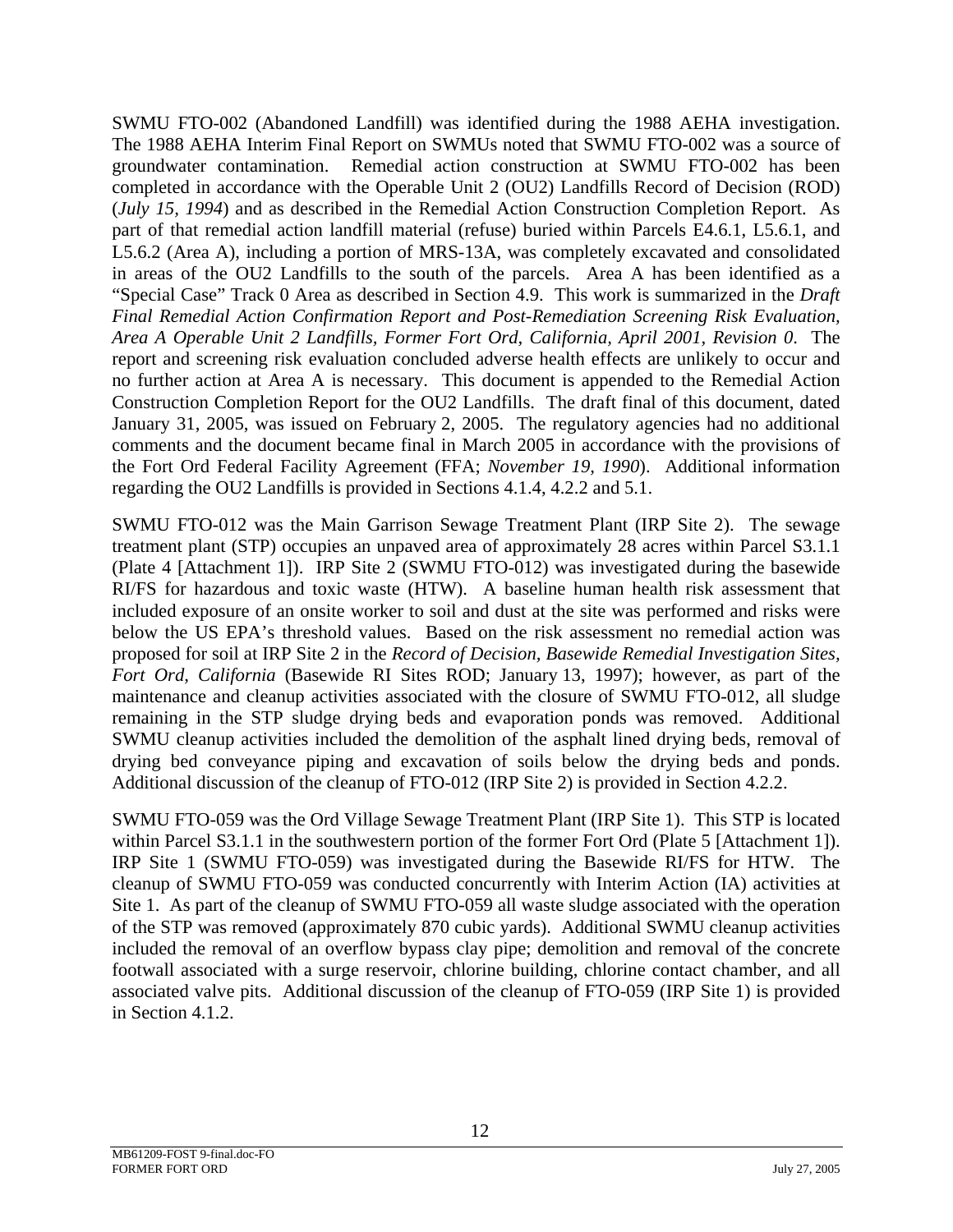## <span id="page-15-0"></span>**4.2.2 Groundwater Contamination**

Two groundwater contamination plumes, OU2 Landfills (SWMU FTO-002) and Sites 2 and 12, underlie portions of the Property. The OU2 groundwater plume is the result of a release of hazardous substances from the OU2 Landfills and is being remediated in accordance with the OU2 ROD (*July 15, 1994*). The OU2 ROD was signed by the RWQCB on August 9, 1994, by the DTSC on August 18, 1994, and by the US EPA on August 23, 1994. On January 4, 1996, the Army received concurrence from the US EPA that the pump-and-treat system for remediation of the OU2 groundwater plume is in place and operating "properly and successfully." Additional information regarding the OU2 Landfills is provided in Sections 4.1.4, 4.2.1 and 5.1.

The Sites 2 and 12 groundwater plume is presumed to be the result of releases of hazardous substances associated with activities in the light industrial area of the former Fort Ord (RI Site 12) and is being remediated by extraction and treatment in accordance with the Basewide RI Sites ROD (*January 13, 1997*). The Basewide RI Sites ROD was signed by the DTSC on January 16, 1997, by the US EPA on January 17, 1997, and by the RWQCB on January 22, 1997. Since installation and start-up of the Sites 2 and 12 groundwater treatment system (April 1999), the extent of the plume has been significantly reduced. The Sites 2 and 12 Groundwater Remedy Operating Properly and Successfully Evaluation Report was submitted to the regulatory agencies in November 2001. On July 3, 2002, the Army received concurrence from the US EPA that the pump-and-treat system for remediation of the Site 2 and 12 groundwater plume is in place and operating "properly and successfully."

The Baseline Risk Assessments for the Sites 2 and 12 and OU2 groundwater plumes indicates that the groundwater does not pose a threat to occupants of the buildings on the Property, provided that groundwater from the contaminated aquifers is not used as a drinking water source. Well drilling and use of groundwater will be prohibited. Restriction and notification for groundwater contamination are detailed in the Environmental Protection Provisions (Attachment 5).

# **4.2.3 Basewide Range Assessment (BRA)**

Each of the munitions response sites that lie within the Property were investigated as part of the BRA for small arms and multi-use ranges. For the BRA, the areas of investigation were identified as Historical Areas (HA). The assessment of each HA for potential hazardous and toxic waste-related contamination included a literature search and data review (i.e., review of historical maps, aerial photographs and data generated during sampling investigations, where conducted). Based on this research a determination was made whether site reconnaissance and mapping was warranted. Areas of interest (e.g., training area boundaries, disturbed vegetation areas, and roads) were identified from maps and photographs and their locations (waypoints) uploaded into a Global Positioning System (GPS) unit. The site reconnaissance was conducted by a two-person team that included a military munitions specialist and a second team member trained in munitions recognition. The site reconnaissance included walking portions of the site and navigating to the waypoints using the GPS unit. If evidence of a release was observed sampling for chemical contamination was performed. The US EPA and the DTSC provided comments on the *Draft Comprehensive Basewide Range Assessment Report, Former Fort Ord, California* (BRA Report) and the draft final BRA Report (*March 31, 2005*) was issued in March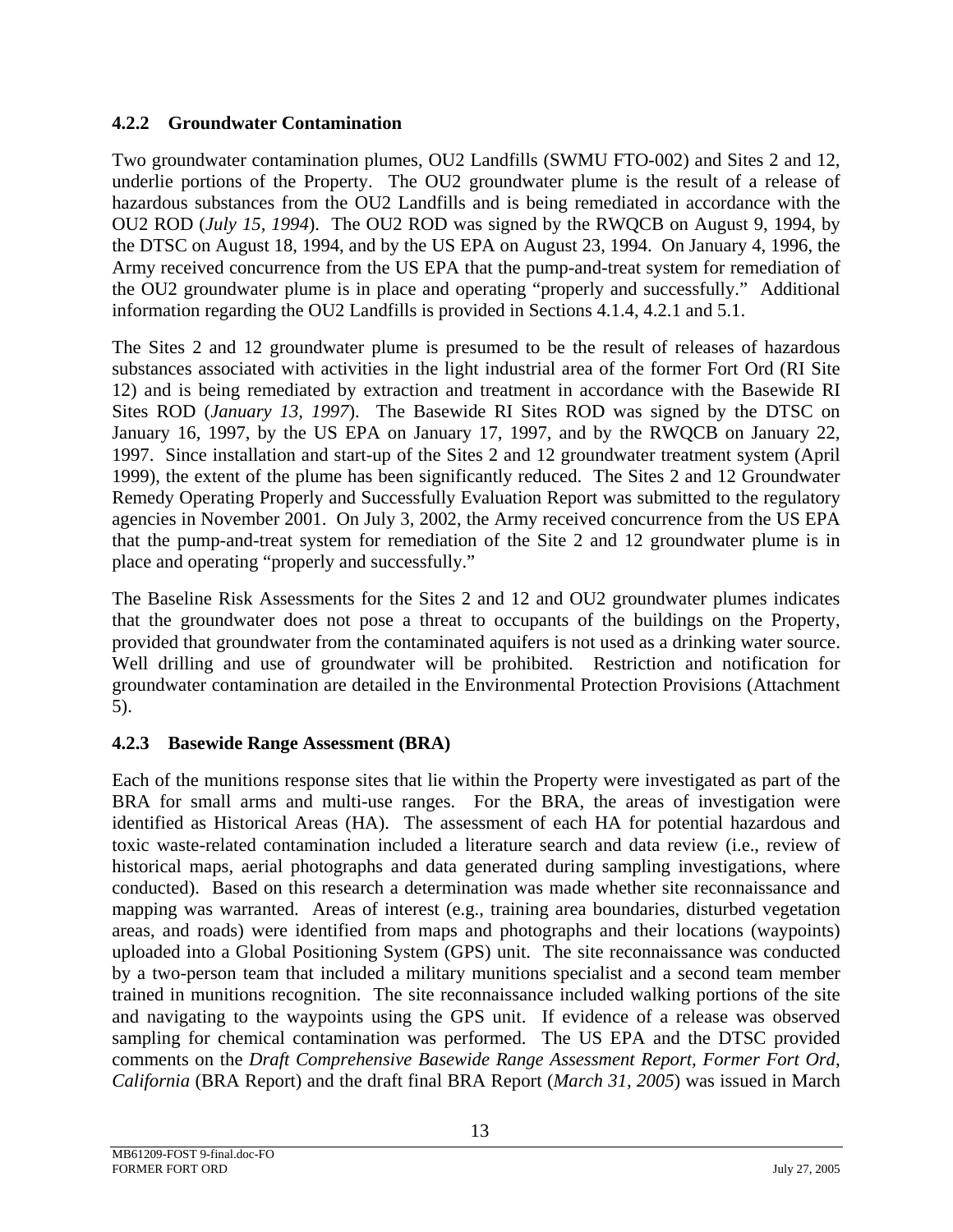2005. The US EPA and the DTSC provided no additional comments and, in accordance with the provisions of the Fort Ord FFA (*November 19, 1990*), the BRA Report became final in April 2005. The following discusses the results of the BRA conducted on the Property.

HA-90 (MRS-1) is included within Parcels E2a, E4.1.2.1, E4.1.2.2, L9.1.1.2, and L9.1.2.2 (Plate 4 [Attachment 1]). The assessment of HA-90 for potential hazardous and toxic waste related to military munitions included a literature search and a review of the information gathered during the assessment and military munitions sampling conducted at MRS-1. Based on the results of the literature search, site history (the area was used for a limited time in the 1950s, and then later graded for housing), and no stained soil was identified, no further action related to chemical contamination is required for HA-90.

HA-96 (MRS-6) is included within Parcels E2a and S4.1.1 (Plate 4 [Attachment 1]). The assessment of HA-96 for potential hazardous and toxic waste related to military munitions included a literature search and a review of the information gathered during the assessment and military munitions sampling conducted at MRS-6. Based on the results of the literature search, and because only one small arms round and one practice mine were found during sampling, no further action related to chemical contamination is required for HA-96.

HA-102 (MRS-13A) is included within Parcels E4.3.2.1, E4.6.1, E4.6.2, L5.6.1, and L5.6.2 (Plate 6 [Attachment 1]). The assessment of HA-102 for potential hazardous and toxic waste related to military munitions included a literature search and a review of the information gathered during the assessment and military munitions sampling conducted at MRS-13A. Based on the results of the literature search and absence of munitions debris observed during military munitions sampling, no further action related to chemical contamination is required for HA-102.

HA-122 (MRS-20) is included within Parcel E15.2 (Plate 3 [Attachment 1]). The assessment of HA-122 for potential hazardous and toxic waste related to military munitions included a literature search and a review of the information gathered during the assessment and military munitions sampling conducted at MRS-20. Based on the results of the literature search and absence of munitions debris observed during military munitions sampling, no further action related to chemical contamination is required for HA-122.

HA-124 (MRS-22) is included within Parcels S3.1.1, S3.1.2, S3.1.3, S3.1.4, and L20.15 (Plates 4 and 5 [Attachment 1]). The assessment of HA-124 for potential hazardous and toxic waste related to military munitions included a literature search and a review of the information gathered during the assessment and military munitions sampling conducted at MRS-22. HA-124 encompasses all of the small arms ammunition firing ranges that were located within MRS-22 (HA-1 through HA-17). Remediation of each of the beach ranges has been completed, and no further action related to chemical contamination is required for HA-124, which includes HA-1 through HA-17.

HA-157 (MRS-27Y) is included within Parcels E11a and L20.14.1.1 (Plate 7 [Attachment 1]). The assessment of HA-157 for potential hazardous and toxic waste related to military munitions included a literature search and a review of the information gathered during the assessment and military munitions sampling conducted at MRS-27Y and adjacent MRS-66. Based on the results of the literature search and absence of munitions debris observed during military munitions sampling, no further action related to chemical contamination is required for HA-157.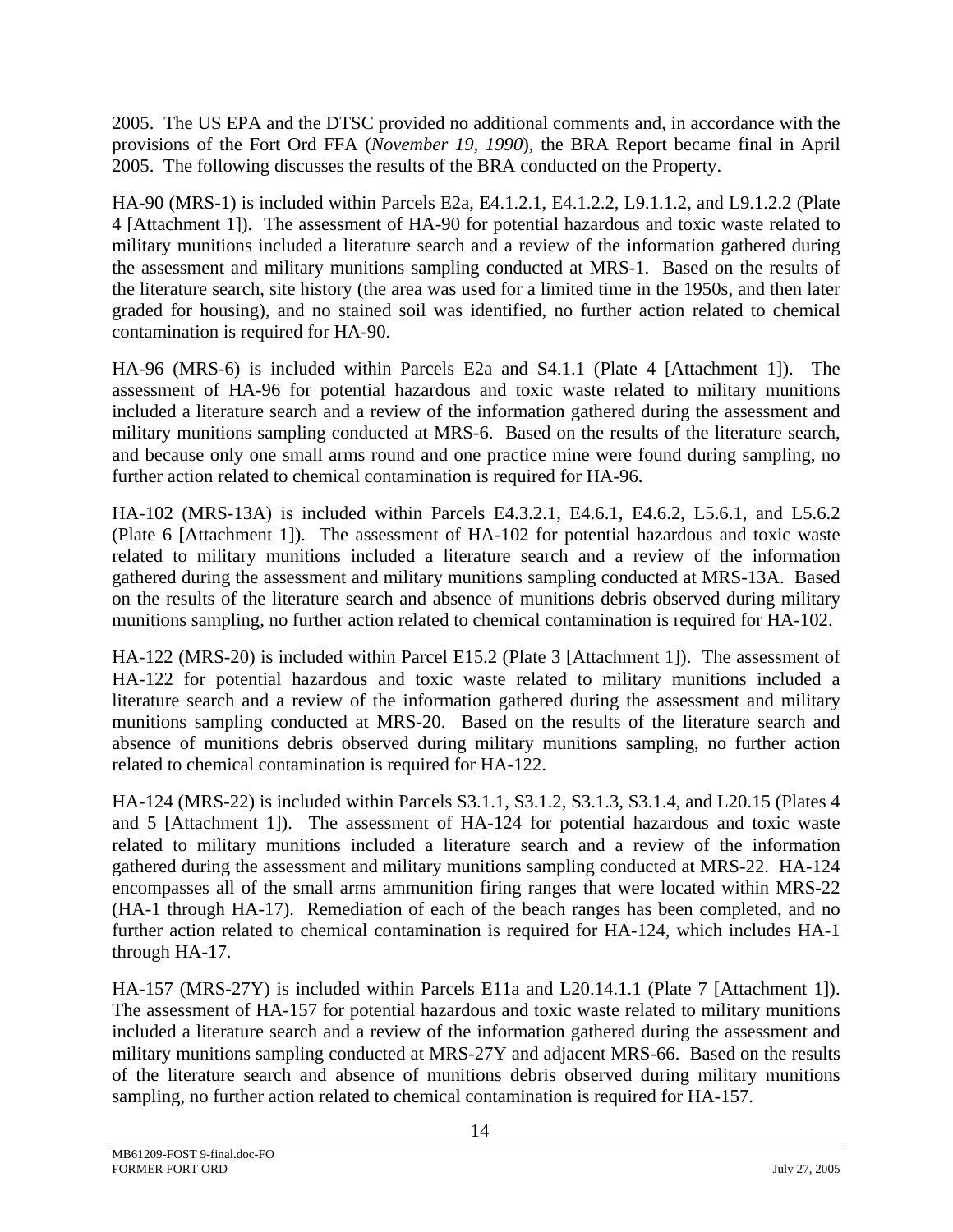<span id="page-17-0"></span>HA-179 (MRS-49) is included within Parcels E20c.2.1, L23.5.1, and L31 (Plate 3 [Attachment 1]). The assessment of HA-179 for potential hazardous and toxic waste-related contamination included a data review, site reconnaissance, and mapping of the site. No evidence of military munitions was observed during the site reconnaissance conducted at the HA-179. Three fighting positions were found along a path that runs between Parcel L23.5.1 and HA-179; however, no targets or range features were identified and no further investigation for chemical contamination action is required for HA-179.

HA-189 (MRS-59) is included within Parcel E11b.6.2 (Plate 8 [Attachment 1]). The assessment of HA-189 for potential hazardous and toxic waste related to military munitions included a literature search, site reconnaissance, and mapping of the site. The site reconnaissance of HA-189 was performed in December 2001. Only expended blank small arms ammunition casings were found. No military munitions or evidence of military training were identified during the site walk and no further action related to chemical contamination is required for HA-192.

HA-192 (MRS-62) is included within Parcel L20.6 (Plate 9 [Attachment 1]). The assessment of HA-192 for potential hazardous and toxic waste related to military munitions included a literature search, site reconnaissance, and mapping of the site. The site reconnaissance of HA-192 was performed in November 2001. Only expended blank small arms ammunition casings were found. No military munitions or evidence of military training were identified during the site walk and no further action related to chemical contamination is required for HA-192.

HA-196 (MRS-66) is included within Parcel E11a (Plate 7 [Attachment 1]). The assessment of HA-196 for potential hazardous and toxic waste related to military munitions included a literature search, site reconnaissance, and mapping of the site. The site reconnaissance of HA-196 was performed in December 2001. No military munitions or evidence of military training were identified during the site walk and no further action related to chemical contamination is required for HA-196.

## **4.3 Petroleum and Petroleum Products**

# **4.3.1 Underground and Aboveground Storage Tanks (UST/AST)**

## **Current UST/AST Sites**

There are four aboveground storage tanks (ASTs) on the Property. Two ASTs on the Property (6143 and 8775) are currently used for storage of petroleum products (Table 7 – Notification of Petroleum Product Storage, Release, or Disposal [Attachment 3]) and two ASTs on the Property that were formerly used to store propane that are no longer in use (4367.1 and 4367.2). ASTs 6143 and 8775 are located in Buildings 6143 and 8775, respectively, and are associated with sewage lift station pumps. ASTs 6143 and 8775 and the associated real property were transferred to FORA by deed on October 17, 2002. There is no evidence of petroleum releases from the four tanks.

# **Former UST/AST Sites**

There were eight underground storage tanks (USTs) on the Property used for storage of petroleum products. All eight of the USTs have been removed. Releases of petroleum products occurred at the following USTs: 4362.1, 4362.2, and 2070.1. The release of petroleum products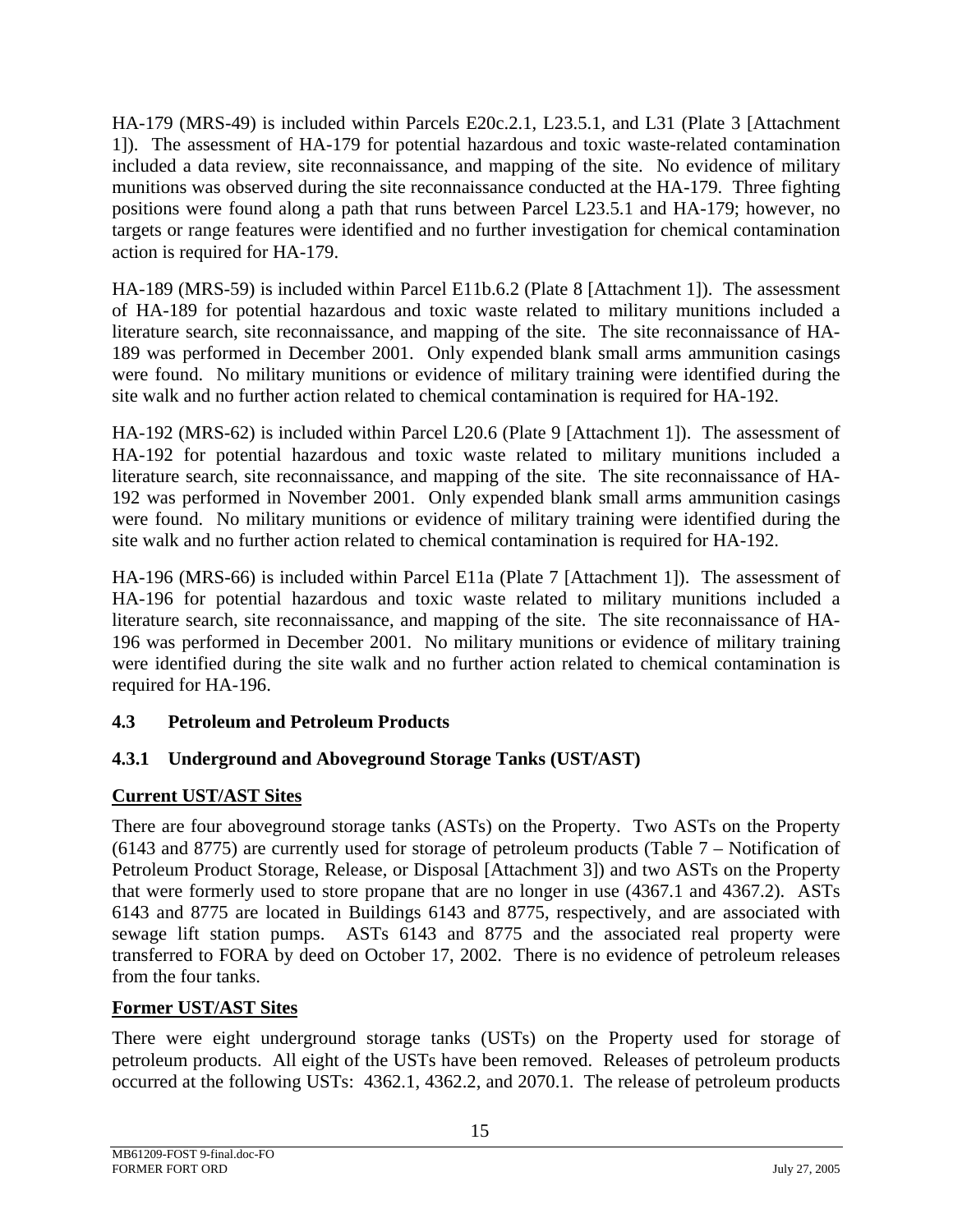<span id="page-18-0"></span>from these USTs was remediated and closure granted by the Monterey County Department of Health (MCDOH) for all eight of the USTs. A summary of petroleum product storage, including remedial actions and dates of closure, is provided in Table 7 – Notification of Petroleum Product Storage, Release, or Disposal (Attachment 3).

# **4.3.2 Non-UST/AST Storage, Release, or Disposal of Petroleum Products**

Based on a review of existing records and available information, there is no evidence that petroleum products in excess of 55 gallons at one time were stored, released, or disposed of on the Property as the result of non-UST/AST petroleum activities. Accordingly, there is no need for notification regarding non-UST/AST petroleum product storage, release, or disposal.

## **4.4 Polychlorinated Biphenyls (PCB)**

There are no PCB-containing transformers or other PCB-containing equipment, with the exception of possible PCB-containing light ballasts, located on the Property. Based on a review of existing records and available information, PCB-containing light ballasts may be located on the Property. Fluorescent light ballasts manufactured or installed prior to 1978 may contain PCBs in the potting material. PCB-containing light ballasts do not pose a threat to human health and the environment when managed properly.

## **4.5 Asbestos**

Based on the *Asbestos Survey Report, For U.S. Army Corps of Engineers, Fort Ord Installation (April 26, 1993)*, asbestos containing materials (ACM) were identified within buildings or structures on the Property. Detailed descriptions of the asbestos type, location, and condition rating (at the time of survey) are provided in the Asbestos Survey Report. A list of the buildings and whether asbestos was identified is provided in Table 1 – Description of Property (Attachment 3).

As noted in the *Asbestos Survey Report*, some of the buildings contain friable ACM in good to poor condition. Friable ACM may pose a health risk if not managed properly. Friable ACM can be effectively managed in place, provided the proper precautions are taken to minimize or eliminate exposure of personnel to airborne asbestos. The Army does not intend to remove or repair the ACM present in the buildings, but discloses its existence and condition. The friable asbestos that has not been removed or encapsulated will not present an unacceptable risk to human health because it will be managed by the Grantee as described in Section 5 of the Environmental Protection Provisions. Any recommended inspection of ACM present in these buildings will be the responsibility of the recipient. Appropriate asbestos notice is given herein and will be included in the deed. The deed will include the asbestos warning and covenant included in the Environmental Protection Provisions (Attachment 5).

## **4.6 Lead-Based Paint (LBP)**

Buildings on the Property known or presumed to contain lead-based paint (LBP) are listed by parcel number in Table 1 – Description of Property (Attachment 3). Parcels E11a, E15.2, E4.1.2.3, E4.6.1, E4.6.2, E8a.1.1.2, L20.13.5, L20.14.1.1, L20.14.2, L20.6, S3.1.1, S3.1.2, S3.1.3, S3.1.4 and S4.1.1 were not used for residential purposes and the transferee does not intend to use these parcels for residential purposes in the future. Parcels E11b.6.2, E2a, L20.15,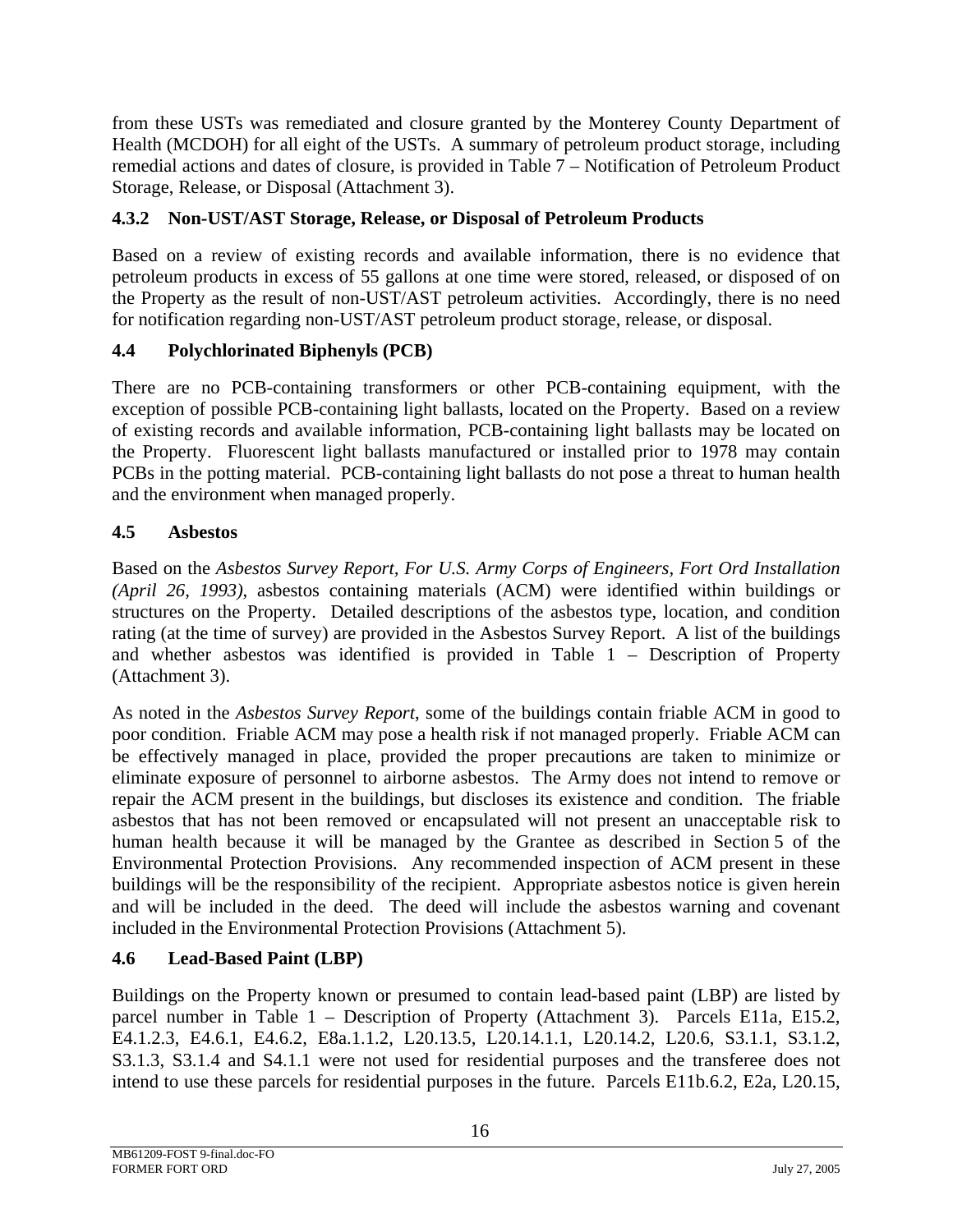and L5.6.1 do not contain any buildings or structures and were not used for residential purposes; however, the transferee intends to use these parcels for development, which may include residential purposes in the future. Parcel E20c.2.1 does not contain any buildings or structures and was not used for residential purposes; however, the transferee intends to use the parcel for residential purposes in the future. Parcel L5.6.2 was used for residential purposes and the transferee does not intend to use this parcel for residential purposes in the future. Parcel L23.5.1 was used for residential purposes and the transferee intends to use this parcel for development, which may include residential purposes in the future. Parcels E4.1.2.1, E4.1.2.2, E4.3.1.2, E4.3.2.1, L31, L9.1.1.2, and L9.1.2.2 were used for residential purposes and the transferee intends to use these parcels for residential purposes in the future. The deed will include the leadbased paint warning and covenant provided in the Environmental Protection Provisions (Attachment 5).

Lead-based paint surveys have been completed within the Patton Park housing areas, which includes Parcels E4.1.2.1, E4.1.2.2, L9.1.1.2, and L9.1.2.2. The first survey, conducted in November 1993 through March 1994, included the sampling of the interior and exterior components (e.g., walls, doorframes, baseboards, windowsills, downsills, downspouts, etc.) of 150 randomly selected housing units in Patton Park. Out of 150 units sampled, at least one component tested positive for lead in 125 of the 150 units.

Additional lead sampling (wipe, paint chip, and soil) was completed in Patton Park in December 2000 as part of a LBP risk assessment. Wipe and paint chip samples were collected from the interior of 148 randomly selected Patton Park housing units. A limited number of windowsill and floor wipe samples had lead dust results exceeding allowable levels for those surfaces. Paint chip samples (466) were collected from locations of paint deterioration. Results of the paint chip sampling confirmed and assessed the LBP associated with the Patton housing units. Four hundred and seventy-nine composite soil samples were collected using random sampling protocol and analyzed for lead. The samples were collected from the housing unit drip lines and mid-yard locations, and from playgrounds associated with the housing areas. With the exception of two mid-yard samples, none of the lead levels in the soil samples exceeded the US EPA, Department of Housing and Urban Development (HUD), or State of California lead criteria. Two of the mid-yard sample results exceeded the State of California allowable lead limits (1,000 mg/kg) for lead in non-play areas.

Due to the previous elevated lead concentrations in two of the soil samples collected as part of a LBP risk assessment conducted at Patton Park housing, seven additional composite soil samples were collected by the Army and seven composite soil samples were collected by the DTSC. The soil samples were collected in March 2002 from drip lines and parallel mid-yard areas where previous soil samples collected in October and November 2000 resulted in high total lead concentrations. The concentration of total lead in the seven composite soil samples collected by the Army from the re-sampled areas ranged from non detect, which is at or below the laboratory reporting limit of 10 parts per million (ppm), to 60 ppm. None of the soil samples exceeded the US EPA, HUD, or State of California lead criteria. The results of the DTSC sampling were similar to those found by the Army. In a letter to the Mayor of the City of Marina dated June 5, 2003, the DTSC stated that, based on the results of the re-sampling of soil by the Army and the DTSC in Patton Park, the housing area was suitable for unrestricted use.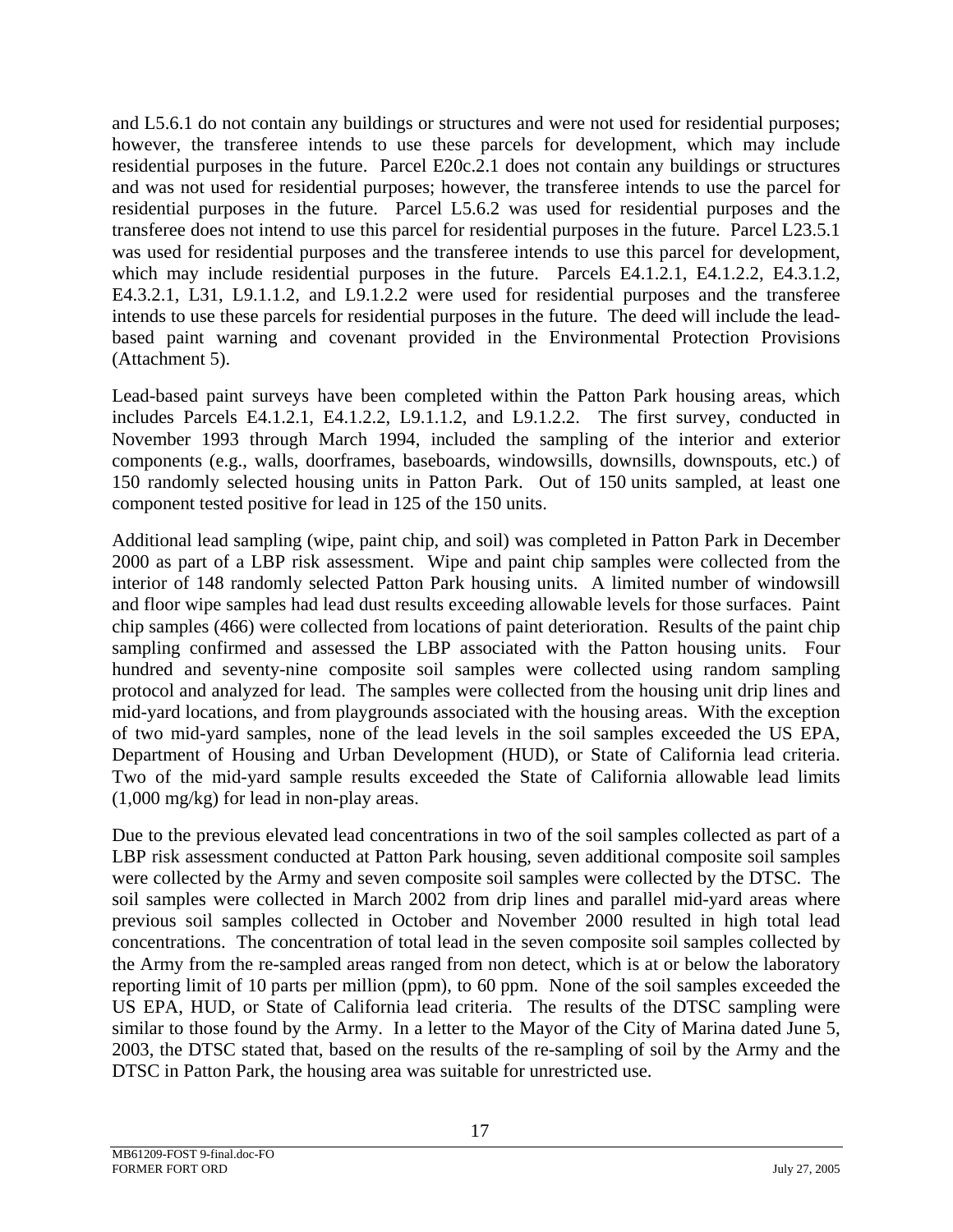## <span id="page-20-0"></span>**4.7 Radiological Materials**

One building on the Property (Building 916, Parcel S3.1.1) was among 230 former Fort Ord buildings that were suspected to have contained/stored radioactive commodities at some point in the past, but for which no documented evidence was found. The use of radioactive commodities at former Fort Ord was limited to those under the control of a specific Nuclear Regulatory Commission (NRC) license, or those managed under Department of the Army authorization. Twenty percent of the 230 buildings were randomly sampled by the U.S. Army Environmental Hygiene Agency (AEHA; reorganized in 1994 as the U.S. Army Center for Health Promotion and Preventive Medicine [USACHPPM]). No radiological health hazards were identified for the twenty percent sampled, and USACHPPM recommended that all 230 buildings be released for unrestricted use (memorandum dated May 2, 1997). In a memorandum dated October 1, 1997, the California Department of Health Services (DHS) released all buildings with documented or suspected use or storage of radioactive commodities (including Building 916) for unrestricted use.

## **4.8 Radon**

Radon surveys were conducted in approximately 2,900 buildings at the former Fort Ord in 1989 and 1990. Radon was not detected at or above the US EPA residential action level of 4 picocuries per liter (pCi/L) in buildings on the Property.

## **4.9 Munitions and Explosives of Concern (MEC)**

A review of existing records and available information, including the Archive Search Report (ASR), ASR Supplement No. 1 and the draft Revised ASR (*December 1993, November 1994 and December 1997*, respectively), the Site 39 Data Summary (*February 1994)*, the Literature Review Report (*January 2000*), the Track 0 ROD (*June 2002*), the Final Track 1 OE RI/FS (*June 2004*), the Track 1 ROD (*March 2005*), the Track 0 Plug-In Approval Memorandum Selected Parcels – Group B (*March 2005*), the Track 0 Plug-In Approval Memorandum Selected Parcels – Group C (*July 2005*), military munitions contractor after-action reports, working maps, Fort Ord Training Facilities Maps, and associated interviews from various ordnance-related community relations activities, indicates that ten former munitions response sites (MRSs) are present on the Property as described below. The ten MRSs (MRS-1, MRS-6, MRS-13A, MRS-20, MRS-22, MRS-27Y, MRS-49, MRS-59A, MRS-62, and MRS-66) were determined to be Track 1 munitions response sites. In addition, the area between MRS-1 and MRS-6, the MRS-6 Expansion Area, was evaluated and determined to meet the Track 1 Plug-In criteria (*Track 1 Plug-In Approval Memorandum, MRS-6 Expansion Area*, dated May 6, 2005). No further action related to munitions and explosives of concern (MEC) is required at Track 1 sites because MEC is not expected. The term "MEC" means military munitions that may pose unique explosives safety risks, including: (A) unexploded ordnance (UXO), as defined in 10 U.S.C.  $\S 101(e)(5)$ ; (B) discarded military munitions (DMM), as defined in 10 U.S.C.  $\S 2710(e)(2)$ ; or (C) munitions constituents (e.g., TNT, RDX), as defined in 10 U.S.C. §2710(e)(3), present in high enough concentrations to pose an explosive hazard. The Track 1 ROD was signed by the DTSC on March 30, 2005 and the US EPA on April 6, 2005. Track 1 sites were evaluated through the RI/FS process and documented in the Track 1 OE RI/FS. The Track 1 OE RI/FS provided the site-specific rationale for assigning Track 1 status. The remainders of the parcels that lie outside of the Track 1 site(s) are considered Track 0 areas. The Track 0 No Action ROD Plug-in process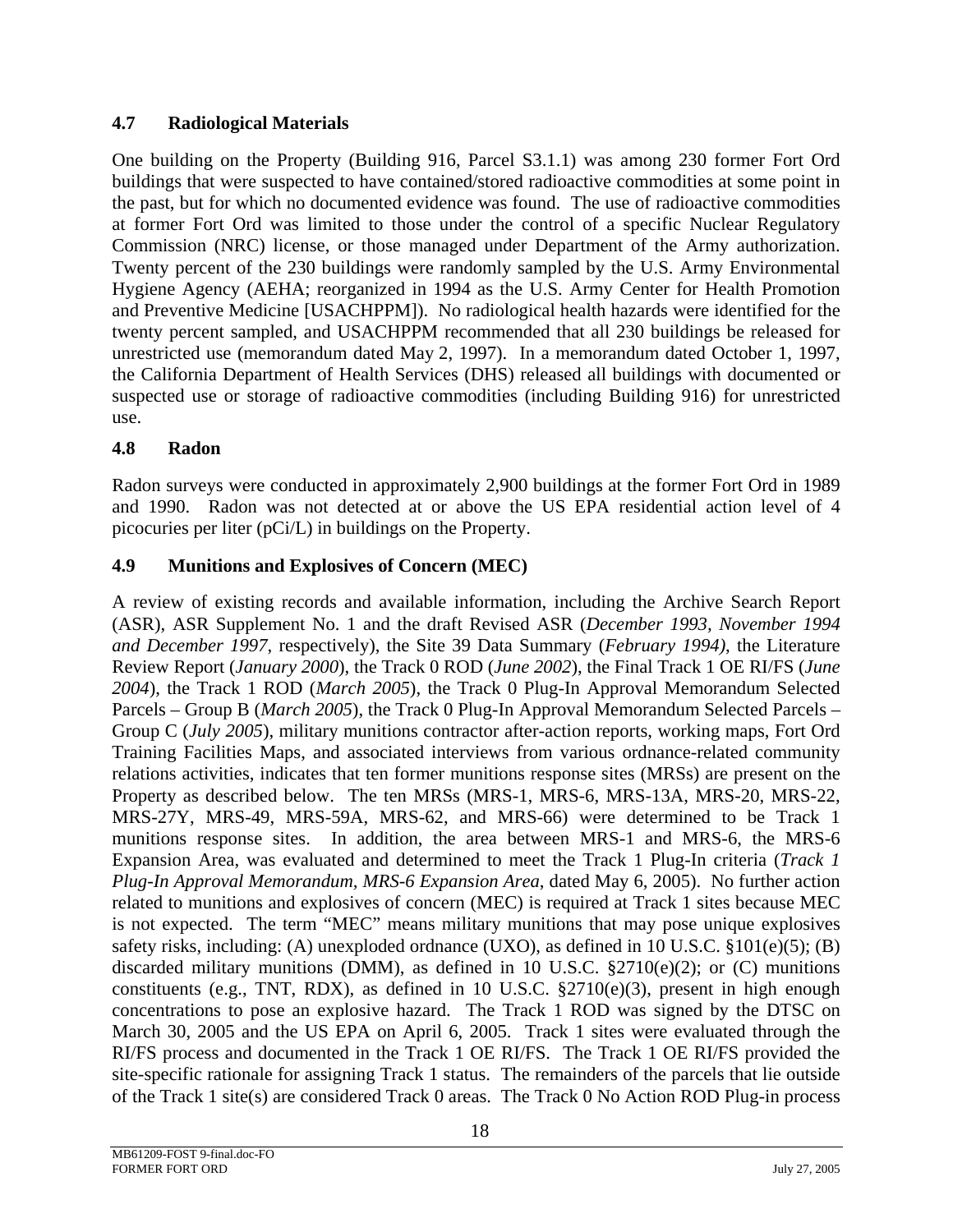addresses single or grouped areas of land at the former Fort Ord that have no history of military munitions use and for which No Action is necessary to protect human health and the environment. The Track 0 ROD (*June 19, 2002*) was signed by the DTSC on June 25, 2002, and the US EPA on July 2, 2002. The evaluation of the portions of the parcels included in this FOST that lie outside of the Track 1 sites is presented in the *Track 0 Plug-In Approval Memorandum Selected Parcels – Group C, Former Fort Ord California* (Track 0 Approval Memo – Group C), dated July 1, 2005. The US EPA and the DTSC concurred with the determinations of the Track 0 Approval Memo – Group C in letters dated July 19, 2005 and July 22, 2005, respectively.

The following summarizes the results of the Military Munitions Response Program (MMRP) investigations that have been conducted on the Property.

MRS-1. MRS-1 lies within portions of Parcels E2a, E4.1.2.2, L9.1.1.2, and L9.1.2.2 (Plate 4 [Attachment 1]). MRS-1 was evaluated in the Track 1 OE RI/FS. Based on review of existing information, MEC is not expected to be found at MRS-1. MRS-1 meets the Track 1, Category  $3^9$ criteria because historical research and sampling investigations identified evidence of past training involving military munitions and training at this site involved only the use of pyrotechnic items that are not designed to cause injury. In accordance with the Track 1 ROD, no further action related to MEC is required at MRS-1.

MRS-6. MRS-6 lies within portions of Parcels E2a and S4.1.1 (Plate 4 [Attachment 1]). MRS-6 was evaluated in the Track 1 OE RI/FS. Based on review of existing information, MEC is not expected to be found at MRS-6. MRS-6 meets the Track 1, Category 3 criteria because historical research and sampling investigations identified evidence of past training involving military munitions and training at this site involved only the use of pyrotechnic items that are not designed to cause injury. In accordance with the Track 1 ROD, no further action related to MEC is required at MRS-6.

MRS-6 Expansion Area. The MRS-6 Expansion Area lies within Parcel E2a, between MRS-6 and MRS-1 and overlaps small portions of Parcels E4.1.2.1, E4.1.2.2 and S4.1.1 (Plate 4). The Track 1 OE RI/FS recommended that the boundary of MRS-6 be expanded to the south to include an area identified as a "Mine and Booby Trap Area" on a 1950s era training map. A site walk was conducted in 2004 to evaluate this area. The area walked included MRS-6, a portion of Parcel E2a between MRS-6 and MRS-1 (MRS-6 Expansion Area), and the very northern portion of MRS-1. Munitions debris items found during the site walk included expended practice mine fuzes within MRS-6 and an expended firing device within the portion of Parcel E2a between MRS-6 and MRS-1, which are consistent with both the type of munitions debris items found during previous sampling events and those expected in a practice mine and booby trap training area. The MRS-6 Expansion Area meets the Track 1, Category 3 criteria because historical research and field investigations identified evidence of past training involving military munitions, and training at this site involved only the use of practice and pyrotechnic items that are not designed to cause injury. The MRS-6 Expansion Area was evaluated in the *Track 1 Plug-In Approval Memorandum, MRS-6 Expansion Area,* dated May 6, 2005. Approval of the "Plug-In" of the MRS-6 Expansion Area into the Track 1 ROD was granted by the US EPA on

l

<span id="page-21-0"></span> $9^9$  Category 3: The site was used for training with military munitions, but military munitions items that potentially remain as a result of that training do not pose an unacceptable risk based on site-specific evaluations conducted in the Track 1 OE RI/FS.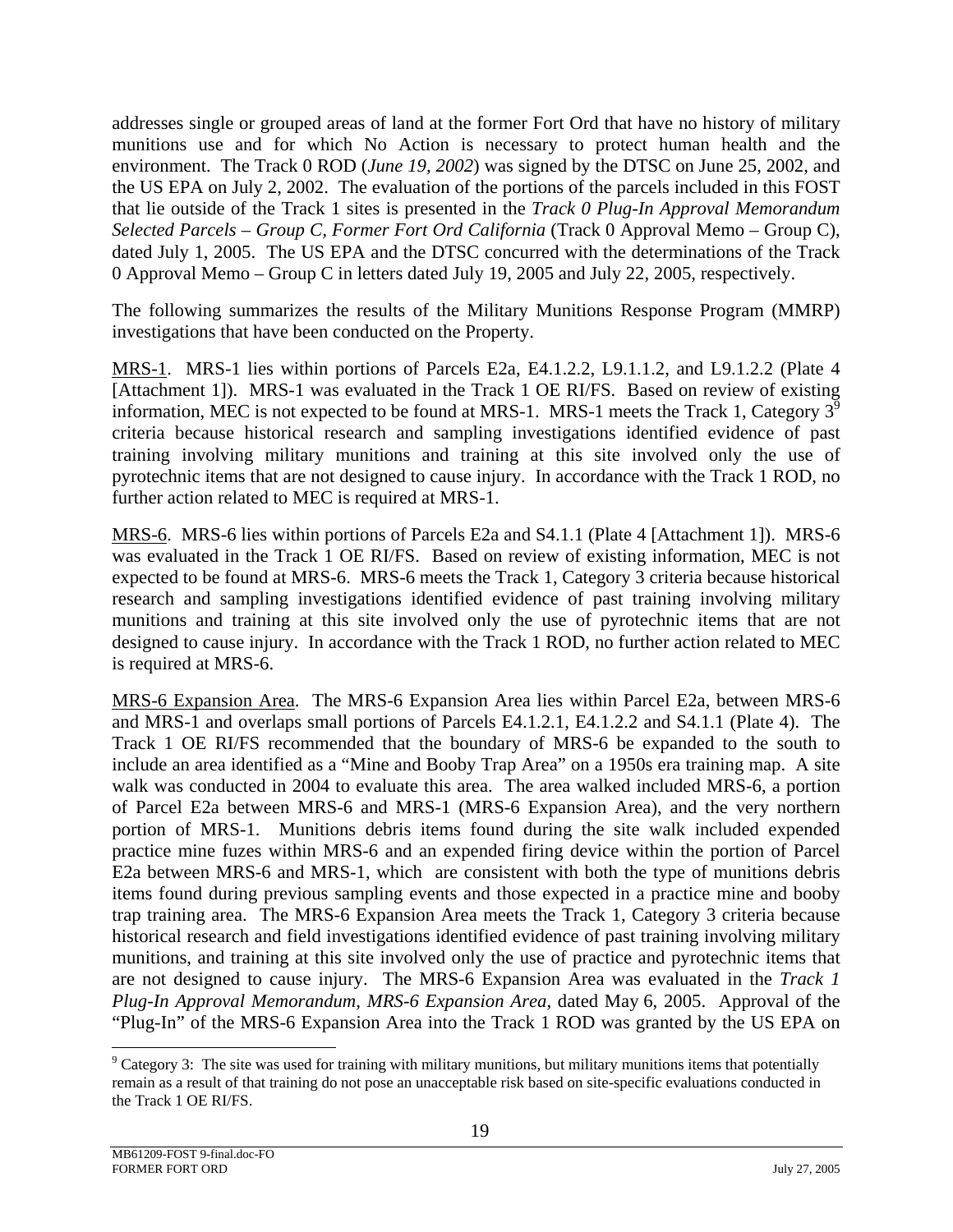June 20, 2005 and by the DTSC on July 29, 2005. In accordance with eligibility criteria for Plug-In sites identified in the Track 1 ROD, no further action related to MEC is required for this area.

MRS-13A. MRS-13A includes portions of Parcels E4.6.1, E4.6.2, L5.6.1, and L5.6.2 (Plate 5 [Attachment 1]). MRS-13A was evaluated in the Track 1 OE RI/FS. Based on review of existing information, MEC is not expected to be found at MRS-13A. MRS-13A meets Track 1, Category  $2^{10}$  criteria because historical research and sampling conducted at this site identified evidence of past training involving military munitions items that do not pose an explosive hazard. In accordance with the Track 1 ROD, no further action related to MEC is required at MRS-13A.

MRS-13A overlies a portion of the OU2 Landfills (Area A; Plate 5 [Attachment 1]). The southwestern portion of MRS-13A includes a portion of Area A excavated in 1996 through 1998, as part of the relocation of the landfill material buried in Area A. All landfill disposal areas, including land within the MRS-13A footprint, have been fully excavated and the excavated areas have been backfilled or re-graded. Military munitions items were found and removed from landfill materials excavated from MRS-13A; however, the items are attributed to disposal based on the proximity to the landfill and the type of training identified on historic maps in this area. Accordingly, Area A has been identified as a "Special Case" Track 0 Area as defined in the Track 0 ROD (*June 2002*) and the Track 0 ROD Explanation of Significant Differences (ESD) (*April 5, 2005*). The DTSC and the US EPA signed the Track 0 ROD ESD on April 12, 2005 and April 26, 2005, respectively.

MRS-20. MRS-20 lies within Parcel E15.2 (Plate 3 [Attachment 1]). MRS-20 was evaluated in the Track 1 OE RI/FS. MRS-20 meets the Track 1, Category  $1^{11}$  criteria because historical research and sampling conducted at this site found no evidence of past training involving military munitions. In accordance with the Track 1 ROD, no further action related to MEC is required at MRS-20.

MRS-22. MRS-22 includes Parcels L20.15, S3.1.1, S3.1.2, S3.1.3, and S3.1.4 (Plates 8 and 9 [Attachment 1]). MRS-22 was evaluated in the Track 1 OE RI/FS. Based on review of existing information, MEC is not expected to be found at MRS-22. MRS-22 meets the Track 1, Category 3 criteria because historical research and sampling investigations identified evidence of past training involving military munitions and training at this site involved only the use of practice and pyrotechnic items that are not designed to cause injury. In accordance with the Track 1 ROD, no further action related to MEC is required at MRS-22.

As an added precaution, the DTSC and the California Department of Parks and Recreation will enter into a Memorandum of Understanding (MOU) for additional site surveillance activities on MRS-22. The MOU will be implemented to inspect the beach property for the presence of MEC items periodically and after erosion-inducing events. The MOU will also call for proper notification in the case of any discovery of MEC items (or potential MEC items) during these inspections.

<span id="page-22-0"></span> $10$  Category 2: The site was used for training, but the military munitions items used do not pose an explosive hazard.

<span id="page-22-1"></span> $11$  Category 1: There is no evidence to indicate military munitions were used at the site.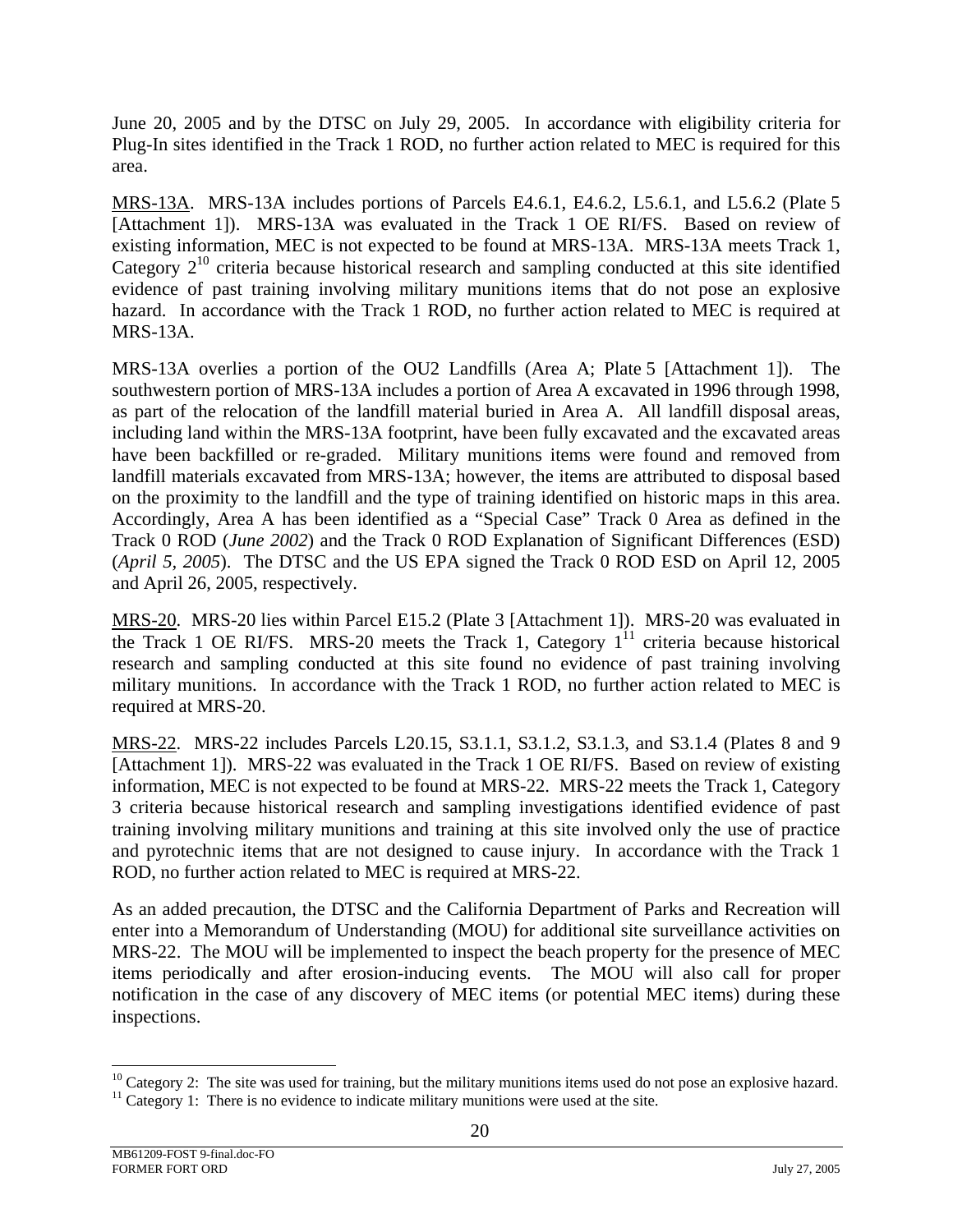MRS-27Y. MRS-27Y lies partially within Parcels E11a, L20.14.1.1, and L20.14.2 (Plate 6 [Attachment 1]). MRS-27Y was evaluated in the Track 1 OE RI/FS. Based on review of existing information, MEC is not expected to be found at MRS-27Y. MRS-27Y meets the Track 1, Category 3 criteria because historical research and sampling investigations identified evidence of past training involving military munitions and training at this site involved only the use of pyrotechnic items that are not designed to cause injury. In accordance with the Track 1 ROD, no further action related to MEC is required at MRS-27Y.

MRS-49. MRS-49 lies partially within Parcels E20c.2.1, L23.5.1 and L31 (Plate 3 [Attachment 1]). MRS-49 was evaluated in the Track 1 OE RI/FS. Based on review of existing information, MEC is not expected to be found at MRS-49. MRS-49 meets the Track 1, Category 3 criteria because historical research and site walks conducted at this site identified evidence of past training involving military munitions and training at this site involved only the use of practice and pyrotechnic items that are not designed to cause injury. In accordance with the Track 1 ROD, no further action related to MEC is required at MRS-49.

MRS-59A. MRS-59A includes Parcel E11b.6.2 (Plate 7 [Attachment 1]). MRS-59A was evaluated in the Track 1 OE RI/FS. Based on review of existing information, MEC is not expected to be found at MRS-59A. MRS-59A meets the Track 1, Category 3 criteria because historical research, site walks, and surface sampling conducted at this site identified evidence of past training involving only the use of pyrotechnic items that are not designed to cause injury. In accordance with the Track 1 ROD, no further action related to MEC is required at MRS-59A.

MRS-62. MRS-62 includes Parcel L20.6 (Plate 10 [Attachment 1]). MRS-62 was evaluated in the Track 1 OE RI/FS. Based on review of existing information, MEC is not expected to be found at MRS-62. MRS-62 meets the Track 1, Category 3 criteria because historical research and sampling investigations identified evidence of past training involving military munitions and training at this site involved only the use of pyrotechnic items that are not designed to cause injury. In accordance with the Track 1 ROD, no further action related to MEC is required at MRS-62.

MRS-66. MRS-66 lies partially within Parcel E11a (Plate 6 [Attachment 1]). MRS-66 was evaluated in the Track 1 OE RI/FS. Based on review of existing information, MEC is not expected to be found at MRS-66. MRS-66 meets the Track 1, Category 3 criteria because historical research and sampling investigations identified evidence of past training involving military munitions, and training at this site involved only the use of practice and pyrotechnic items that are not designed to cause injury. In accordance with the Track 1 ROD, no further action related to MEC is required at MRS-66.

As specified in the Track 1 ROD and the Track 1 Plug-In Approval Memorandum for the MRS-6 Expansion Area, the Army recommends construction personnel involved in intrusive operations at the following sites attend the Army's "ordnance recognition and safety training," MRS-1, MRS-6, and the MRS-6 Expansion Area, MRS-13A, MRS-22, MRS-27Y, MRS-49, MRS-59A, MRS-62, and MRS-66.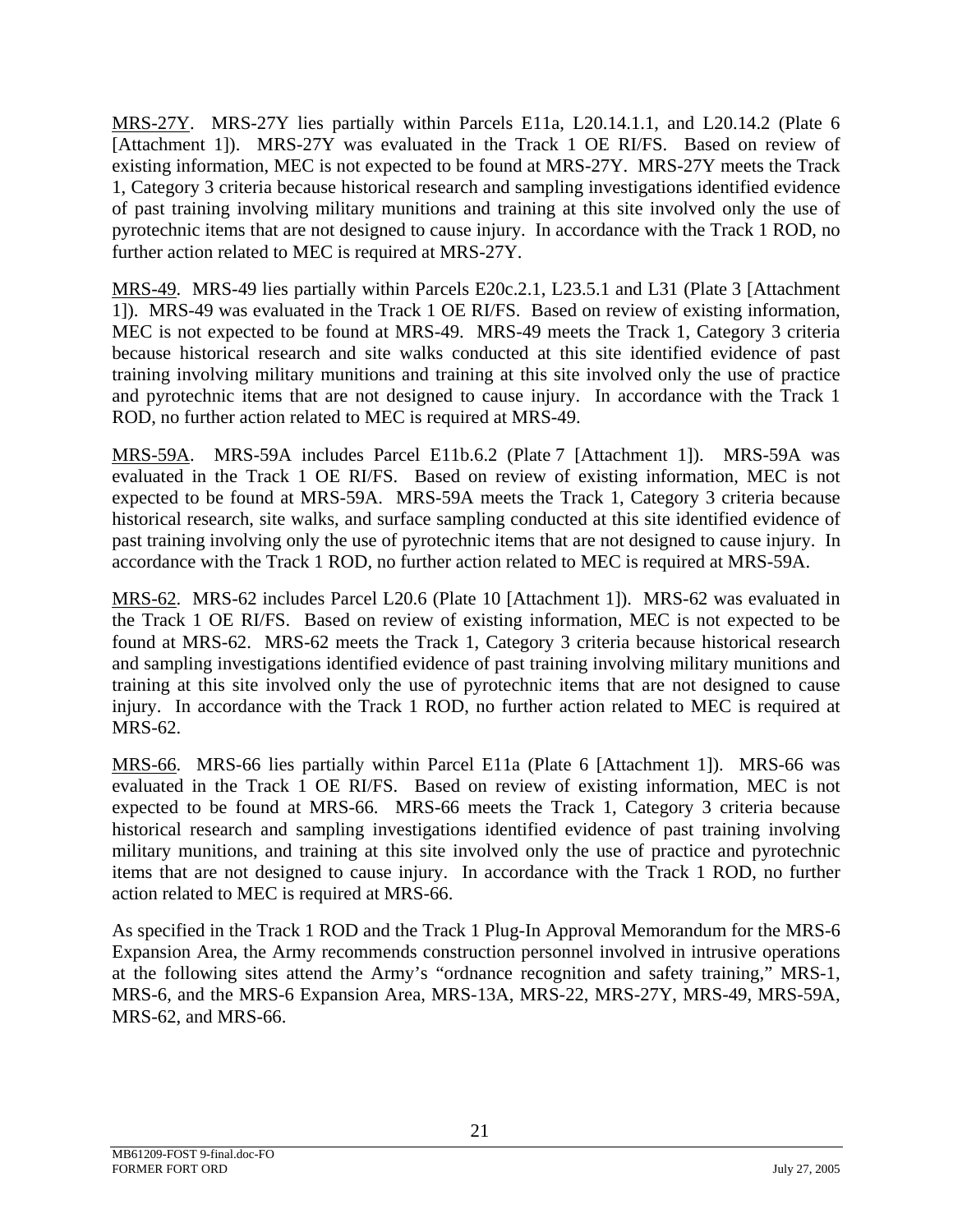#### <span id="page-24-0"></span>**Site Reconnaissance of Parcels E20c.2.1, L23.5.1, L31, E11b.6.2, L20.6, and E11a**

As part of the BRA, a site reconnaissance was performed over portions of Parcels E20c.2.1, L23.5.1, L31, E11b.6.2, L20.6, and E11a. No MEC or munitions debris items were found within these parcels during the BRA site reconnaissance. Additional information on the BRA investigation is provided in Section 4.2.3.

#### **Site Walk of Parcel E2a**

A site walk was conducted in 2004 to address gaps in information collected during previous sampling efforts in the vicinity of MRS-1 and MRS-6. The site walk was conducted by a UXO Safety Specialist using a magnetometer to detect buried anomalies. The area walked included MRS-6, a portion of Parcel E2a between MRS-6 and MRS-1, and very northern portion of MRS-1. The only munitions debris items found during the site walk were two expended practice mine fuzes and an expended firing device (M1-type), which are consistent with the type of munitions debris found at MRS-1 and MRS-6 during the sampling conducted at those sites.

Military munitions response program investigations indicate that it is not likely that MEC are located on the Property; however, there is a potential for MEC to be present because military munitions were used throughout the history of Fort Ord. The deed will contain a notice of the potential for the presence of MEC as stated in the Environmental Protection Provisions (Attachment 5).

## **4.9.1 Incidental Military Munitions**

Incidental military munitions items were found in seven parcels that are in this FOST. These items are considered to be "incidental" because their presence was anomalous and not indicative of past military munitions training activities on these parcels. Accordingly, the definition of "Track 0" has been clarified in the *Explanation of Significant Differences, Final Record of Decision, No Action Regarding Ordnance-Related Investigations (Track 0 ROD), Former Fort Ord, California* (*April 5, 2005*) to include areas not suspected as having been used for military munitions-related activities of any kind, but where incidental military munitions have been discovered. A description of the discovery of incidental military munitions at each parcel is provided below.

Parcels E4.3.1.2, E4.6.1, E4.6.2, L5.6.1 and L5.6.2 – During the excavation and placement of underground piping associated with the OU2 Landfills groundwater treatment system munitions debris items and MEC items were found on Parcels E4.3.1.2, E4.6.1, E4.6.2, L5.6.1, and L5.6.2. With the exception of one of the items (an inert 3.5-inch rocket motor), all were found within or adjacent to the landfill excavation boundaries during construction activities. As documented in the *Technical Memorandum, Support Documentation, Potential OE Issues, Parcel E4.3.1, Finding of Suitability for Early Transfer, Housing Areas and Former East Garrison Parcels, Former Fort Ord, California, May 2, 2001*, available documentation indicates these items were discarded in the former OU2 Landfills (Area A) during previous landfill operations and are not associated with any training in this area. The inert 3.5-inch rocket motor was found along Imjin Road, within Parcel E4.6.2, at a depth of 2 feet below the ground surface and may have been buried during grading activities.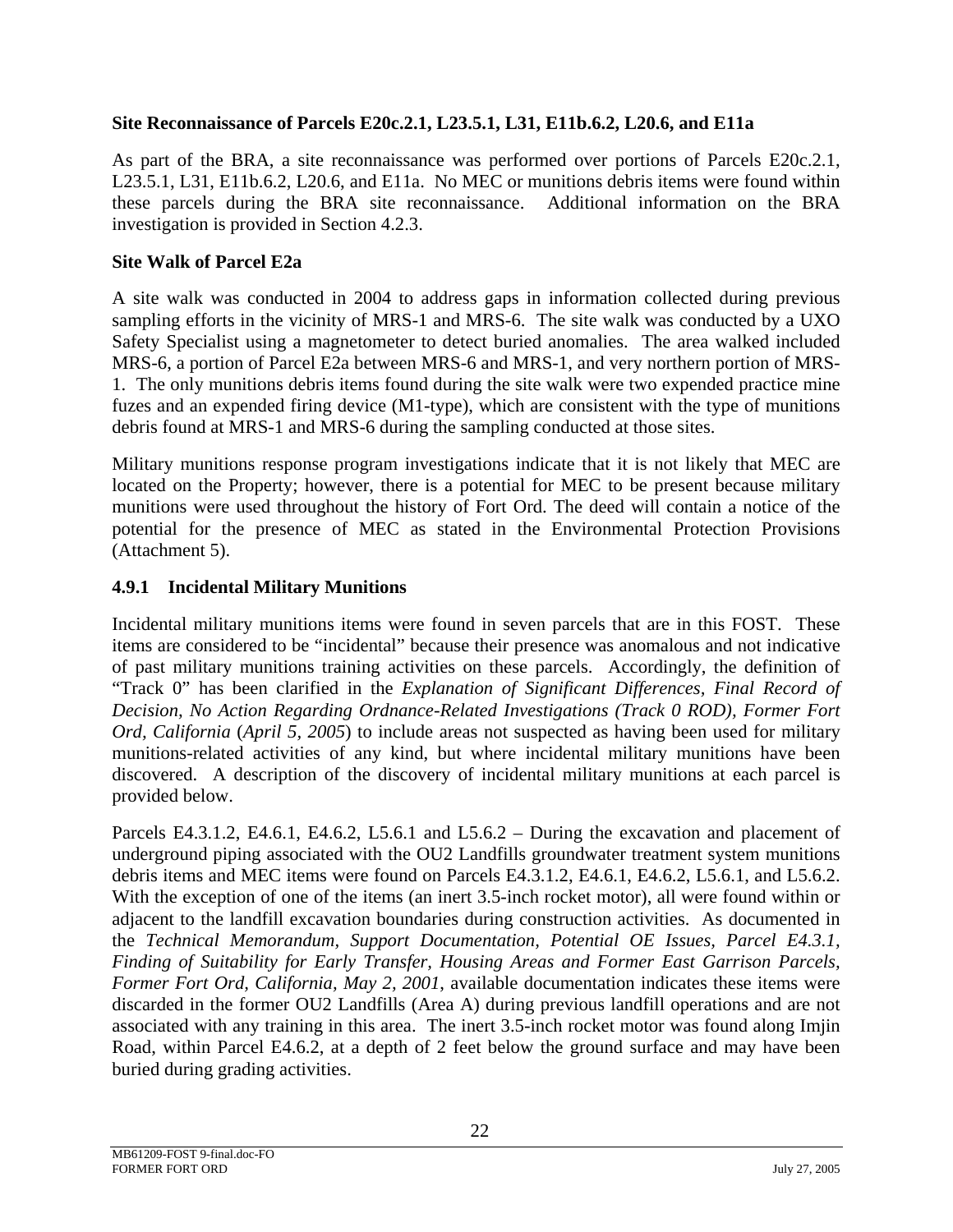<span id="page-25-0"></span>The intended reuse of Parcel E4.3.1.2 is residential development, and as part of construction activities for this development the OU2 Landfills groundwater treatment system piping and other utilities within the parcel will be excavated and relocated. A representative of the Army trained in MEC recognition will observe initial grading and excavation activities that are within Parcel E4.3.1.2, associated with the system piping and utility relocation, and part of the initial planned development occurring within the parcel after its transfer. In accordance with the Environmental Protection Provisions (Attachment 5), if the Army representative or any other person should find suspected MEC during these activities, they will immediately stop any intrusive or grounddisturbing work in the area or in any adjacent areas and will immediately notify the appropriate authority so that explosive ordnance disposal personnel can be dispatched to address such MEC, as required under applicable law and regulations.

Parcel E8a.1.1.2 - Several military munitions items have been discovered within this parcel. The items were primarily expended practice items (munitions debris) and found scattered mostly in the northwestern portion of the parcel. Three MEC items (practice antitank mine, grenade fuze, and a practice grenade) were also found. These items are considered to be associated with disposal at the OU2 Landfills and not with any training in this area.

To address regulatory agency concerns regarding the occurrence of incidental military munitions observed on Parcel E8a.1.1.2, a site walk was performed to provide additional information. On June 15, 2005, a USACE UXO Safety Specialist conducted a site walk with a Schonstedt GA-52CX magnetometer, while a Global Positioning System operator recorded the path walked. All anomalies were intrusively investigated. No MEC or munitions debris items were found during the walk; brass casing from small arms ammunition were observed. Therefore, presence of the incidental items found previously on this parcel are not indicative of past training and this parcel meets the definition of Track 0 as defined in the Track 0 ESD.

Parcel L20.13.5 - In March of 2002, staking and surveying activities were being conducted along South Boundary Road to support widening of the road from General Jim Moore Boulevard to York Road. During this activity, the cartridge case from a 40mm multi-projectile with a live primer (MEC) was discovered adjacent to the road on Parcel L20.13.5. The item was reported to the on-call UXO Safety Officer who responded to the incident. The item was inspected and deemed safe to remove (cartridge case was damaged and the projectiles were missing), and transported to a safe holding area for later disposal. No other evidence of military munitions was discovered during the South Boundary Road widening project. Because the cartridge case was damaged and found lying adjacent to South Boundary Road, it is believed to have been discarded at this location and not present as the result of training activities.

# **4.9.2 Findings and Recommendations**

The potential exists for MEC to be present on the Property because they were used throughout the history of Fort Ord. An appropriate MEC notice is given herein and will be included in the deed. The deed will include the MEC warning and covenant included in the Environmental Protection Provisions (Attachment 5, Section 3).

The Army cannot guarantee that all MEC have been removed; therefore, the Army recommends reasonable and prudent precautions be taken when conducting intrusive operations on the Property and will, at its expense, provide construction worker MEC recognition training.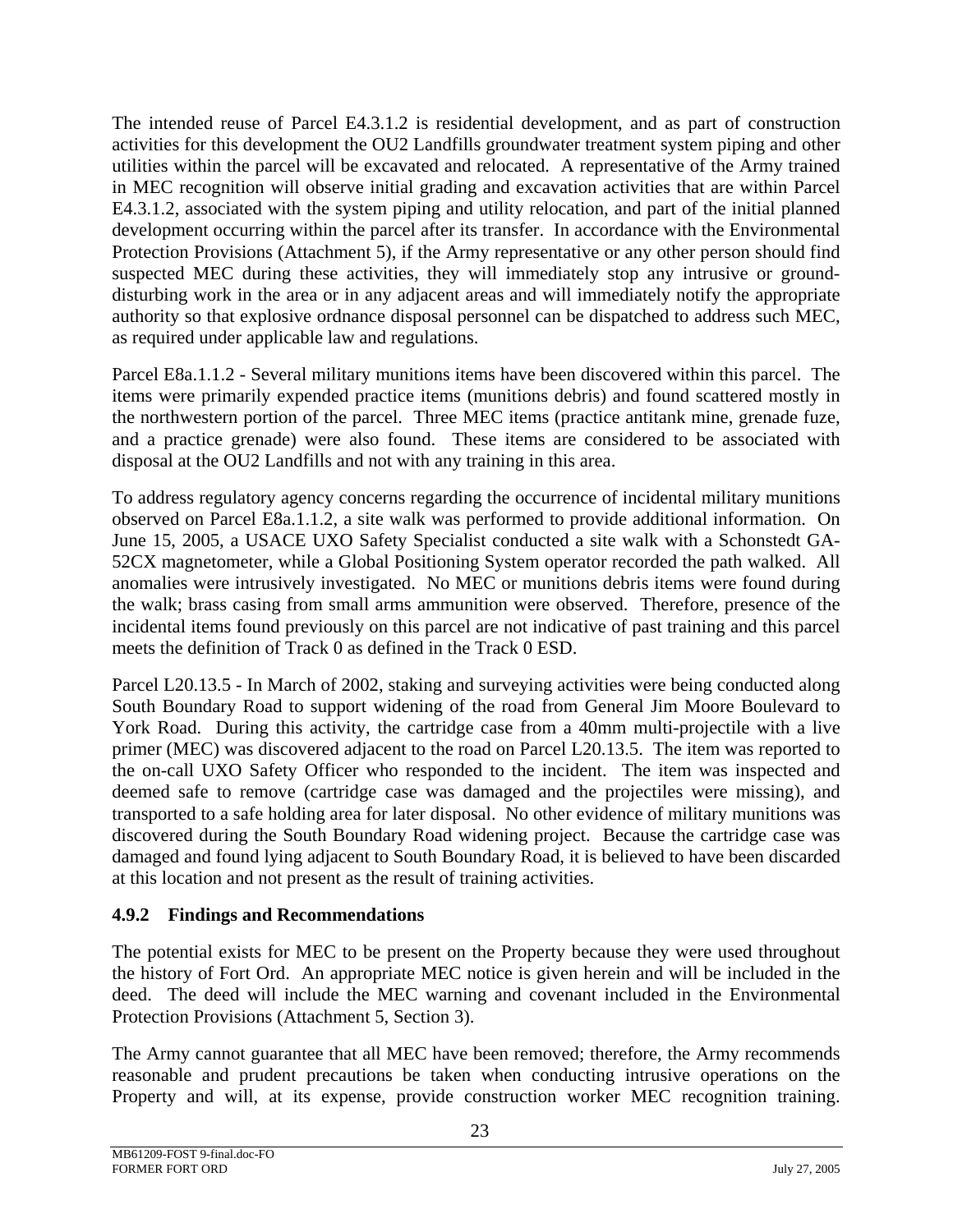<span id="page-26-0"></span>Pursuant to an agreement with the DTSC, the Cities of Marina, Seaside, and Del Rey Oaks have adopted City Ordinances that address the potential MEC risk by requiring permits for certain excavation activities. The Cities of Seaside, Marina, and Del Rey Oaks have designated all real property within their respective land use jurisdictions, which was formerly part of Fort Ord and identified as the possible location of MEC, as an "Ordnance Remediation District" ("District").

## **4.10 Installation-Wide Multispecies Habitat Management Plan**

In accordance with the Installation-Wide Multispecies Habitat Management Plan (HMP), parcels in this FOST are categorized as follows:

Development Parcels – E15.2, E20c.2.1, E4.1.2.1, E4.1.2.2, E4.1.2.3, E4.3.1.2, E4.3.2.1, E4.6.1, E4.6.2, L5.6.1, L5.6.2, L9.1.1.2, L9.1.2.2, L20.13.5, L20.14.1.1, L20.14.2, L20.15, L20.6, L23.5.1, L31, and S3.1.4.

Habitat Reserve Parcels – E11a, E11b.6.2, and S3.1.2.

Development with Reserve Areas or Development with Restrictions Parcels – E2a, E8a.1.1.2, S3.1.1, S3.1.3, and S4.1.1.

The resource conservation and management requirements for Habitat Reserve Parcels and Development with Reserve Areas or Development with Restrictions Parcels are described in the April 1997 HMP and in the *Assessment East Garrison – Parker Flats Land Use Modifications, Fort Ord California, May 1, 2002.*

The parcels identified as HMP Development Parcels have no HMP resource conservation or management requirements; however, the HMP does not exempt the Grantee from complying with environmental regulations enforced by federal, State, or local agencies. These regulations may include obtaining permits from the U.S. Fish and Wildlife Service (USFWS) as required by the Endangered Species Act (ESA); complying with prohibitions against the removal of listed plants occurring on federal land or the destruction of listed plants in violation of any state laws; complying with measures for conservation of state-listed threatened and endangered species and other special-status species recognized by the California ESA, or California Environmental Quality Act (CEQA); and complying with local land use regulations and restrictions. The deed will include the "Notice Of The Presence Of Threatened And Endangered Species" provided in the Environmental Protection Provisions (Attachment 5).

## **4.11 Other Property Conditions**

Clean Air Act General Conformity Rule requirements for this transfer were satisfied by a Record of Non-Applicability based upon an exemption for property transfers or leases where the proposed action will be a transfer of ownership, interest and title in the land, facilities, and associated real and personal property.

# **5.0 ADJACENT PROPERTY CONDITIONS**

The following other potentially hazardous conditions exist on adjacent property: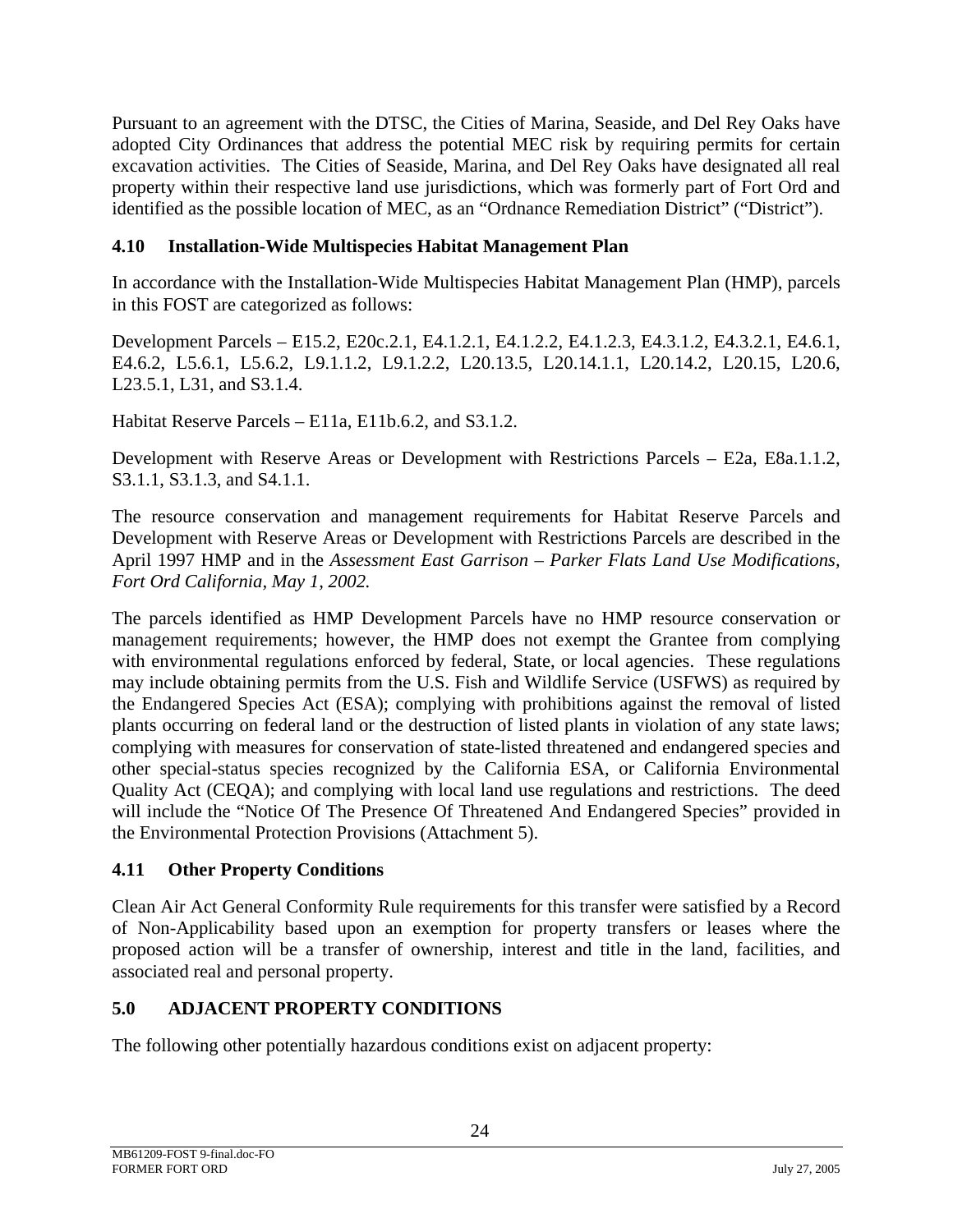## <span id="page-27-0"></span>**5.1 Operable Unit 2 (OU2) Landfills**

Portions of the Property (Parcels E4.3.1.2, E4.3.2.1, E4.6.1, E4.6.2, E8a.1.1.2, L5.6.1, and L5.6.2) are located within 1,000 feet of the Operable Unit 2 (OU2) Landfills (Plate 6 [Attachment 1]). Parcel E8a.1.1.2 is located immediately to the south of and adjacent to the OU2 Landfills (Area E) (Plate 6, Attachment 1). The selected remedial action presented in the OU2 Landfills ROD (*July 15, 1994*) included placement of an engineered cover system over buried refuse at the OU2 Landfills. Placement of the engineered cover system at the OU2 Landfills was completed in December 2002.

California Integrated Waste Management Board (CIWMB) regulations (Title 27 California Code of Regulations [CCR]), require that methane concentrations do not exceed the lower explosive limit (LEL) of five percent at the landfill boundary. In addition, trace gases must be controlled to prevent adverse acute and chronic exposure to toxic and/or carcinogenic compounds. To evaluate methane levels and trace gases in soil adjacent to the OU2 Landfills in accordance with CIWMB requirements, permanent monitoring probes were installed within the OU2 Landfills and around the OU2 Landfills perimeter at a spacing of 1,000 feet or less. The Army has conducted quarterly monitoring at perimeter probes since June 2000, as described in the Landfill Gas Perimeter Probe Monitoring Reports (February 2002, October 2002, April 2004 and November 2004). The latest available results from the quarterly methane monitoring (March through December 2003) showed methane concentrations to be below the five percent standard at the landfill boundary. It is expected that the concentrations of methane will decline in the future as the waste ages and the rate of biological degradation decreases. Results from the 2003 annual monitoring for volatile organic compounds (VOCs) indicates VOCs were mostly nondetectable to the reporting limit. The VOCs most frequently detected since June 2000 include vinyl chloride, benzene, Freon 11, Freon 12, Freon 113, and Freon 114. Permanent perimeter probes are located on Area E of the OU2 Landfills adjacent to Parcel E8a.1.1.2 (SGP-1E, SGP-2E and SGP-3E) and within Parcel E8a.1.1.2 (SGP-5E and SGP-6E). These probes are monitored quarterly for methane. Historically, methane has been detected in SGP-1E and SGP-2E, but not in SGP-3E, SGP-5E or SGP-6E. SGP-2E and SGP-5E are also monitored annually for VOCs. In 2003, acetone, carbon disulfide, Freon 114, Freon 12 and Tetrachloroethene were detected in both probes. Additionally, Freon 11 was detected in SGP-5E. To monitor for potential impacts of toxic and/or carcinogenic trace gases contained in landfill gas (LFG), the Army also conducted ambient air monitoring in 2000, 2001, 2002, and 2003 for VOCs as reported in the *Draft Final Report, 2003 Ambient Air Monitoring and Human Health Risk Assessment, Operable Unit 2 Landfills, Former Fort Ord, Califo*rnia (Revision 0, March 2005). The results of the Human Health Risk Assessment (HHRA) are described below.

In June 2001, the Army implemented a LFG extraction and treatment system along the eastern side of the OU2 Landfills Area F adjacent to the existing California State University Monterey Bay (CSUMB) housing. This system has reduced and maintained methane concentrations along the fence line adjacent to the eastern side of Area F to less than the five percent standard. To further reduce potential migration of VOCs from the OU2 Landfills to the underlying groundwater and potential emissions of VOCs to the atmosphere, the Army is expanding the network of LFG extraction wells to include the northern, western and southern perimeters and interior of Area F. The new system will extract and treat both methane and VOCs through use of a thermal treatment unit. In its current configuration, the treatment system uses granular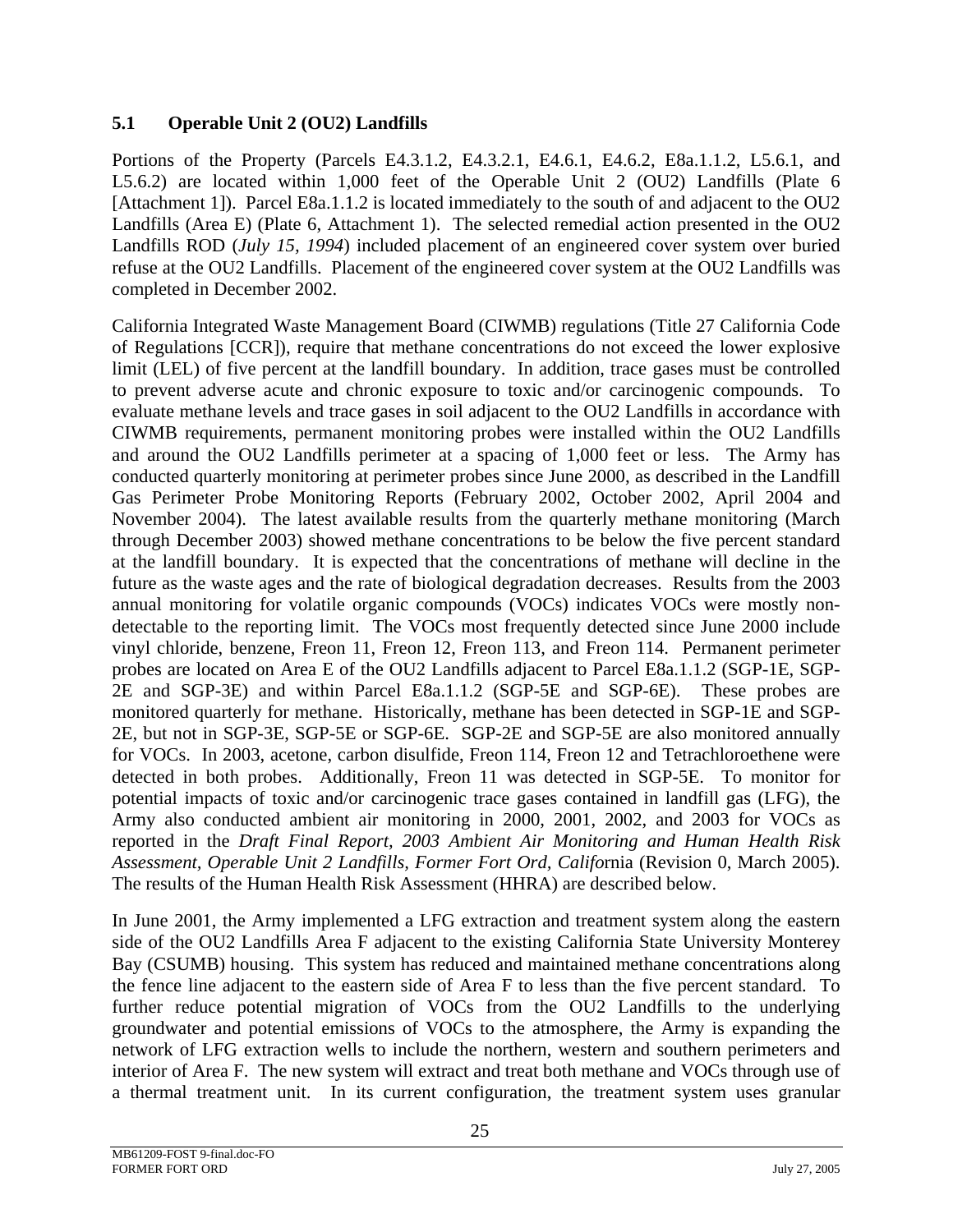<span id="page-28-0"></span>activated carbon and potassium permanganate to treat VOCs; however, this is not effective for removing methane. The system expansion is described in the *Draft Final Work Plan, Landfill Gas System Expansion, Operable Unit 2 Landfills, Former Fort Ord, California* (Revision 0, March 2005). The Army estimates construction will be complete and the expanded system brought on line by January 2006.

To decrease the potential for LFG migration to surrounding property, a buffer zone was added extending 100 feet beyond the perimeter fencing for most of the OU2 Landfills Areas (Plate 6 [Attachment 1]). Future landowners should refer to Title 27, Section 21190 CCR, which identifies protective measures for structures built on or within 1,000 feet of a landfill.

The Army conducted a screening human health risk assessment (HHRA) to evaluate the potential health risks associated with potential residential exposure to VOCs in ambient air in the vicinity of the OU2 Landfills. Ambient air monitoring data collected in 2000, 2001, 2002, and 2003 was used in the HHRA. Based on the results of the HHRA, it was determined that no further corrective action was necessary to address risks or hazards from VOCs potentially emanating from the OU2 Landfills (SWMU FTO-002). The US EPA provided comments to the Draft HHRA in a letter dated November 8, 2004, in which it was concurred that the OU2 Landfills are not contributing significantly to VOC concentrations in ambient air downwind of the OU2 Landfills. The DTSC provided comments in a memorandum dated November 17, 2004, in which the DTSC concurred that risks upwind and downwind of the OU2 Landfills are approximately equal.

Site closure has been recommended for the OU2 Landfills. Documentation required for the regulatory agencies to approve site construction completion and site completion as defined under CERCLA was provided in the *Draft Remedial Action Construction Completion Report, Operable Unit 2 Landfills, Areas A through F, Former Fort Ord, California, March 2003, Revision C*. The California Regional Water Quality Control Board, Central Coast Region (RWQCB) provided comments on and approval of the report in a letter dated April 25, 2003. The letter also stated the RWQCB would be changing the OU2 Landfills permitting to reflect its closed status. On January 10, 2005, the US EPA and the DTSC gave verbal approval to issue the Draft Final Remedial Action Construction Completion Report in accordance with the Federal Facilities Agreement schedule. The draft final document, dated January 31, 2005, was issued on February 2, 2005. The regulatory agencies had no additional comments and the document became final in March 2005 in accordance with the provisions of the Fort Ord FFA (*November 19, 1990*). Additional information regarding the OU2 Landfills is provided in Sections 4.1.4, 4.2.1, and 4.2.2.

# **5.2 Munitions and Explosives of Concern (MEC)**

MRS-2, MRS-24B, MRS-31, MRS-44EDC, MRS-45, MRS-50EXP, and MRS-59 lie adjacent to the Property. A summary of the investigation conducted at each of the adjacent sites is provided below.

MRS-2. MRS-2 lies approximately 100 feet west of Parcel E4.6.1 (Plate 5 [Attachment 1]). MRS-2 was identified in the ASR as a chemical training area and a landmine warfare training area. Results of the ASR indicate that MRS-2 was not an impact area. During the archives search it was reported that Chemical Agent Identification Sets (CAIS) might have been buried in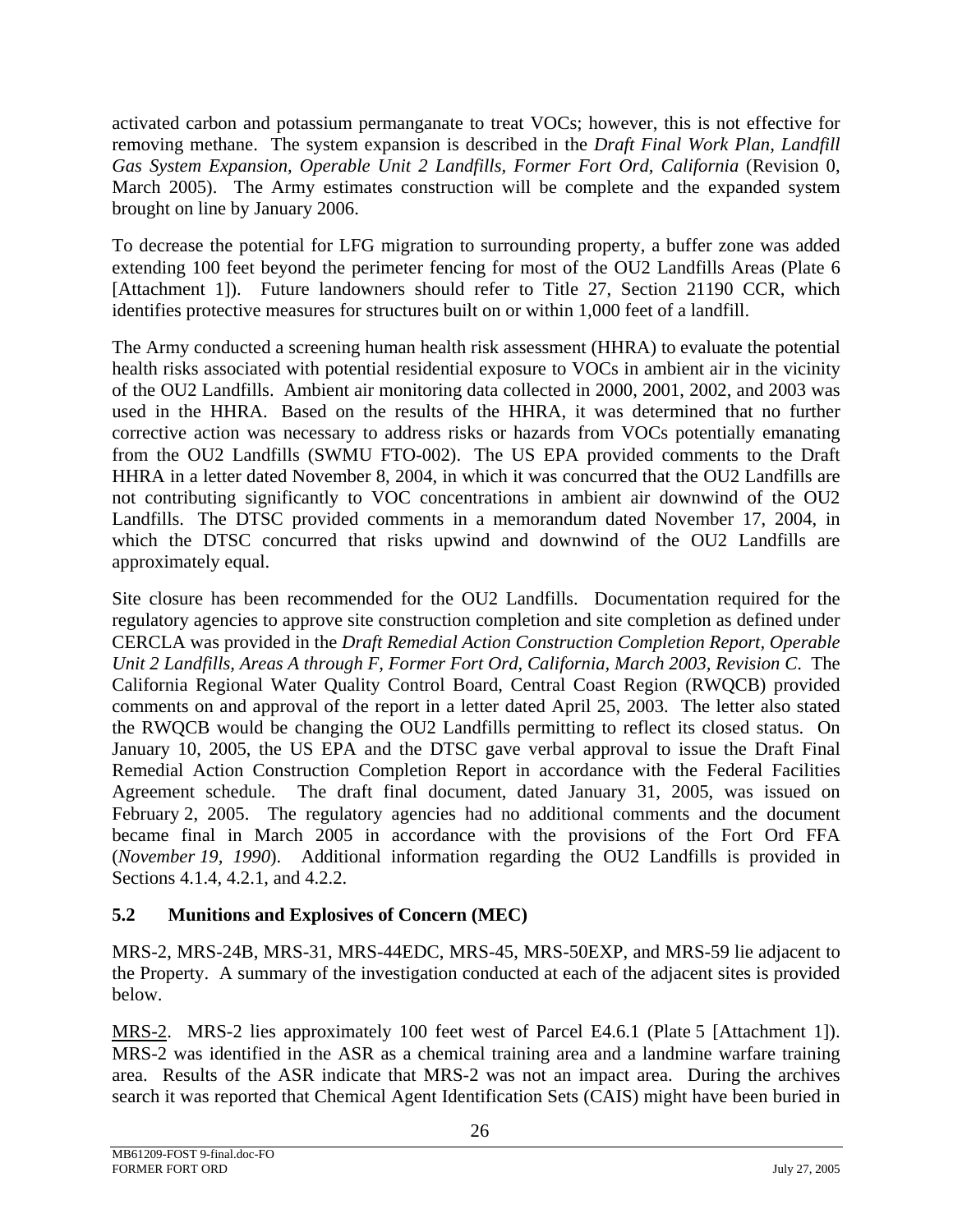the site vicinity along Imjin Road. MRS-2 was sampled for munitions and explosives of concern (MEC) in 1994 and two munitions debris items were found. A portion of MRS-2 overlaps IRP Site 16 and is adjacent to IRP Site 17. During the investigation and remediation of IRP Sites 16 and 17, 468 2.36-inch inert practice rockets were removed from burial pits located in former landfill areas within Sites 16 and 17. Landfill areas within MRS-2 were fully excavated in 1997. Although munitions debris items were found at MRS-2, the items were buried in disposal pits and were not associated with military munitions use. No evidence of CAIS kits was found during sampling. The burial area within MRS-2 has been excavated, backfilled and re-graded. As discussed in the Track 0 ROD (*June 19, 2002*), the portion of MRS-2 that has been excavated, backfilled and re-graded (Pete's Pond) is a Special Case Track 0 area. The Track 0 ROD approved No Action regarding munitions response for this Special Case Track 0 area. The Special Case Track 0 area included the former landfill within MRS-2 where munitions debris was found buried with refuse. No military munitions-related activities occurred in the area, and the munitions debris and the refuse were entirely removed.

MRS-2 was categorized as a Track 1 site, which are sites suspected to have been used for military training with military munitions. Historical research and sampling conducted at this site found no evidence of past training involving military munitions. The adequacy of the sampling conducted at MRS-2 was evaluated in the Track 1 OE RI/FS. The Track 1 OE RI/FS recommended that MRS-2 should be retained in the Track 1 process. Therefore, MRS-2 will be considered as a candidate site for the Track 1 Plug-in process in accordance with criteria identified in the approved Track 1 ROD.

MRS-5. MRS- 5 lies adjacent to Parcel Ellb.6.2 (Plate 7 [Attachment 1]). MRS-5 was evaluated in the Track 1 OE RI/FS. Based on review of existing information, MEC is not expected to be found at MRS-5. MRS-5 meets the Track 1, Category 3 criteria because historical research and surface sampling conducted at this site identified evidence of past training involving only practice and pyrotechnic items that are not designed to cause injury. In accordance with the Track 1 ROD, no further action related to MEC is required at MRS-5.

MRS-13A. MRS-13A lies adjacent to Parcels E4.3.1.2 and E8a.1.1.2 (Plate 5 [Attachment 1]). MRS-13A was evaluated in the Track 1 OE RI/FS. Based on review of existing information, MEC is not expected to be found at MRS-13A. MRS-13A meets the Track 1, Category 2 criteria because historical research and sampling conducted at this site identified evidence of past training involving military munitions items that do not pose an explosive hazard. In accordance with the Track 1 ROD, no further action related to MEC is required at MRS-13A.

MRS-24B. MRS-24B lies approximately 300 feet southwest of Parcel E20c.2.1 (Plate 3 [Attachment 1]). MRS-24B was evaluated in the Track 1 OE RI/FS. Based on review of existing information, MEC is not expected to be found at MRS-24B. MRS-24B meets the Track 1, Category 3 criteria because historical research and sampling investigations identified evidence of past training involving military munitions, and training at this site involved only the use of practice and pyrotechnic items that are not designed to cause injury. In accordance with the Track 1 ROD, no further action related to MEC is required at MRS-24B.

MRS-31. MRS-31 is separated from Parcel E8a.1.1.2 by Inter-Garrison Road and lies adjacent to Inter-Garrison Road Parcel L20.14.2 (Plate 6 [Attachment 1]). MRS-31 is a general area where training occurred and encompasses several munitions response sites including MRS-4C,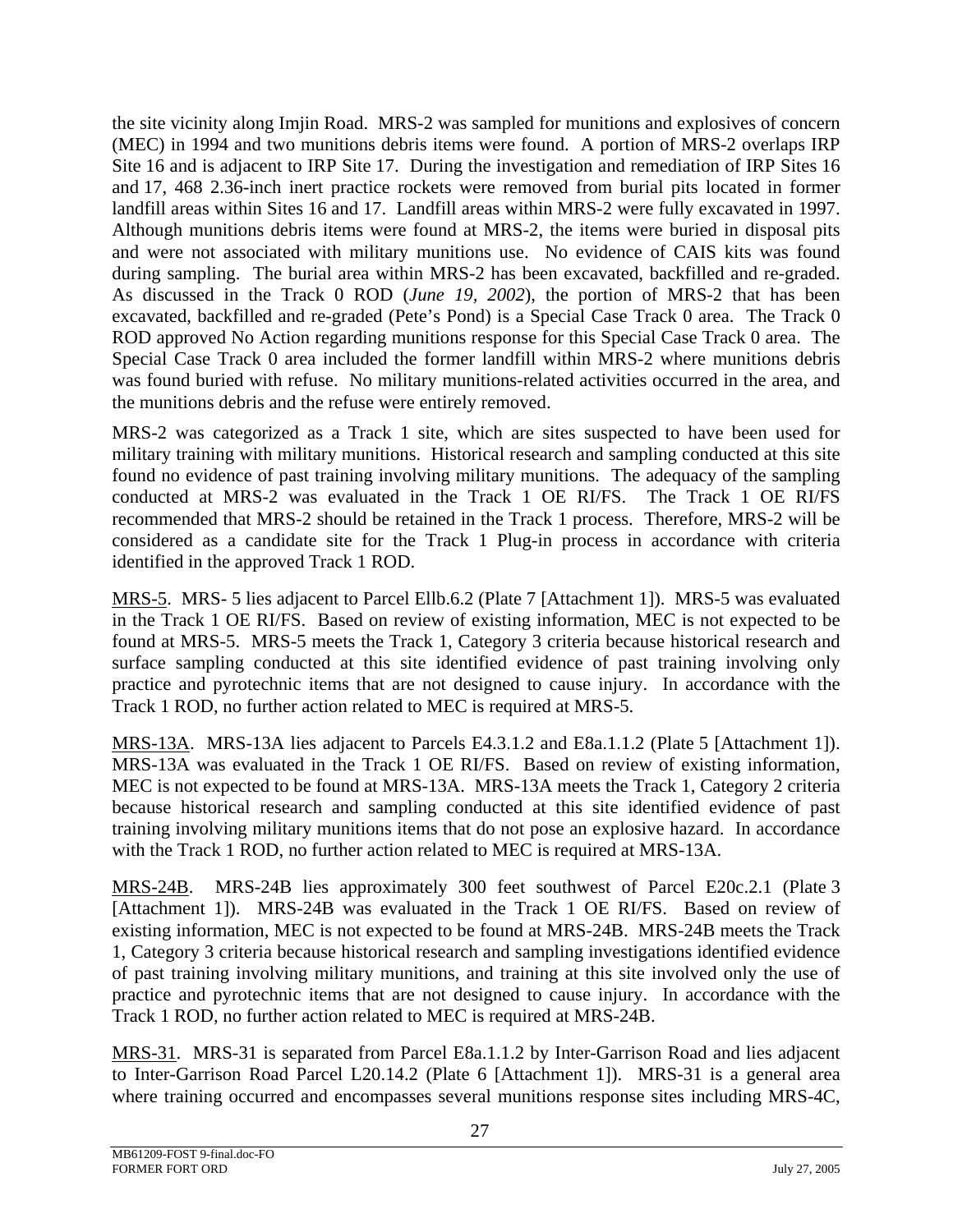MRS-7, MRS-8 and MRS-18. The boundary of MRS-31 was established to correspond to the transfer parcel boundary and to include each of the munitions response sites. HFA completed the initial investigation of MRS-31 in 1994. Removals of military munitions to three and four feet below ground surface have been conducted throughout MRS-31. MEC and munitions debris items found during the military munitions removal actions conducted at these sites included riflefired smoke grenades, fuzes, firing devices, blasting caps, simulators, illumination signals, practice hand and smoke grenades, practice mines, projectiles, and practice rockets. Site MRS-31 will undergo additional evaluation in the ongoing former Fort Ord Military Munitions Response Program

MRS-44EDC. MRS-44EDC lies approximately 400 feet southeast of Parcel E20c.2.1 (Plate 3 [Attachment 1]). MRS-44EDC was established based on the presence of fragmentation from 37mm HE projectiles found during a site reconnaissance conducted by a USACE UXO Safety Specialist. An investigation of MRS-44EDC was conducted to determine whether a removal action was warranted. The investigation included the sampling of grids randomly distributed throughout the site. Several MEC items were found during sampling at MRS-44EDC; however, none of the MEC items found are penetrating by design and would therefore typically be found on or near the ground surface unless intentionally buried. MRS-44EDC will undergo additional evaluation in the ongoing former Fort Ord Military Munitions Response Program.

MRS-45. The site, approximately 400 acres, lies adjacent to Inter-Garrison Road Parcels L20.14.1.1 and L20.14.2 (Plate 6 [Attachment 1]). CMS Environmental, Inc. (CMS) conducted sampling of MRS-45 in 1997. Two hundred and twenty-five munitions debris items were removed. With the exception of a fragment from a fragmentation hand grenade, all of the munitions debris items were pyrotechnic or training related and included rifle-fired smoke grenades, two 40mm projectile signals, practice, illumination, and smoke hand grenades, illumination signals, practice mines, hand grenade fuzes, booby trap firing devices, and a smoke pot. Twelve MEC items (all pyrotechnic or training related items) were found during sampling of the site. No evidence was found during sampling to indicate that this site was used as an impact area and no further military munitions investigation was recommended. MRS-45 will undergo additional evaluation in the ongoing former Fort Ord Military Munitions Response Program.

MRS-46. This site lies immediately adjacent to South Boundary Road Parcel L20.13.5 (Plate 8 [Attachment 1]). The boundary of MRS-46 is based on transfer parcel delineation and not on evidence of munitions use. Sampling of MRS-46 was initially conducted as part of the investigation of the adjacent impact area. During the sampling two MEC items (2.36-inch rockets) were found on the ground surface. The contractor conducting the sampling concluded that the two rockets were discarded military munitions (DMM); however, sampling of the entire site was conducted. No MEC were found during this sampling effort. Ten munitions debris items (various portions of practice rifle grenades) were found and removed. Because a portion of MRS-46 was to be leased to York School for the construction of an athletic field, the entire lease area was re-evaluated (sampled) using digital geophysical equipment. No MEC or munitions debris were discovered and no further action was recommended. A digital geophysical evaluation (sampling) was also performed to the south of MRS-46 between South boundary Road and the former Fort Ord installation boundary (Plate 8). This area was identified as the York School South Area. The investigation included a visual sweep and subsurface investigation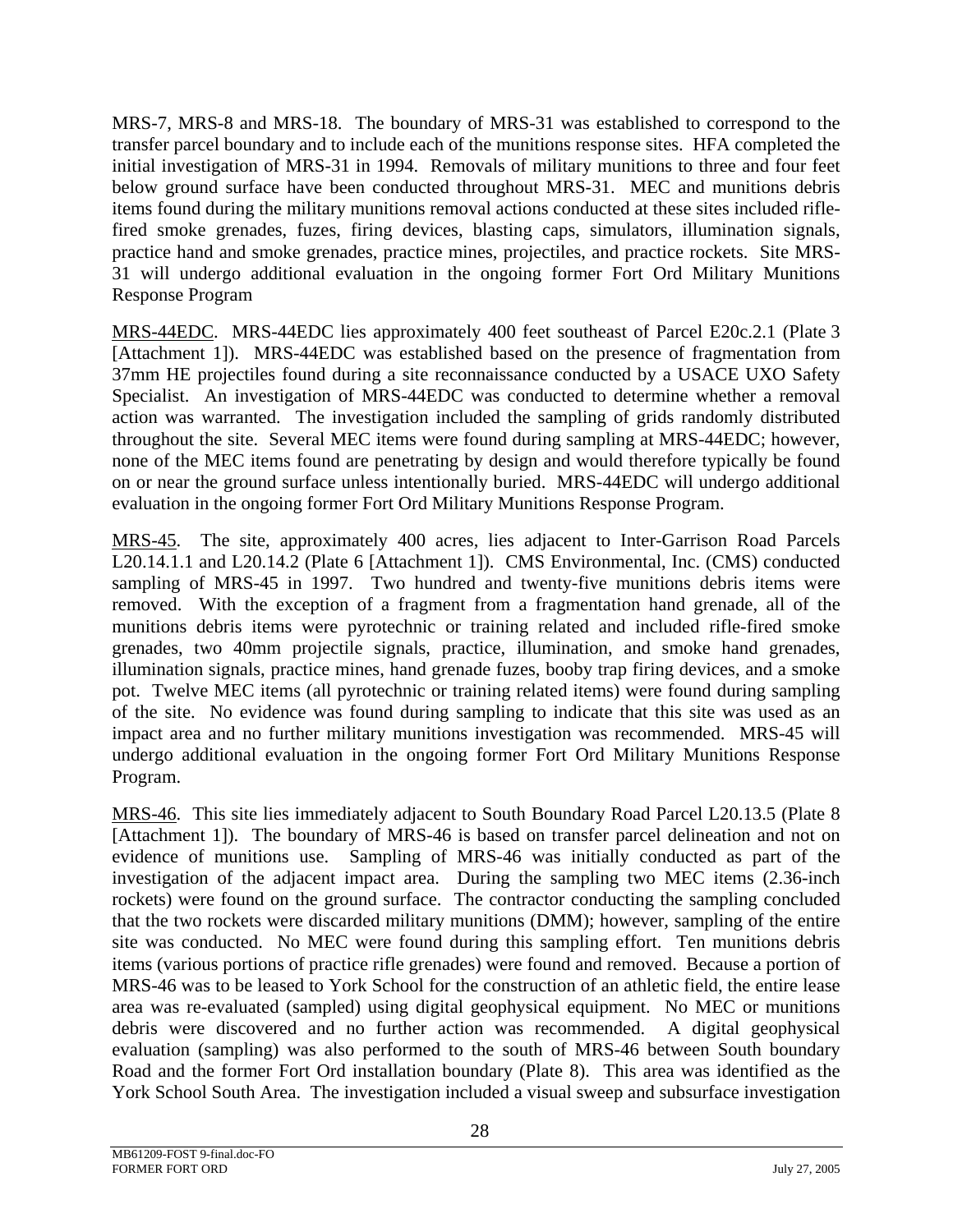using digital geophysical equipment. No MEC was found during sampling. Three munitions debris items (pieces of practice rifle grenades) were found and removed. Based on these results, no further action was recommended. MRS-46 and the York School South Area will undergo additional evaluation in the ongoing Fort Ord Military Munitions Response Program.

In 2002, York School completed construction of an athletic field and installation of an irrigation well within the portion of MRS-46 leased to them by the Army. The construction of the athletic field and installation of an underground irrigation system involved significant earth moving and grading. No military munitions were found during the athletic field construction, or installation of the irrigation well and irrigation system.

MRS-50EXP. MRS-50EXP is located approximately 500 feet west of Parcel L23.5.1 (Plate 3 [Attachment 1]). MRS-50EXP was not initially identified as a MRS in the ASR, but was created due to the expansion of the removal area associated with MRS-50. MEC and munitions debris were found at the boundary of MRS-50, which warranted an expansion of the investigation area in all directions. MRS-50EXP and the adjacent sites now comprise the Parker Flats munitions response area (Parker Flats MRA). The investigation of MRS-50 and its expansion areas included a removal action conducted over the entire site to a depth of 4 feet below ground surface. During the removal, 425 MEC items were found and removed from MRS-50EXP. No high explosive or penetrating military munitions were found within approximately 900 feet of Parcel L23.5.1. Approximately 500 hundred feet of open space and Parker Flats Road separates Parcel L23.5.1 from MRS-50EXP. Five military munitions items were found within MRS-50EXP approximately 600 feet from the eastern boundary of Parcel L23.5.1. The items, two practice hand grenade fuzes (MEC), a 40mm smoke projectile (MD), a rifle-fired parachute signal (MD), and a grenade fuze (MD), were found during the sampling of MRS-50EXP grids located on the east side of Parker Flats Road. The practice hand grenade fuzes were classified as discarded military munitions (DMM) items by the contractor conducting the military munitions sampling and removal. Because the MEC items found adjacent to Parker Flats Road were determined to be DMM further sampling on the west side of Parker Flats Road was not warranted. The Parker Flats MRA is currently being evaluated in the Track 2 Munitions Response Remedial Investigation/Feasibility Study.

MRS-59. MRS-59 lies adjacent to Parcel E11b.6.2 (Plate 7 [Attachment 1]). MRS-59 was identified during interviews conducted during the PA/SI phase of the Fort Ord Archives Search and was reported to have included a 2.36-inch rocket range in the early 1940s. A portion of MRS-59 was transferred to the Bureau of Land Management (BLM) in 1996 and the remainder was retained by the Army. The remaining portion was re-named as MRS-59A. The reconnaissance of MRS-59 involved walking a portion of the site and sweeping the path walked using a magnetometer. Two pieces of mortar fragments from the incomplete detonation of a 60mm mortar were found on the far west side of MRS-59 approximately 3000 feet from Parcel E11b.6.2. Expended pyrotechnic items were also found. Based on the reconnaissance performed, the ASR recommended further site investigation and random sampling at MRS -59. MRS-59 will undergo additional evaluation in the ongoing former Fort Ord Munitions Response Program.

Portions of MRS-59 were investigated as part of the BRA for small arms and multi-use ranges. The assessment of MRS-59 for potential hazardous and toxic waste-related contamination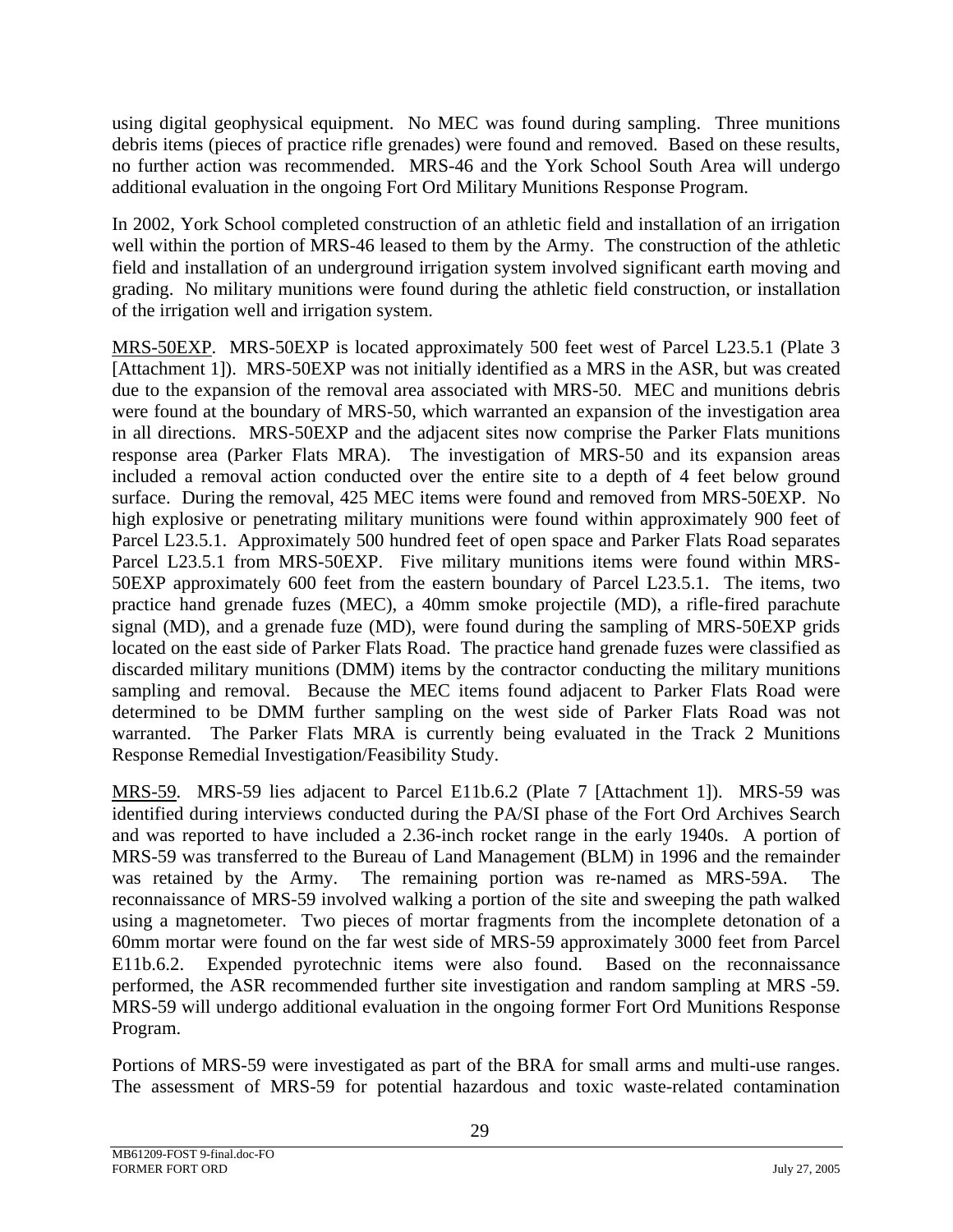<span id="page-32-0"></span>included a data review, site reconnaissance, and mapping of portions of the site. Under the BRA MRS-59 was identified as HA-189. Additionally, Portions of MRS-59 were included within two other historical areas, HA-77 and HA-88; however, only walks associated with HA-77 occurred within MRS-59. No MEC items were found and no evidence of military training was observed during the site reconnaissance conducted at HA-77 and HA-189 (MRS-59A). No further investigation for chemical contamination was recommended for HA-189 (MRS-59) under the Fort Ord BRA.

MRS-DRO.1 and MRS-DRO.2. These sites lie on the north side of South Boundary Road and are in close proximity to Parcel L20.13.5 (Plate 8 [Attachment 1]). The boundaries of MRS-DRO.1 and MRS-DRO.2 are based on transfer parcel delineation and not on evidence of munitions use. The investigation of these sites included one hundred percent (100%) grid sampling, a removal action, and a 100% geophysical investigation to support the early transfer of these parcels. Items found and removed included expended practice rockets, practice projectiles, and practice grenades. MRS-DRO.1 and MRS-DRO.2 will undergo additional evaluation in the ongoing former Fort Ord Military Munitions Response Program.

MRS-MOCO.1. This site lies on the north side of South Boundary Road and is adjacent to Parcel L20.13.5 (Plate 8 [Attachment 1]). The boundary of MRS-MOCO.1 is based on transfer parcel delineation and not on evidence of munitions use. One hundred percent (100%) grid sampling was performed at MRS-MOCO.1 and no MEC or munitions debris were found. Based on these results no further action was recommended. MRS-MOCO.1 will undergo additional evaluation in the ongoing former Fort Ord Military Munitions Response Program.

# **6.0 ENVIRONMENTAL REMEDIATION AGREEMENTS**

The following environmental remediation orders and agreements are applicable to the Property: The Fort Ord MR RI/FS and the Fort Ord Federal Facility Agreement (FFA; *November 19 1990*). All remediation activities on the Property required by the FFA are completed or in place and operating properly and successfully (OPS). The Environmental Protection Provisions (Attachment 5) and deed will include a provision reserving the Army's right to conduct remediation activities and the regulators' right of access.

# **7.0 REGULATORY/PUBLIC COORDINATION**

The US EPA Region IX and the DTSC were notified of the initiation of this FOST. The 30-day review period was from May 31, 2005 to June 30, 2005. Regulatory/public comments received during the public comment period were reviewed and incorporated, as appropriate. A copy of the regulatory/public comments and the Army Response are included in Attachments 7 and 8, respectively. Certain comments from US EPA (Attachment 7) remain unresolved and are identified as such in the Army Response (Attachment 8).

# **8.0 NATIONAL ENVIRONMENTAL POLICY ACT (NEPA) COMPLIANCE**

The environmental impacts associated with the proposed transfer of the Property have been analyzed in accordance with the National Environmental Policy Act (NEPA). The results of this analysis are documented in the *Final Environmental Impact Statement Fort Ord Disposal And Reuse* (*June 1993*), associated Record of Decision (*December 1993*), *Supplemental*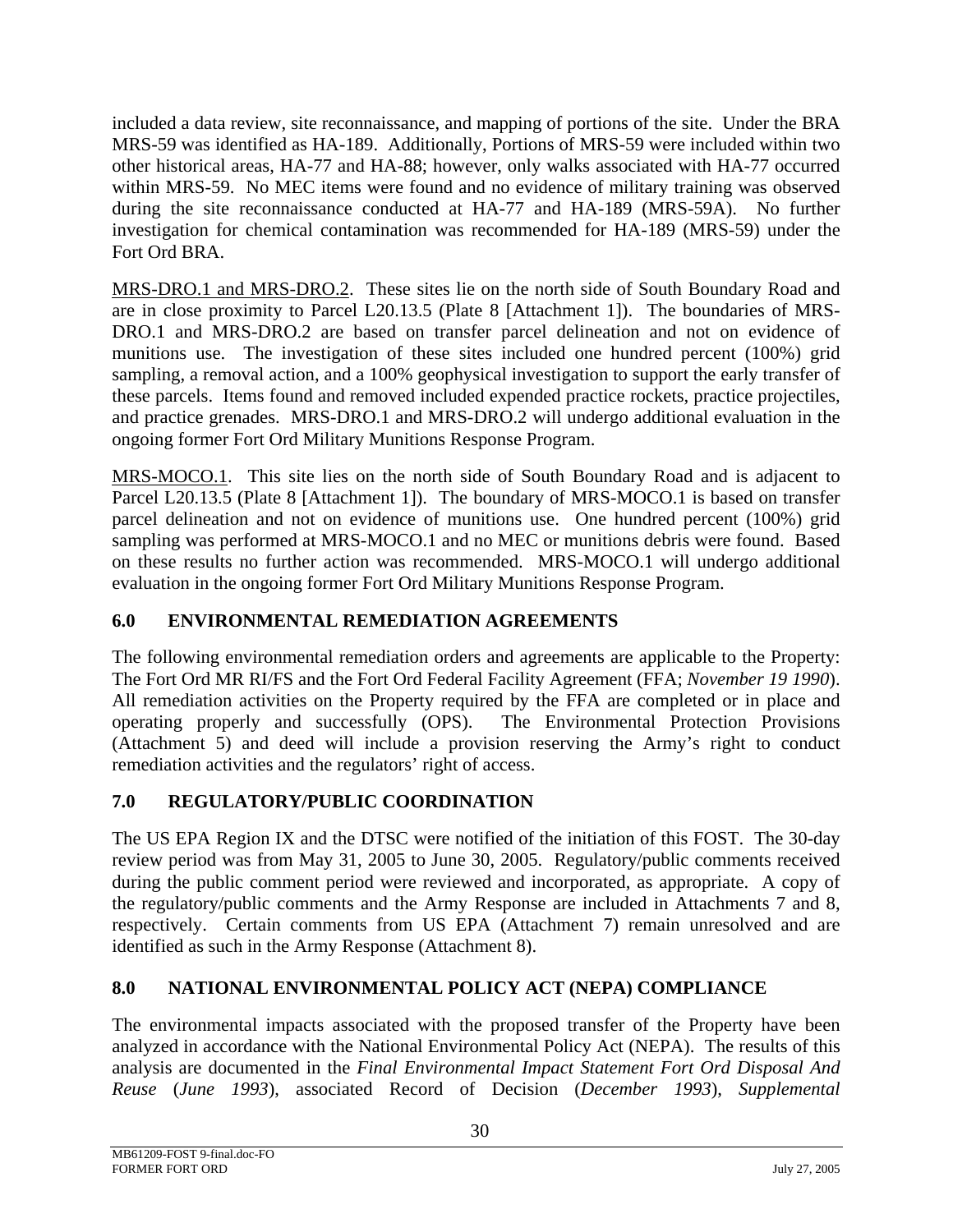<span id="page-33-0"></span>*Environmental Impact Statement Fort Ord Disposal And Reuse* (*June 1996*) and associated Record of Decision (*June 1997*). Encumbrances<sup>12</sup> identified in the NEPA analysis as necessary to protect human health or the environment are summarized in Table 8 – Disposal (Army Action) Impacts and Mitigation Measures (Attachment 3).

# **9.0 ENVIRONMENTAL PROTECTION PROVISIONS**

Based on the above results from the CERFA Report and other environmental studies, and in consideration of the intended use of the Property, certain terms and conditions are required for the proposed transfer. The terms and conditions are set forth in the Environmental Protection Provisions (Attachment 5) and will be included in the deed/easement.

## **9.1 Covenants to Restrict Use of Property – Environmental Restrictions**

A portion of the former Fort Ord installation lies within a "Special Groundwater Protection Zone" as defined by Monterey County Ordinance 04011. Use of groundwater is prohibited on portions of the Property as described in the Covenant to Restrict Use of Property – Environmental Restrictions (Special Groundwater Protection Zone) (CRUP). Provided the restrictions of the CRUP, to be entered into by the Army and the State of California, are adhered to, no actual or potential hazard exists on the surface of the Property from groundwater contamination or from possible soil gas volatilization resulting from groundwater contamination underlying the Property.

#### **9.2 School Properties**

Should this Property be considered for the proposed acquisition and/or construction of school properties utilizing State funding, a separate environmental review process in compliance with the California Education Code 17210 et. Seq. will need to be completed and approved by the DTSC.

## **10.0 FINDING OF SUITABILITY TO TRANSFER**

## **For ECP Category 1 Parcels:**

Based on the information above, I conclude that the portion of the Property in ECP Category 1 qualifies as CERCLA  $\S 120(h)(4)$  uncontaminated property and is transferable under that section. In addition, all Department of Defense requirements to reach a Finding of Suitability to Transfer have been met, subject to the terms and conditions in the Environmental Protection Provisions that shall be included in the deed for the property. The deed will include the CERCLA 120(h)(4) Notice, Covenant, and Access Provisions and Other Deed Provisions, including a clause granting the US EPA and the DTSC access to the Property in any case in which a response or corrective action is found to be necessary after the date of transfer. Whereas no hazardous substances or petroleum products were stored for one year or more, known to have been released, or disposed of on the parcel, a hazardous substance or petroleum notification is not required.

<span id="page-33-1"></span> $12$  For the purposes of the FOST, "encumbrances" include mitigations (to be implemented by the Army) necessary to protect human health and the environment from impacts associated with the disposal of property at the former Fort Ord.